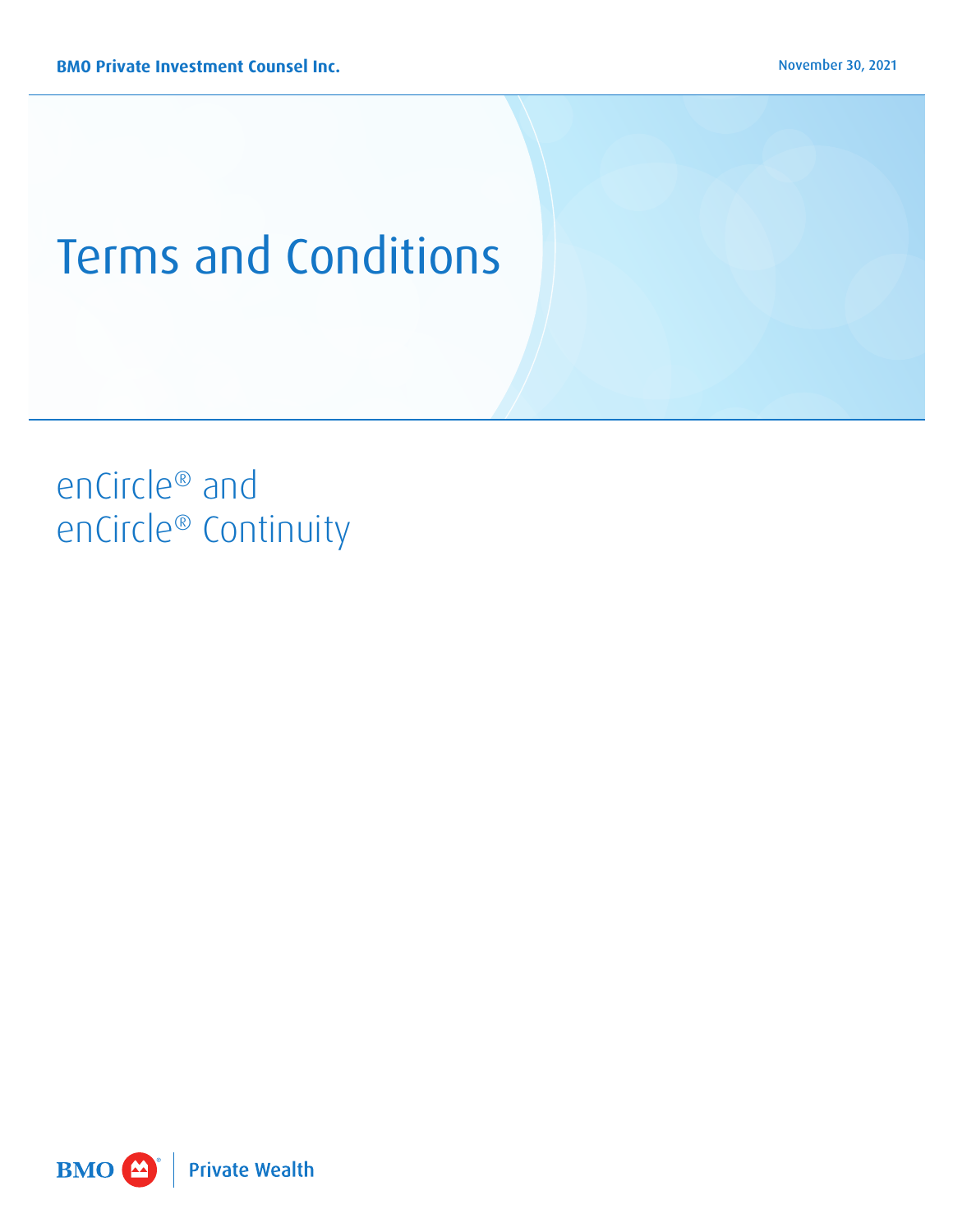# Table of **Contents**

| <b>Introduction</b><br>Section I                                                                                    | 3                   |
|---------------------------------------------------------------------------------------------------------------------|---------------------|
| Understanding YouOur Most Important Step<br>Section II - What we need from you<br>Section III - What we do together | 4<br>$\overline{7}$ |
| <b>How We Advise You and Take Action</b><br>Section IV - What we do for you                                         | 9                   |
| Section V - What we do together                                                                                     | 13                  |
| How We Keep the Dialogue Going<br>Section VI                                                                        | 21                  |
| enCircle and enCircle Continuity Features<br>Section VII                                                            | 25                  |
| <b>Trust Agreements</b>                                                                                             |                     |
| Section VIII - Retirement Savings Plan<br>Section VIII - Retirement Income Fund                                     | 27<br>33            |
| Section VIII - Tax-Free Savings Account                                                                             | 39                  |
| General                                                                                                             |                     |
| Section IX                                                                                                          | 46                  |

**Private Wealth** BMO CO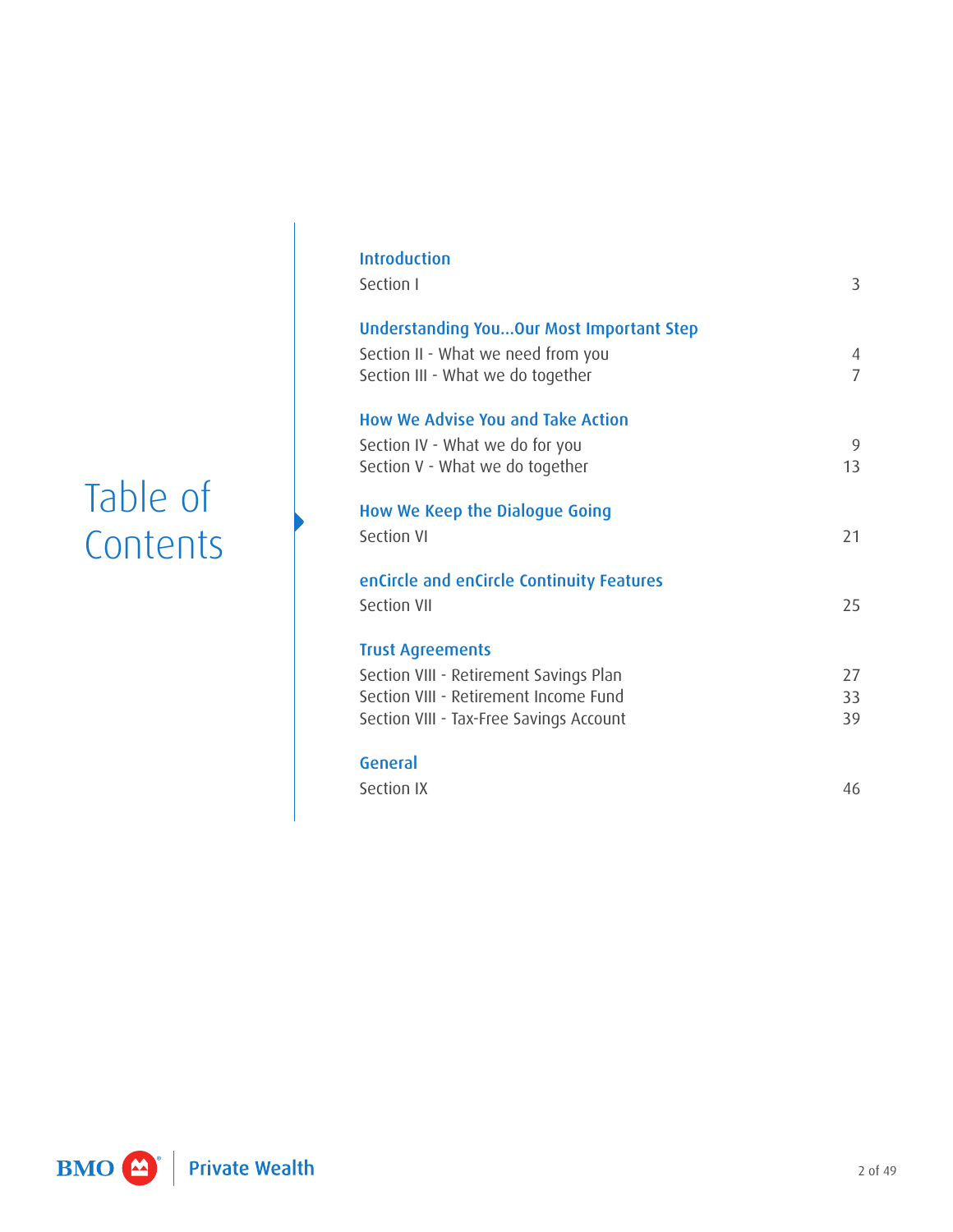# <span id="page-2-0"></span>Introduction

We challenge successful Canadian families to take action on what's important to drive exceptional outcomes today and through times of transition.

You (the "Client", "you", or "your") have entrusted us with your financial security; your goal is to preserve and build your wealth. Our goal is to enable you to pursue your dreams with the peace of mind that comes from having a trusted wealth partner. In providing you with sound advice and a great experience, we follow three principles: simplify, understand and guide.

BMO Private Investment Counsel Inc. ("BPIC", "we", "us", "our" or the "Manager") offers discretionary investment advisory services to high net worth and ultra-high net worth individuals and families, pooled investment vehicles, corporations, pension plans, charitable organizations, insurance companies, trusts and estates, non-profit organizations and private foundations.

 investment policy statement ("IPS") that may be prepared for your This booklet outlines the terms and conditions that guide you through your relationship with BPIC where we act as your portfolio manager and have discretionary investment authority over the securities or cash in your account(s) ("Account") with us. BMO Trust Company ("BMTC") acts as the custodian ("the Custodian") and Bank on Montreal delivers Primary Platinum Banking Services. The terms and conditions described in this document are subject to any investment objectives and restrictions that may be set forth in an Account. The IPS forms part of this Agreement.

To open an Account, you will complete an account application ("Account Application"), provided to you with this booklet. The terms and conditions set out in the Account Application also govern your relationship with us. If you are opening a personal account, BPIC offers non-registered accounts, including joint accounts, and registered accounts, consisting of individual registered saving plans ("RSP"), spousal or common-law partner RSPs, retirement income funds ("RIF"), spousal RIFs, and tax-free savings accounts. If you are opening a registered account, it will be governed by the applicable Trust Agreement found in Section VII. BMO Trust Company is the trustee of each of these registered plans. Each of the Trust Agreements in Part VII is separate and applies only to the registered account(s) you have opened.

Please take the time to read through this booklet. We appreciate the opportunity to help you build and protect your wealth.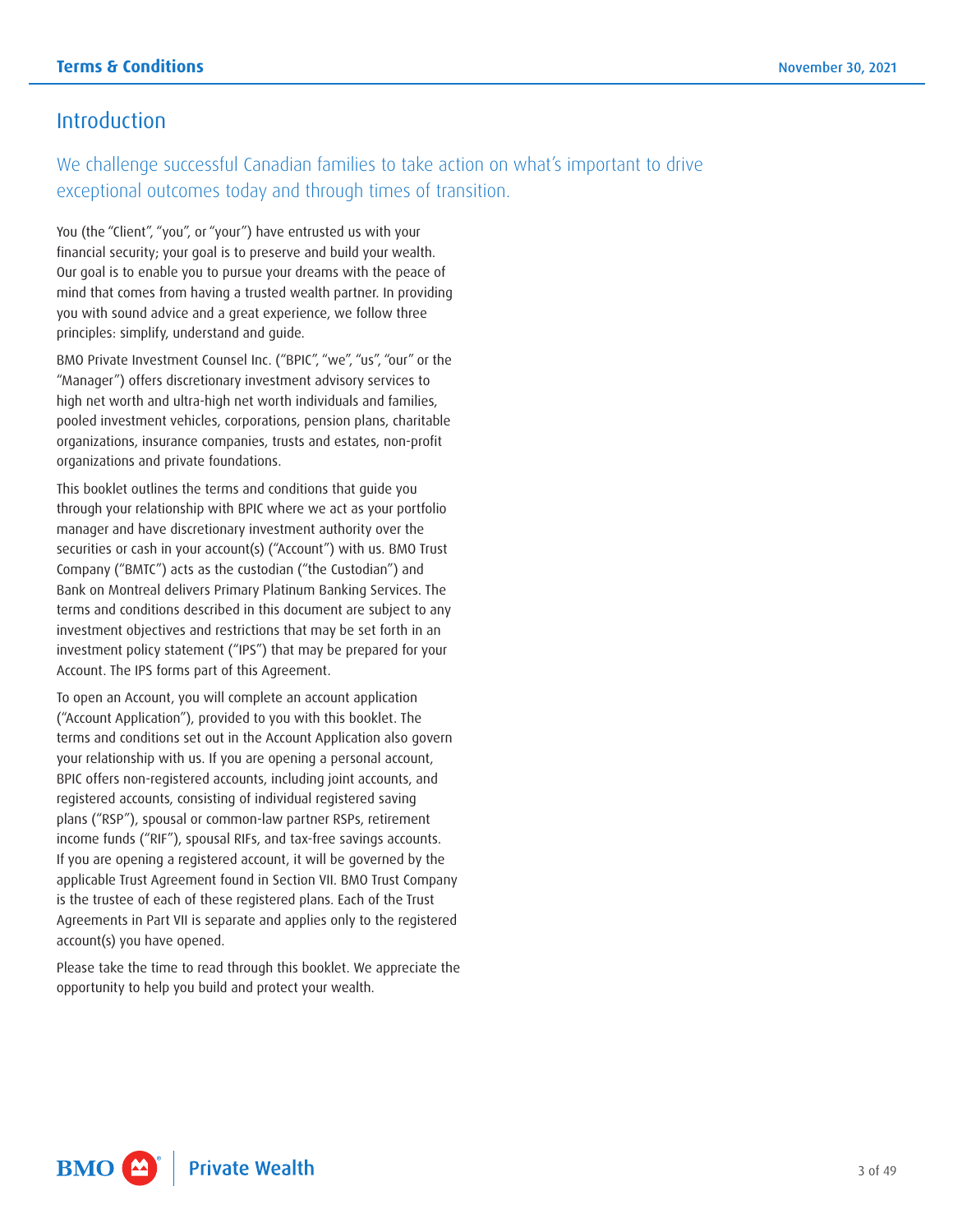# <span id="page-3-0"></span>Understanding You...Our Most Important Step

# **II. What we need from you**

# II.1 Authority to Enter into this Client Account Agreement (the "Agreement")

- a) You have opened one or more Accounts with us and have appointed us as the portfolio manager of your Account.
- b) If you are a trustee or other fiduciary, you as trustee or fiduciary represent that the services provided under this Agreement and Account Application are permitted within the scope of the investments authorized pursuant to the plan, trust and/ or applicable law and that you as trustee or fiduciary are duly authorized to negotiate the terms of this Agreement and Account Application and to enter into this Agreement and Account Application.
- c) If you are a corporation, the signatory on your behalf represents that the execution and delivery of this Agreement and Account Application have been duly authorized by appropriate corporate action.
- d) You will advise us of any event that might affect this authority or the propriety of this Agreement or Account Application.

# II.2 Our Authority as the Portfolio Manager

You authorize us to manage all or any part of your Account, including without limiting the generality of the foregoing to carry out the following:

- a) to invest, reinvest, hold in cash and otherwise manage your Account, without obtaining your approval or consulting with you or any other person before making an investment decision;
- restrictions for your Account, on your behalf and at your risk, b) to purchase, sell, exchange, convert and otherwise trade in or deal with any security (including any "in-specie" transactions, being transactions that maintain the security in current form and do not convert to cash) in accordance with our fee schedule ("Fee Schedule") and the investment objectives and investment and in so doing place orders with securities dealers and execute and deliver such documents, including subscription agreements, instruments of transfer and conveyance, as we consider necessary or advisable to carry out and give effect to the terms of this Agreement;
- c) to instruct BMTC to act as the Custodian to deliver securities in your Account that are sold, exchanged or otherwise disposed of and to pay cash for securities acquired upon delivery thereof to the Custodian;
- d) to give instructions to the Custodian, consistent with the normal procedures and the timeliness requirements of the Custodian;
- e) to consult with legal counsel about any question which may arise about our duties under this Agreement and to engage such agents and advisors as we require from time to time;
- f) to exercise at our discretion, unless otherwise required by law, all voting and other rights in securities, including securities issued by us or our associated or affiliated companies. For greater certainty, we may determine not to exercise our discretion (absent any specific direction from the Client) to vote in respect of any securities, including securities issued by us, or our associated or affiliated companies, or securities of Funds (defined in Section II.8) managed by companies affiliated or associated with us;
- g) to retain sub-advisors as we deem appropriate, including our affiliates, to provide investment advisory services with respect to your Account, provided that we will at all times be responsible for the provision of such services as if such services had been provided solely by us;
- h) to hold any cash for your Account on deposit in an interest bearing account with the Custodian or any of its affiliates;
- behalf, relating to securities held in your Account, all as we may i) to perform all acts necessary to enter into and participate in class action lawsuits and settlements to class action lawsuits on your determine, in our sole discretion;
- j) to commingle cash held for and on behalf of your Account with cash held for and on behalf of other accounts we manage, from time to time; and
- k) generally to perform any other act necessary to enable us to carry out our obligations under this Agreement.

# II.3 Your Representations and Warranties

You represent and warrant to us that:

- a) you are the owner of the securities delivered to the Custodian for administration under this Agreement and, except for security interests created or permitted under this Agreement, the property is free and clear of all liens, charges, and other encumbrances, and that you are compliant with all laws and regulations relating to the property and your interest in the property;
- b) you are authorized to deliver to the Custodian for safekeeping the property delivered hereunder and to give instructions either personally or by authorized third parties in relation to the property;
- c) you have full power and authority to execute and deliver this Agreement and to enter into the transactions contemplated under this Agreement; and
- d) you have duly and validly authorized, executed and delivered this Agreement.

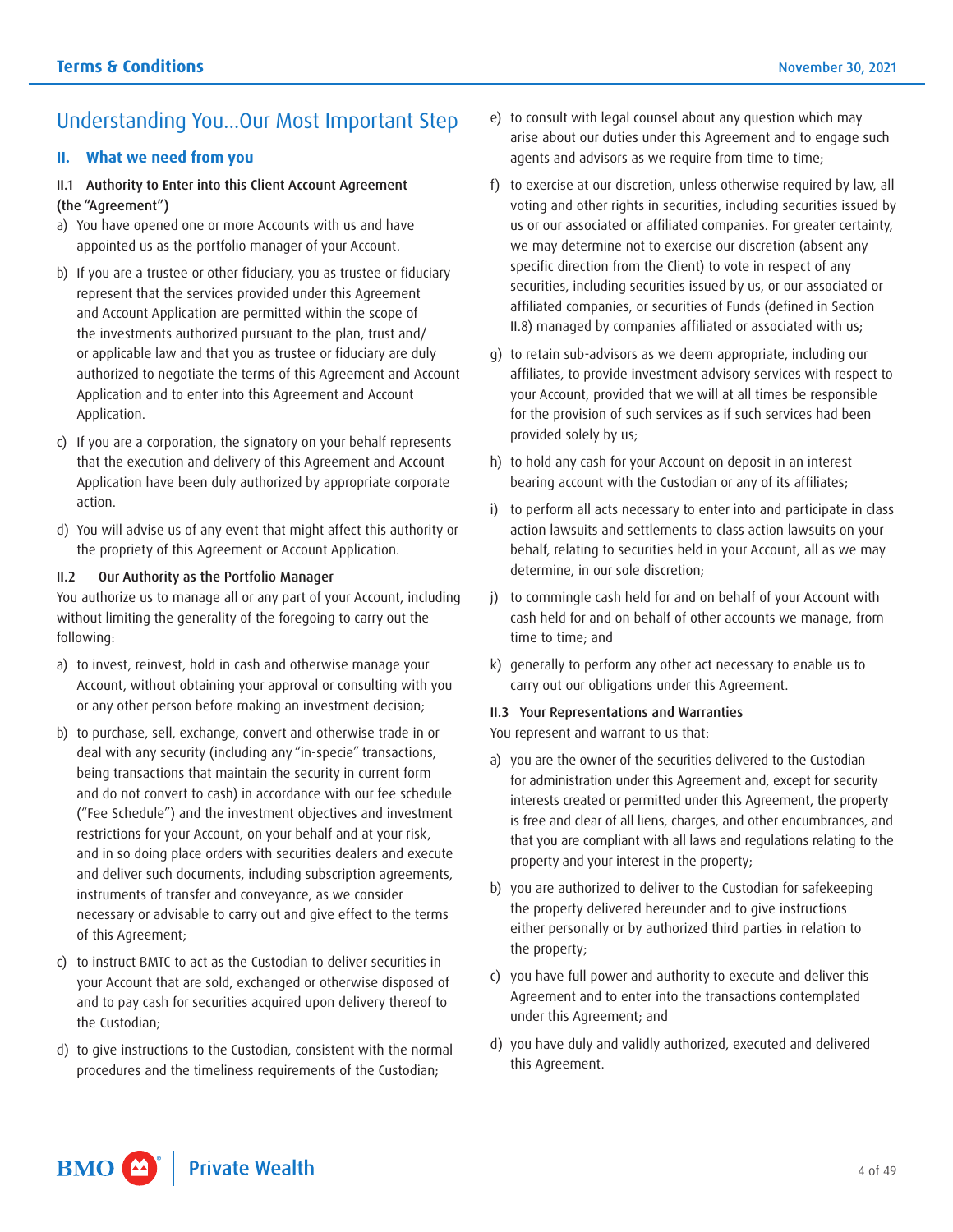#### II.4 Your Residency Information

 for any withholding taxes that arise and you agree to close your If you move outside of Canada for any length of time, we may not be allowed to provide discretionary investment services to you or our ability to provide such services may be limited, and as a result we may be required to close your Account. If your country of residence changes, you must advise us immediately; you will be responsible Account if we require you to do so.

#### II.5 Restrictions and Investments

 that should not be purchased for your Account, or that should be purchase particular securities for your Account. You understand You may impose reasonable restrictions on the management of your Account, including a designation in the IPS of particular securities sold if you hold them, provided that you do not require that we and acknowledge that any restrictions that you impose on the management of your Account may cause us to deviate from investment decisions that we would otherwise make in managing your Account, and in some cases, we may not invest funds that we would otherwise invest in securities you have restricted.

#### II.6 Insiders

 of any issuer whose securities may be purchased for your Account You must notify us promptly, in writing, if you or any of your associates is an "insider" (as those terms are defined by the securities legislation of the province in which you are a resident) or if you (alone or in combination with others) hold a sufficient number of securities of an issuer to materially affect control of the issuer (including holding of 10% or more of the outstanding voting securities of the issuer). You remain solely responsible for completing all regulatory filings related to all transactions involving securities related to the issuer named in your Account.

#### II.7 Updating Your Account Information

You understand and agree that you are responsible for updating your personal and financial information and you must notify us promptly if you need to update any information about your Account. In particular, you agree to notify us, in writing, immediately if your address, investment objectives and/or risk tolerance changes or if there is any significant change in your financial affairs. You also agree to provide us with any other information that we reasonably request about updating information relating to your Account.

You acknowledge that, in providing services under this Agreement, we are relying on the information you have provided, as subsequently amended or supplemented.

# II.8 Use of Proprietary Investment Products and Affiliated Sub- Advisors

You authorize and direct us to purchase and sell, on behalf of your Account, units of investment funds, pooled funds (individually

a "Fund" and collectively the "Funds"), alternative investments, deposits, structured products and other securities that are unique to us, as we may, in our sole discretion, deem appropriate, including those offered by us or companies associated or affiliated with us, such as the BMO Private Portfolios ("Proprietary Products"). You acknowledge and understand that you can purchase such products only if you have entered into an investment management agreement with us pursuant to which we have been appointed as the portfolio manager of your account to manage your assets on a discretionary basis.

We have a number of investment mandates in which clients may be invested. You acknowledge that, generally, where an investment mandate includes a Fund or structured product, the Fund or structured product will be a Proprietary Product. Notwithstanding the foregoing, the investment mandate may also include thirdparty Funds and structured products at our discretion. We do not receive a fee from the BMO Private Portfolios for our services as portfolio manager to the BMO Private Portfolios; however, some of our affiliates earn compensation, such as sub-advisory fees, management fees and/or performance fees, when the investment mandates are invested in certain Proprietary Products.

You understand and agree that the unit holdings in any Fund associated or affiliated with us and structured products unique to us cannot be transferred to another securities dealer. You also understand and agree that holdings in any Fund associated or affiliated with us will be included in the determination of the market value of your Account for the purposes of calculating the fees charged for the services under this Agreement and that these fees shall be in addition to the fees and expenses accrued and paid within the Funds. You acknowledge and understand that all matters relating to the Funds shall be governed by applicable legislation and regulations.

 include familiarity with the affiliated portfolio managers and easy You also acknowledge that we use both affiliated and third-party sub-advisors. The majority of our sub-advisors are affiliated subadvisors. Some of the benefits to us using affiliated sub-advisors access to research. Further, these affiliated sub-advisors frequently offer very competitive cost rates, which are passed on to our clients. We are not obligated to use affiliated sub-advisors and do not receive additional compensation when we choose to do so.

For further details about our relationships with related parties and our use of Proprietary Products, please refer to the simplified prospectus and annual information form of the BMO Private Portfolios and our "Conflicts of Interest Statement" that can be found at [https://www.bmo.com/assets/pdfs/privatebank/tc/en/im-conflict](https://www.bmo.com/assets/pdfs/privatebank/tc/en/im-conflict-of-interest-statement-en.pdf)[of-interest-statement-en.pdf.](https://www.bmo.com/assets/pdfs/privatebank/tc/en/im-conflict-of-interest-statement-en.pdf) You may also ask your Investment Counsellor for a copy of these documents.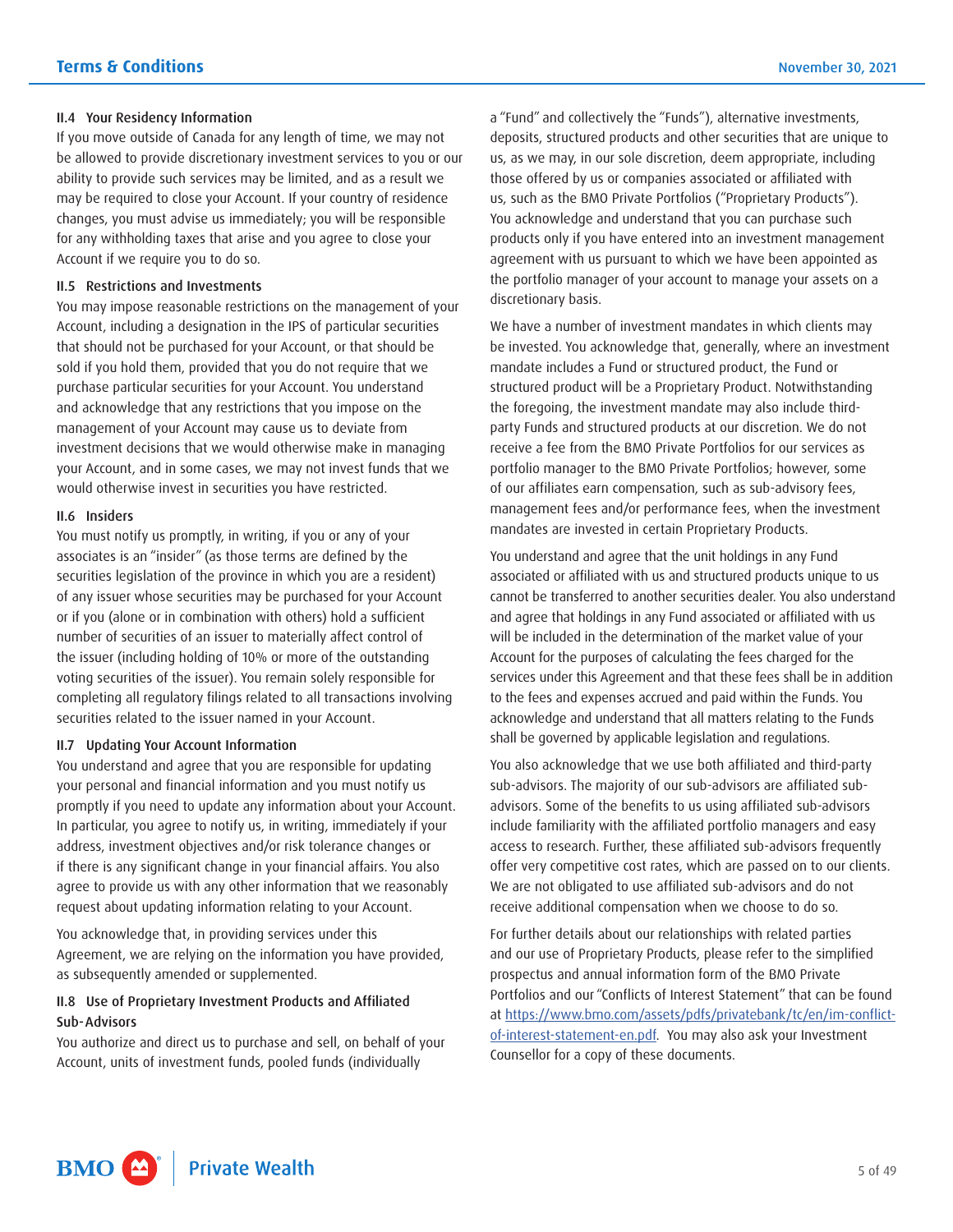II.9 Notice of Large Redemption or Switch of a BMO Private Portfolio Based on information provided to you by your Investment Counsellor, you hereby acknowledge and agree to provide BPIC with at least 30 days prior written notice of a request to redeem or switch units of a BMO Private Portfolio (a "Portfolio") held in your Account having a value equal to 10% or more of the Portfolio's net asset value.

#### II.10 Investment in Securities of Bank of Montreal

You authorize and direct us to purchase and sell, on your behalf, Bank of Montreal common shares, preferred shares and/or debt securities as we may, in our sole discretion, determine in accordance with your IPS.

You understand and acknowledge that Bank of Montreal is a related and connected issuer to us. For further details about our relationship with the Bank of Montreal, please refer to our "Conflicts of Interest Statement" that can be found at [https://www.bmo.com/assets/pdfs/](https://www.bmo.com/assets/pdfs/privatebank/tc/en/im-conflict-of-interest-statement-en.pdf) [privatebank/tc/en/im-conflict-of-interest-statement-en.pdf.](https://www.bmo.com/assets/pdfs/privatebank/tc/en/im-conflict-of-interest-statement-en.pdf) You may also ask your Investment Counsellor for a copy of this document.

#### II.11 Cash Balances

Cash balances in your Account may be held in an interest-bearing account with us or the Custodian and the Custodian will not be accountable for any profit earned on the cash balance over and above the interest earned on the cash balances.

#### II.12 Leverage Disclosure

Using borrowed funds to finance the purchase of securities involves greater risk than a purchase using cash resources only. Should you borrow funds to purchase securities, your responsibility to repay the loan remains the same even if the value of the securities purchased declines. We do not lend funds to clients.

#### II.13 Joint Accounts

If your Account is a joint account, each client having an interest in the joint account will be called a "Joint Account Holder" for the purpose of this Section. In the province of Quebec, "jointly and severally" when used in this Section means solidarily, which means both together and individually.

a) Joint Tenants with Right of Survivorship: *(Not Available in Quebec)* 

If the Joint Account Holders have elected to hold their account as joint tenants with right of survivorship, the following applies:

- i) each Joint Account Holder declares that his/her interest in the joint account is held as a joint tenant with full rights of survivorship;
- ii) in the event of the death of a Joint Account Holder, the entire interest in the joint account becomes the property of the surviving Joint Account Holder(s) and the estate of the deceased will have no further interest; and
- iii) the death of one Joint Account Holder does not terminate the joint account or affect the rights of the survivor(s) to it; rather, all proceeds of and rights to the joint account pass

automatically, without any additional instruction to us or the Custodian, to the surviving Joint Account Holder, or to the surviving Joint Account Holders jointly.

b) Tenants in Common: *(Available in All Provinces, Including Quebec)* 

If the Joint Account Holders have elected to hold their Account as tenants in common, the following applies:

- i) each Joint Account Holder declares his/her interest in the Account is held as a tenant in common without rights of survivorship;
- ii) in the event of death of either applicant, the deceased's portion of assets in the joint account passes to his or her beneficiaries in accordance with his or her will or under intestacy and does not pass to the surviving Joint Account Holder(s); and
- iii) the interest of the Joint Account Holders in the account is deemed to be equal unless otherwise specified by all Joint Account Holders or their authorized representatives in writing.
- c) Additional Terms Applicable to All Joint Accounts:

In addition to the other provisions of this Agreement, the instructions from a Joint Account Holder who is a joint tenant with right of survivorship or a tenant in common, will be handled in the same manner and as follows:

- i) subject to any contrary instructions received in writing and executed by all Joint Account Holders, we and the Custodian may accept any instructions regarding the joint account, including withdrawal and payment orders, from any one of the Joint Account Holders without requiring the authorization or consent of the other Joint Account Holders;
- ii) the Custodian may credit the joint account with the proceeds of any cheque or other instrument payable to any one or more of the Joint Account Holders;
- iii) Joint Account Holders are responsible individually and together (and in Quebec, solidarily) for all liabilities respecting the joint account including payment of fees and charges; and
- iv) each Joint Account Holder jointly and severally agrees to indemnify and hold BPIC and its employees, officers, directors, agents and nominees harmless from any loss, liability or expense resulting from BPIC acting in accordance with the above authority. Without any way limiting the authority granted, we are authorized, in our absolute discretion, to require joint action by all of the Joint Account Holders of a joint account with respect to any matter concerning such joint account including, but not limited to, the giving or cancellation of orders and the withdrawal of monies, securities or other property.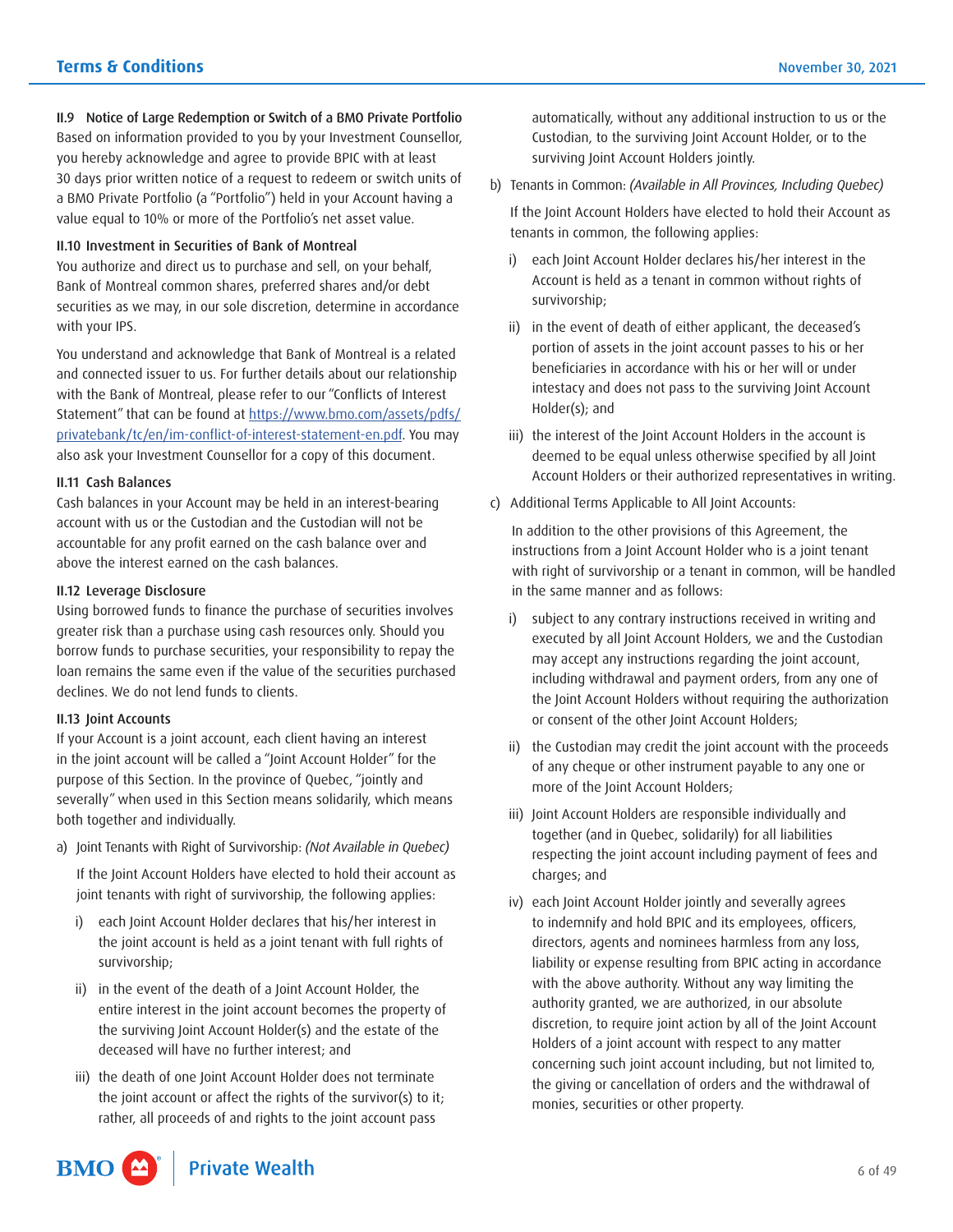# <span id="page-6-0"></span>II.14 BMO Debit Card/BMO Online Banking Agreement: Consent to Use of Personal Information

You consent to your personal and account information related to your Account being included in your BMO Bank of Montreal Direct Banking My Summary ("Service"). You agree that your access and use of such Account via the Service will be governed by the applicable BPIC, BMTC and/or Bank of Montreal agreements. You understand that by making such a request, you agree that BPIC, BMTC and Bank of Montreal may use and have access to your personal information, including your name, account details and password in order to provide and administer the Service and for the purpose of conducting anonymous and aggregated statistical analyses. You understand that you may revoke your consent to this use of your personal information by instructing your Investment Counsellor to do so.

You also agree that BPIC, BMTC and Bank of Montreal may change or discontinue, temporarily or permanently, the Service at any time without notice and that BPIC, BMTC and Bank of Montreal will not be liable to you or to any third party for any modification or discontinuance of the Service. Your continued use of the Service upon any such modification constitutes your acknowledgement and agreement thereof.

# **III. What we do together**

## III.1 Investment Directives

Once you and your Investment Counsellor have met and discussed your investment objectives, risk profile, and income needs, your Investment Counsellor will determine the appropriate investment strategy for you. Typically, this includes using model asset allocation designed to meet individual investment goals by allocating client assets among different asset classes with varying levels of risk and return. Investment decisions are always made in your best interests. Supporting these decisions is our belief that incorporating a range of responsible investment techniques can have an important impact on the creation of long-term investor value. Our sub-advisors determine the role of responsible investment in their strategies.

We will manage the cash and securities in your Account during the term of this Agreement in accordance with the investment objectives, investment restrictions and practices relating to your Account as set out in this Agreement and the IPS and in accordance with applicable law and regulations.

We will:

 this information. The investment strategy will not include any a) establish and review with you, annually, your investment objectives, risk profile, restrictions and your income needs and develop an appropriate investment strategy for you based on personal income tax planning services, which remains your responsibility;

- b) in carrying out our duties and responsibilities under this Agreement, exercise complete and unlimited discretionary trading authorization with respect to your Account. Pursuant to this authorization, you understand that we may, in our sole discretion and at your risk, directly or indirectly, purchase, sell, exchange, convert, and otherwise trade the securities and other permitted investments in your Account. For greater certainty, the authority granted to us under this Agreement includes the authority to cause your Account to engage in in-specie transactions for the purposes of investing in investment funds managed by us or one of our affiliates within BMO Financial Group. You agree to be bound by all decisions made by us in respect of trades of securities forming part of your Account and to be bound by all instructions we issue to the Custodian in respect of your Account;
- investment decisions for your Account based on your financial outlined in the IPS for your Account which has been reviewed and The IPS also outlines a recommended broad asset mix for your greater variance in allocations to these sub-asset classes in your c) in exercising our discretion under this Agreement, make information and investment knowledge as set out in your Account Application, and within the approved guidelines and investment objectives, investment limitations and restrictions approved by you and us, as may be changed from time to time. investment portfolio. Any sub-asset class ranges provided to you in connection with your portfolio are directional in nature and are included only to provide additional context for the broader total asset class range, and may not be reflective of a potentially portfolio, at any particular point in time.

On a discretionary basis, we may modify the recommended asset mix and asset allocation outside of allowable sub-asset class ranges as long as your portfolio's asset allocation remains within the allowable ranges for the broader total asset classes.

 applicable to investments for your Account. You also agree to You may change the objectives shown in the IPS by giving us notice in writing of the change required and receiving acknowledgement of such notice from us. We will not be responsible for decisions made in the absence of such written notice. You agree to notify us of any restrictions that may be provide us with an updated IPS in writing if we reasonably request such an update or if you would like to make any changes to it. Until a revised IPS is approved by you and us, you will be bound by any transaction that we carry out on your behalf in reliance upon your current IPS; and

d) place security transactions through the securities dealers of our choice, including securities dealers that are our affiliates or associates, and such transactions may include those where the securities dealer acts as principal.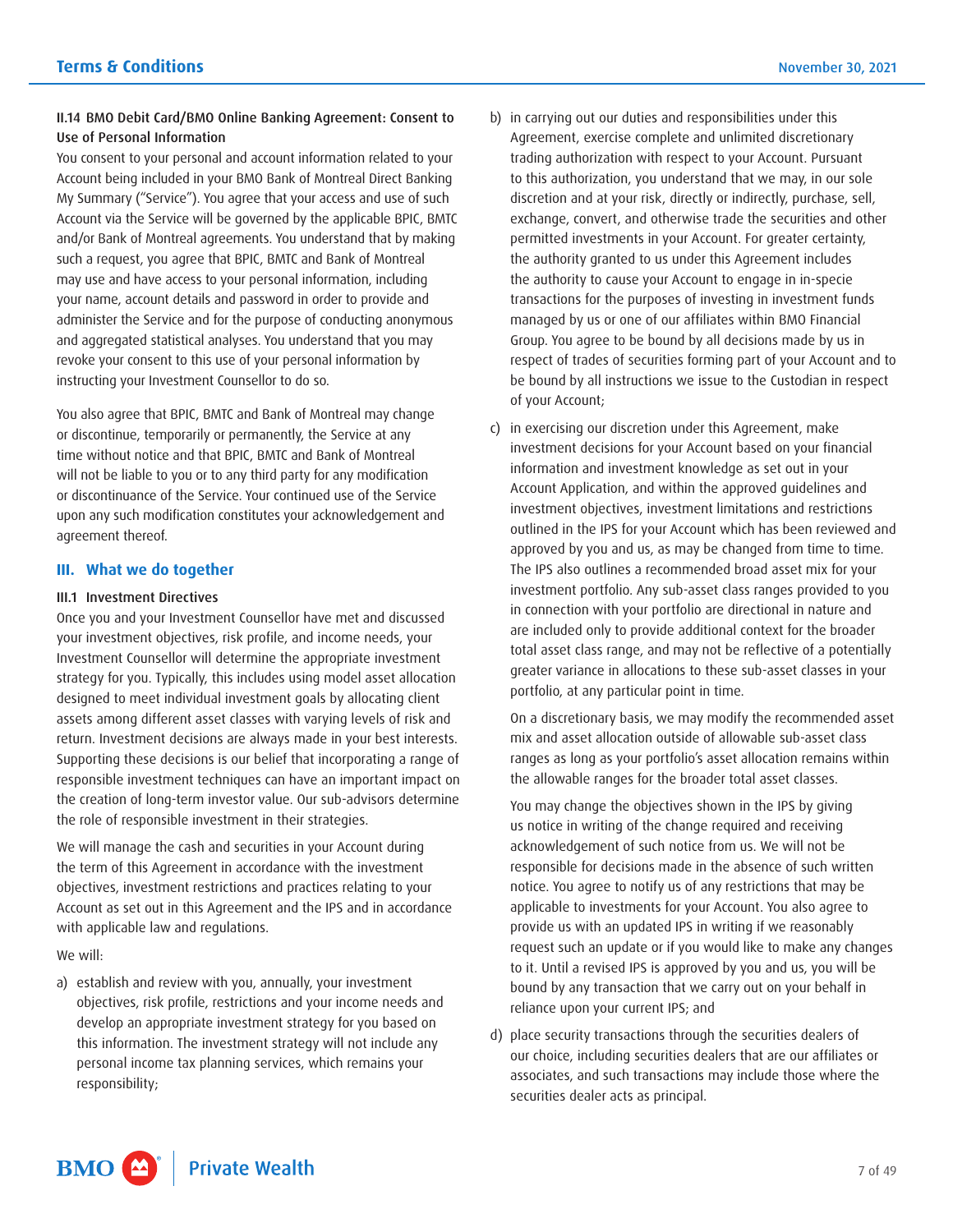#### III.2 Know Your Client and Suitability Assessments

 security in your Account is suitable for you, and puts your interest We have an obligation to assess whether a purchase or sale of a first, before executing the transaction or as otherwise required by the client relationship. In order to assess suitability, we must establish certain personal, financial and investment objective information about you and ensure that such information is kept up to date. This includes understanding or confirming:

- a) your identity and reputation (should we have cause for concern);
- b) whether you are the insider of a reporting issuer or a company whose securities are publicly traded;
- c) your personal circumstances, which includes but is not limited to, your date of birth, employment status, number of dependents and whether another person is authorized to provide instruction on, or has a financial interest in, the Account;
- d) your financial circumstances, which includes annual income, liquidity needs, financial assets, net worth and whether you are intending to use leverage or borrowing as part of your investment strategy;
- e) your investment needs and objectives;
- f) your investment knowledge;
- g) your risk profile (which is further explained below); and
- h) your investment time horizon.

Establishing your risk profile involves understanding your ability to endure potential financial loss, known as your risk capacity, and your willingness to accept risk, known as your risk tolerance. Risk capacity and risk tolerance are separate considerations that together make up your overall risk profile. Your risk profile should reflect the lower of your risk capacity and your risk tolerance.

Your risk capacity is an objective evaluation of your ability to withstand a financial loss. Risk capacity is influenced by factors such as your investment time horizon, age and life stage, financial circumstances (including liquidity needs, income, and wealth), as well as other factors that may influence your ability to withstand financial loss. Your risk tolerance represents the amount of risk you are willing to take. Typically, investors expect to be compensated with a higher return potential in exchange for higher risk. Identifying your risk profile is a key consideration when determining your investment objective and the construction of an investment portfolio.

If you are a corporation, partnership or trust, we must also establish:

- i) the nature and location of your business; and
- j) the identity of each individual who, in the case of a corporation, owns or has control over 25% of the voting rights attached to the outstanding voting shares of the corporation, or in the case of a partnership or trust, controls the partnership or trust.

#### III.3 Succession, Death, Disability or Incompetency

This Agreement will continue and pass on to the benefit of and be binding upon the parties and their respective heirs, executors administrators, liquidators, personal representatives, successors and permitted assigns, as the case may be. This Agreement will continue in full force and effect notwithstanding your death, disability or incompetency, in which case your Account will continue to be administered in accordance with your investment objectives, limitations and restrictions as set out in the IPS in effect as of the date of your death, disability or incompetency, and elsewhere until such time as we receive instructions from, or this Agreement is terminated by, your authorized estate representative or legal representative. We have the right to refuse to act upon any instructions of your authorized estate representative or legal representative without evidence satisfactory to us regarding your death, disability or incompetency or their authority to act.

#### III.4 Termination

Either party may terminate this Agreement at any time by providing written notice to the other party as described in this Agreement. The termination will be effective:

- a) if you terminate the Agreement, the date you give notice or you are deemed to have given notice;
- b) if we or the Custodian terminates the Agreement, at any time upon 30 days written notice to you.

 In the event of termination, all property held for your Account will be made available to the Custodian or its agents for delivery to you, or to such successor Custodian that you designate in the notice of termination. Investment funds, pooled funds, alternative investments, deposits, structured products or other securities managed or offered by us or companies associated or affiliated with us and unique to us are proprietary to us and cannot be transferred 'in kind' but must be liquidated to cash. The Custodian will not be required to make delivery until full payment is made to us of all fees, costs and expenses arising out of or in connection herewith, including any costs or expenses arising out of such delivery. If any property remains with the Custodian after 30 days after termination (by reason of your failure to take delivery of the property or otherwise to make arrangements for its disposition), the Custodian is authorized to dispatch the property to you at your last known address by registered mail or other secured means, and upon such mailing, the Custodian shall have no further responsibility for the property.

For more information on the procedures available for resolving client concerns, please see Section IX.10 Client Concerns.

 Contact Person" or "TCP"), so that we may contact your TCP to III.5 Trusted Contact Person and Temporary Holds (for individuals) Canadian securities regulations require us to ask you for the name and contact information for a person that you trust ("Trusted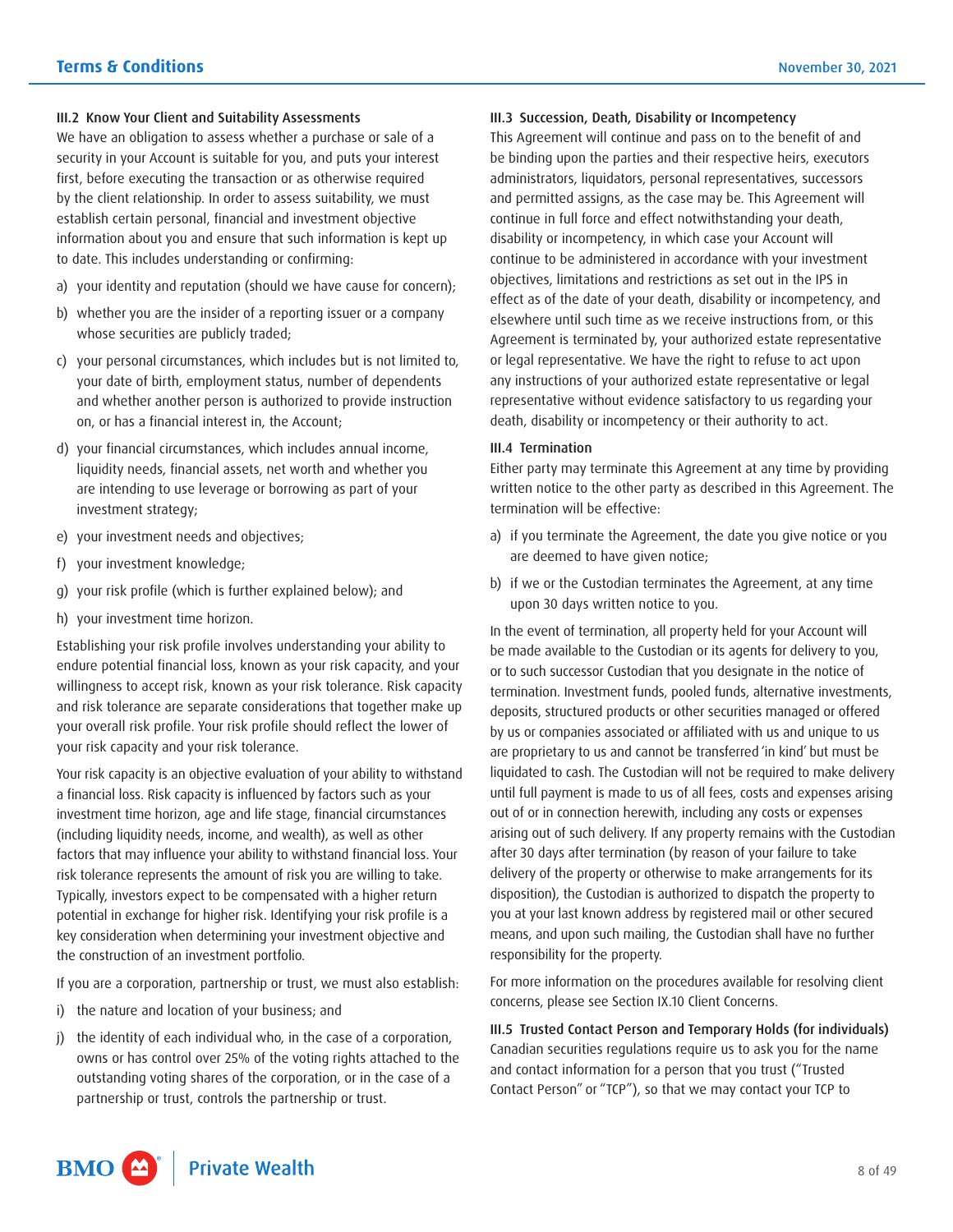<span id="page-8-0"></span> your TCP's permission to give us this information and your TCP has assist us in protecting your financial interests and assets in certain circumstances. We may contact your TCP if we notice signs of financial exploitation or if you exhibit signs of diminished mental capacity which we believe may affect your ability to make financial decisions relating to your account(s). We may also contact your TCP to confirm your contact information if we are unsuccessful in contacting you after repeated attempts, particularly if our failure to contact you is unusual. We may also ask the TCP to confirm the name and contact information of a legal representative such as an attorney under a power of attorney. In providing us with the name and contact information of your TCP, you confirm to us that you have agreed to act in this capacity.

If we have a reasonable belief that you are being financially exploited or that you are experiencing diminished mental capacity which may affect your ability to make financial decisions relating to your account(s), we may place a temporary hold on your account or a particular transaction. We will provide you with a verbal or written notice explaining our actions, in addition to contacting your TCP, as above. We will review the facts behind placing the temporary hold on a regular basis to determine whether the temporary hold should continue. We may contact your TCP to discuss our reasons for the temporary hold.

# How We Advise You and Take Action

# **IV. What we do for you**

#### IV.1 Investment Management

 Know Your Client and Suitability Assessments. Additional information Investment Counsellor. We generally will not invest your Account We will manage the cash and securities in your Account during the term of this Agreement in accordance with the investment objectives, the investment restrictions and practices relating to your Account as set out in the IPS and in accordance with applicable law and regulations. The securities in which you are invested will generally be liquid securities and able to be sold readily. Investments in illiquid securities will only be made if the security aligns with on the securities and their terms will be available to you though your directly in derivatives, although derivatives may be held by Funds in which you are invested.

For further details, please refer to Section III.1(c).

Although we will diligently pursue your investment objectives, you acknowledge that those objectives are only guidelines for the management of your Account and if those objectives are not achieved, we will not be held liable by you, so long as we manage your Account in accordance with our standard of care set out in this Agreement.

#### IV.2 Our Authority as Exempt Market Dealer

 investment objectives for your Account, which are traded pursuant You authorize us, for and on behalf of you and only with respect to your Account, to act as a dealer on your behalf with respect to the purchase and sale of securities in accordance with the to exemptions from the prospectus requirements.

# IV.3 Custody, Delivery, Receipt of Securities and Delivery of Client Statements

 upon 90 days' written notice to the other party. If you wish to possession of the securities in your Account, you must enter into an a) Unless we advise you otherwise, we have appointed BMTC to act as Custodian for client accounts, pursuant to a Custodial Services Agreement made as of April 1, 2016, as same may be amended, supplemented or otherwise modified from time to time in accordance with its terms (the "Custodian Agreement"). The Custodian Agreement may be terminated by either party arrange for another affiliated company or unaffiliated company to be appointed to act as custodian, including taking physical agreement, satisfactory to us, regarding such custody arrangement.

BMTC has appointed BMO Nesbitt Burns Inc., an affiliate, as subcustodian of the securities in client accounts. BMO Nesbitt Burns Inc. may hold securities in electronic form or physical certificate, at its principal offices in Toronto, Ontario.

BMO Nesbitt Burns Inc. is an IIROC registered investment dealer, and a direct participant with CDS Clearing and Depository Services Inc. ("CDS") and other global depositories. As a direct participant, BMO Nesbitt Burns Inc. is permitted to provide custody services to clients and deposit their beneficially owned securities. Depository rules govern the operation of clearing and settlement services and provide transparency and consistency with international standards.

The benefits of holding securities electronically at a depository include reduced counterparty, market and liquidity risks, due to decreased settlement time and increased automation of operational processes. Through the use of central depositories, BMO Nesbitt Burns Inc. provides more efficient transfer in ownership of securities through book based electronic form. The risks of holding securities in electronic form include cybersecurity risks and potential system failure.

Any physical certificates are held in physical form at the BMO Nesbitt Burns Inc. vault with supporting controls and balances. The benefits of the physical certificates being held in Toronto, Ontario and in physical form include the availability of head office processes and controls, and the risks include that there is a central point of dependency. The risks of holding physical certificates include theft and damage.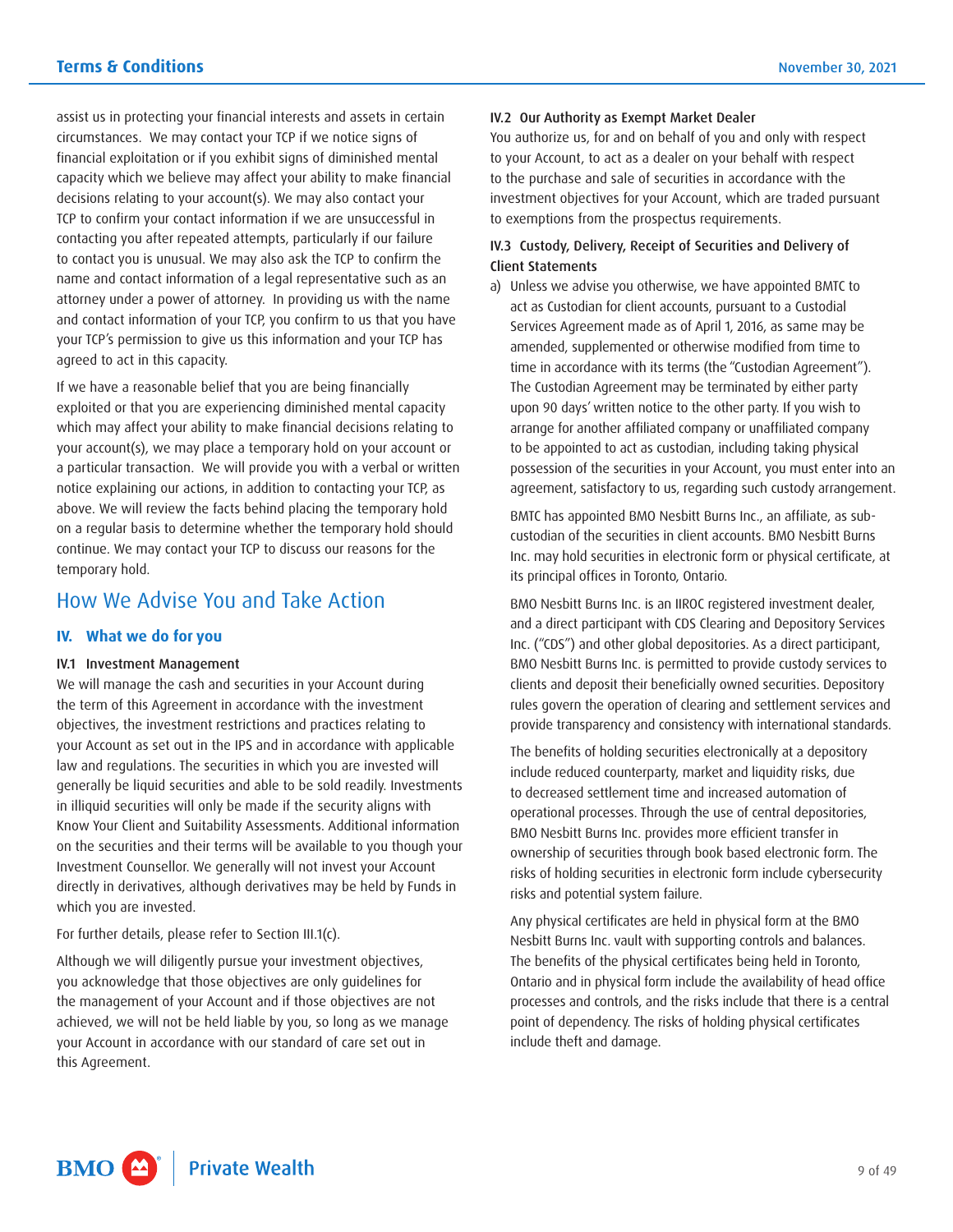concerning transactions within your Account. You will not withdraw You hereby instruct the Custodian to accept directions from us any portion of the assets held by a nominee or Custodian without prior notice to us and you will not withdraw any portion of the assets in a manner which may prevent proper settlement of outstanding commitments. The Adjusted Cost Base ("ACB") of your holdings may differ from the book value provided in your gain/ loss statement. We do not report ACB and you are responsible for determining your ACB for tax purposes. You will be provided with tax slips in connection to your Accounts, as required by law.

- b) You agree that trade confirmations evidencing each security transaction in your Account will not be provided to you.
- c) You will notify us in writing if there are any errors in your account statements or tax statements within 45 days from the time such statements are mailed or otherwise delivered to you, so that we may address such inquiries. After 45 days, all transactions (including withdrawals and redemptions) in your Account will be deemed to be correct and approved by you.
- d) You are provided with a quarterly portfolio statement, unless you have requested delivery on a monthly basis, showing all transactions carried out in your account during the period, all assets held, account fees (and applicable sales tax on the fees), withdrawals and contributions, and certain performance information. Your Investment Counsellor will discuss account statement delivery options with you at the time of account opening. You can change your account statement delivery options at any time by providing written notice to us.

Within your December account statement, you will be provided with an "Annual Fee and Compensation Summary" that reports all fees and charges paid by you and received by us annually. In addition, your December account statement will also include a "Performance Analysis" section that, at a minimum on an annual basis, will include Annualized Money-Weighted Return and Time-Weighted Return after deducting fees and sales taxes. In certain circumstances, including if your account is closed prior to December, the Summary and Performance Analysis will not be provided.

You may elect to receive account statements electronically ("eStatements") or by mail. You acknowledge and agree that your statement delivery preference will apply to all of your accounts with us and/or BMTC. You will need to set up access to BMO Private Banking Investment Online ("BPBIO") to view electronic statements. You may change your statement delivery preference at any time by contacting your Investment Counsellor. If you have elected to receive eStatements only, you understand and agree that you will no longer receive account statements by mail unless you notify BPIC and/or BMTC that you wish to receive paper statements. In addition, you will be notified by email when new account statements have been posted. Your account statements

will be posted automatically to BPBIO. You will be able to retrieve the available statements through the "eDocuments" section on BPBIO. eStatements will remain available for viewing for a period of 7 years, beginning with January 2017 statements or from the time of account opening, whichever is most recent. eStatements will be in PDF format only. It is your responsibility to download, and obtain a licence for Adobe® Acrobat® software in order to view, print and save your eStatements. You agree that any eStatements delivered to you is deemed to be delivered on the day that the eStatement is made available, and not on the day that you actually view the document. We are not liable for costs resulting from a failure to review statements. In addition, you may receive, at no cost, a paper copy of any eStatement by contacting your Investment Counsellor. If you have elected to have a copy of your account statements sent to a third party, you acknowledge that your authorized third party(ies) will require access to BPBIO to view electronic statements, and that your authorized third party(ies) may change this statement delivery preference at any time by contacting your Investment Counsellor.

#### IV.4 Withholding Tax(es)

 your Account on your behalf, all withholding taxes payable against the The Custodian is directed to withhold, pay or otherwise satisfy out of assets of your Account under the laws of Canada or any other country.

# IV.5 Financial Transaction Tax(es)

You agree and acknowledge that financial transaction taxes which may be charged to you, us, or any intermediary retained by us (whether jointly or severally) by the taxing authorities of a governmental authority in any jurisdiction in respect of the transactions in your Account, will be included in the transaction cost of any applicable security or instrument.

We will determine such amounts at our sole discretion and the amount may include but is not limited to: (i) all taxes, including, but not limited to, all sales, use, goods and services, harmonized sales, value added, and transaction taxes; (ii) all duties, including, but not limited to, all customs and stamp duties; and (iii) all fees, levies, imports and other assessments or similar charges in the nature of tax.

#### IV.6 Risk Disclosure Statement

 the possibility you may lose money, or that you may not earn a return investments held in your Account and the value of your Account may have a significant impact on your Account and its investments and could also result in fluctuations in the value of your Account. The All investments have some level and type of risk. Simply put, risk is on your investment. Generally, the higher an investment's anticipated return, the greater the risk you must be prepared to take. Underlying fluctuate over short term periods due to market movements and over longer periods during more prolonged market upturns or downturns. In addition to changes in the condition of markets generally, local, regional or global events such as war, acts of terrorism, the spread of infectious illness or other public health issues and recessions could following summarizes the range of potential risks generally associated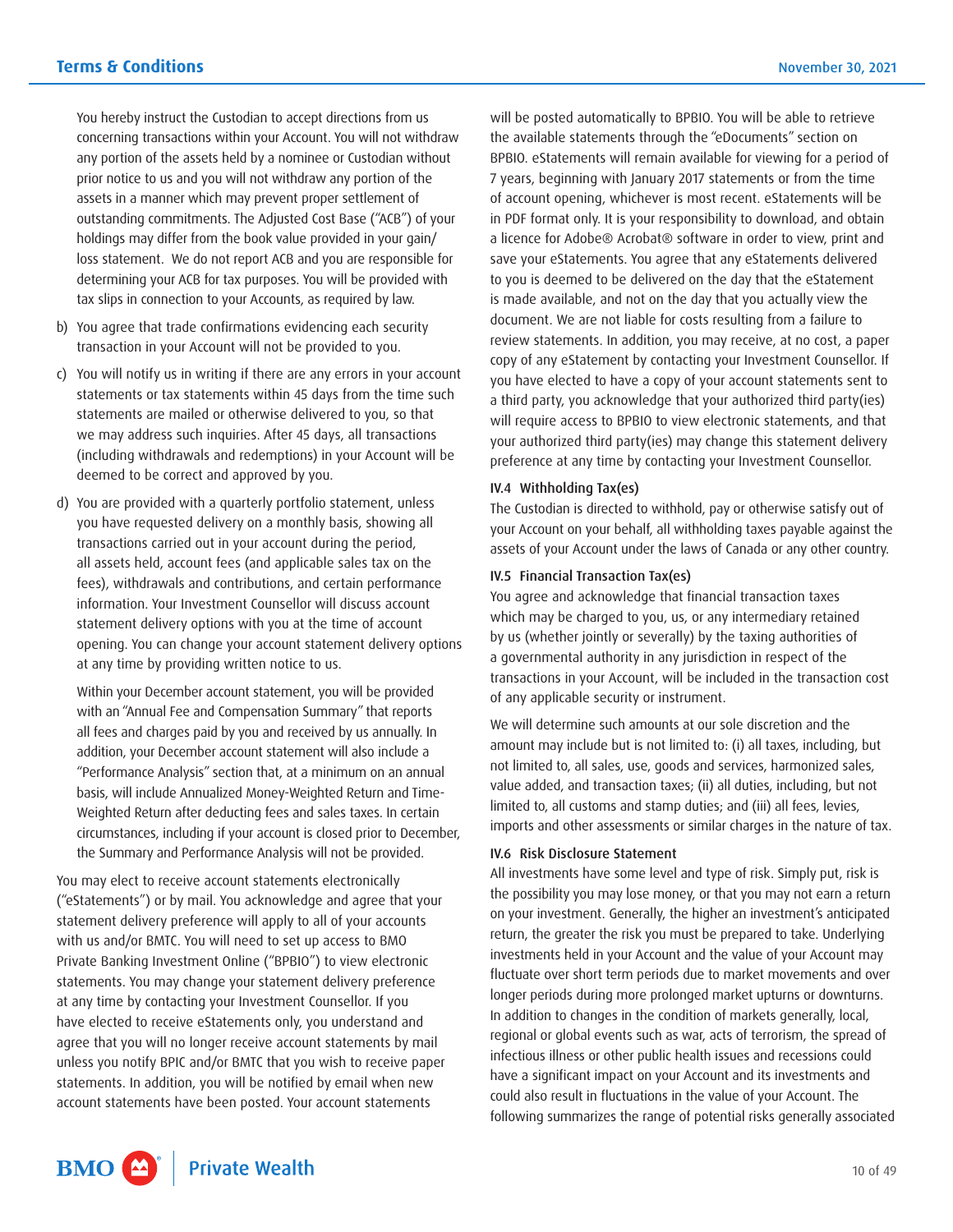with investing in our investment strategies. Not all of the risks outlined below apply to all of our strategies.

- a) Alternative Investment Risk: In addition to risks associated with traditional investments, alternative investments (such as private equity, hedge funds and certain real estate investments) may have additional risks, including the risk that the investments may not be sold at an amount that at least approximates the amount at which the security is valued, restrictions on your ability to sell the security (liquidity risk), that market quotations may not be readily available (valuation risk), that valuations may be available on a less frequent basis than those for traditional investments, risks associated with the use of leverage, risks associated with short selling and risks associated with derivatives, as described below. Each investment will have its own investment risks and these risks can vary. For additional information, regarding the specific risks, refer to your investment products' offering documents. These documents are available upon request from your Investment Counsellor.
- b) Asset Allocation Risk: Risk that an investment strategy may not fully participate in the returns of a particular asset class, geography, industry or security if the investment strategy is diversified across multiple asset classes, geographies, industries and/or securities.
- c) Commodity Risk: Changes in the prices of commodities, such as oil and gas, may have an effect on a natural resource company or an income or royalty trust whose business is based on a particular commodity. Prices of commodities are generally cyclical and may experience dramatic fluctuations in short periods of time. Prices of commodities may also be affected by new resource discoveries or changes in government regulations.
- d) Company-Specific Risk: Risks tied to an individual company that affect its ability to meet debt obligations or generate future profits. Examples include loss of competitive advantage, poor use of capital and diminishing corporate governance. Such risks could cause fixed income and equity security prices to fall.
- e) Concentration Risk: Investment strategies that are concentrated in a limited number of asset classes, sectors, securities or issuers may be more volatile than those invested across a diversified range of asset classes, sectors, securities or issuers, since the market value fluctuations of those concentrated positions would have a greater impact on the strategy's performance. A greater degree of concentration could also lead to reduced liquidity.
- f) Currency Risk: Risk of lower or negative investment returns due to an adverse fluctuation in the exchange rate of an investment's currency relative to your local currency.
- g) Default and Credit Risk: Investments in money market instruments, bonds and other fixed income investments issued

by governments and corporations are affected by the issuing entity's ability and willingness to pay interest or repay principal when it is due. Default risk is the risk that a borrower will fail to meet its debt obligations while credit risk is the risk that a borrower's willingness or ability to meet its debt obligations will diminish. If a designated rating organization determines that an issuer has become less creditworthy, it may decrease the credit rating of the issuer and/or the security of the issuer. A downgrade will likely cause the price of the security to decrease. High Yield securities, those that carry a credit rating below that of investment-grade securities, typically have greater degrees of credit risk. Since these securities have a greater degree of credit risk, adverse economic or company-specific circumstances could impair the ability to sell these securities.

- h) Foreign Investment Risk: The value of a foreign security may be affected by the economic, political and financial environments in the country of the government or the company that issued the security. Issuers of foreign securities are generally not subject to the same degree of regulation as Canadian or U.S. issuers. The reporting, accounting and auditing standards of foreign countries may differ, in some cases significantly, from Canadian or U.S. standards. Strategies that invest in securities of issuers based in countries with developing economies have the potential for greater market, credit, currency, legal, political, and other risks that differ from, or may be greater than, the risks of investing in developed foreign security markets. Some foreign markets have less trading volume, which may make it more difficult to sell an investment or make prices more volatile. Certain countries may also have foreign investment or exchange laws that make it difficult to sell an investment or may impose withholding or other taxes that could reduce the return on the investment. The risks of foreign investments are generally higher in emerging markets.
- i) Indexing Risk: You may be invested in an exchange traded fund ("ETF"). ETF's may involve tracking the performance of an index by tracking the performance of the investments included in the index. It is unlikely that an ETF will be able to track an index perfectly because each ETF has its own operating and trading costs, which lower returns. Indices do not have these costs.
- j) Inflation Risk: Risk that purchasing power is diminished due to rising inflation. This is prevalent in fixed income markets when inflation rises higher than expected.
- are issued. Their value tends to move in the opposite direction to k) Interest Rate Risk: Investments in fixed income securities can move up or down in value as interest rates change. Many fixed income securities—including bonds, mortgages, treasury bills and commercial paper—pay a rate of interest that's fixed when they interest rate changes. For example, when interest rates rise, the value of an existing bond will fall because the interest rate on that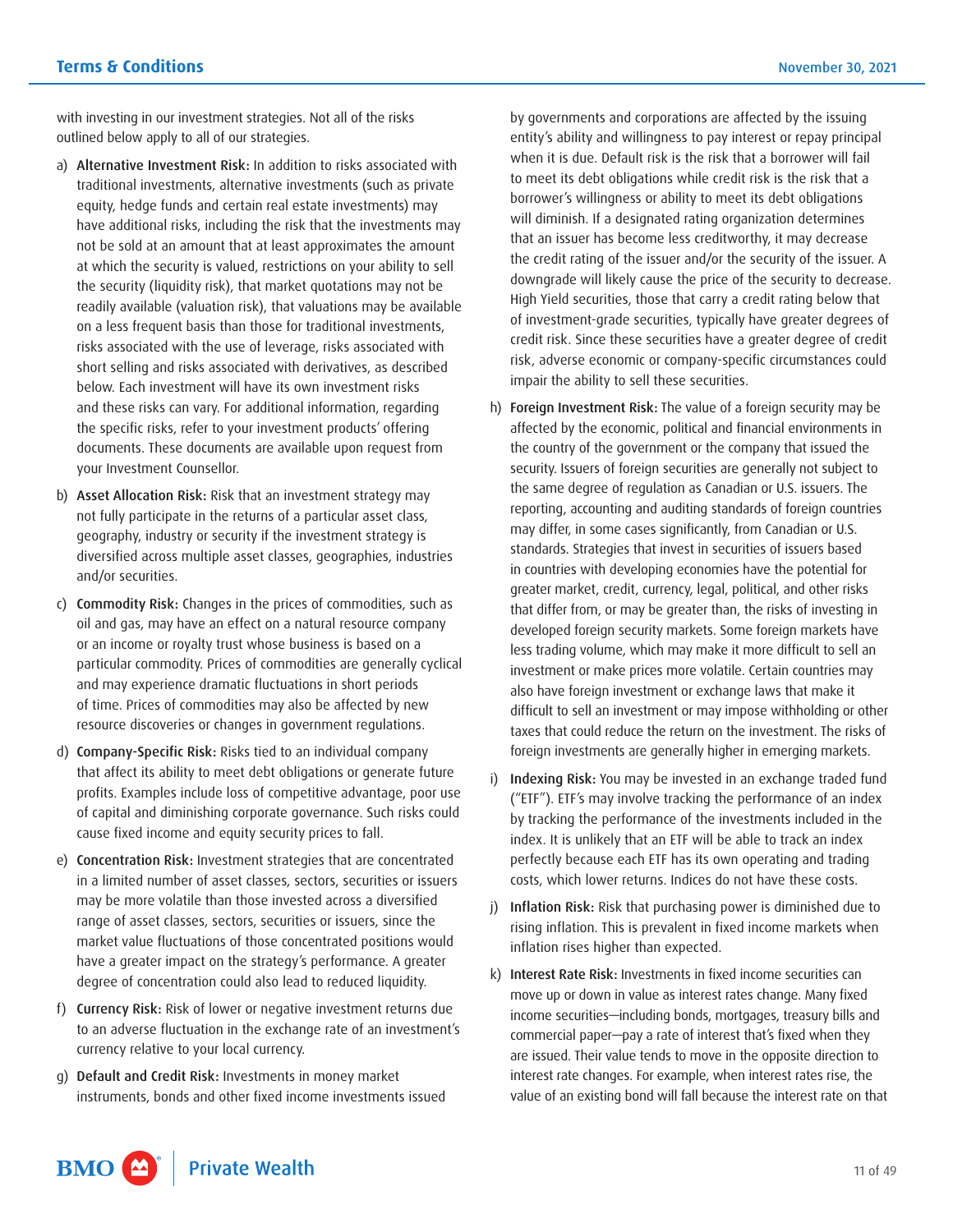bond is less than the market rate. Equity securities can also be affected by the level of interest rates. For example, as interest rates rise, some equity securities may become relatively less attractive.

- Investment Funds Risk: Certain strategies may invest directly in, or obtain exposure to, investment funds as part of their investment strategy. These strategies will be subject to the risks outlined in the offering documents and/or simplified prospectus of the underlying investment funds. If an underlying investment fund suspends its redemptions, you may be unable to redeem such securities. An investment fund may have one or more investors who hold a substantial number of units. The purchase or redemption of a substantial number of units may change the composition of the investment fund's holdings significantly or may force the investment fund to sell investments at unfavourable prices. This can affect an investment fund's performance, as well as the performance of any strategy investing in it. In addition, with respect to money market funds, although many intend to maintain a constant price for their units, there is no assurance they can maintain a constant unit price as the value of their securities may fluctuate under certain conditions, including where interest rates are low or negative.
- m) Legislation Change Risk: There can be no assurance that tax, securities or other laws will not be changed in a manner that adversely affects your investment returns, including the distributions you receive.
- n) Liquidity Risk: Liquidity is a measure of how easy it is to convert an investment into cash. Liquidity risk is not being able to sell an investment in a reasonable amount of time to prevent or minimize a loss. An investment in securities may be less liquid if the securities are not widely traded or if there are restrictions on the ability to sell such securities. Investments with low liquidity can have significant changes in value. Strategies that invest in foreign securities, securities of small companies or securities with substantial market and/or credit risk tend to have the greatest exposure to liquidity risk.
- o) Management and Strategy Risk: Risk that a particular investment strategy will not achieve its objective due reasons such as an out-of-favour investment style or the performance of the investment manager does not meet expectations.
- p) Market Risk: The risk that a security's price falls due to adverse circumstances that influence all securities in financial markets. These factors are numerous and include, but are not limited to, economic. sectorial and geo-political factors as well as supply and demand dynamics. A strategy that invests in smaller capitalization companies and/or growth stocks may be more volatile than a strategy that invests in larger capitalization companies and/or value stocks.
- q) Reinvestment Risk: Risk that cash generated from an investment will have to be reinvested at lower rates of return. This is a prevalent in fixed income markets in a decreasing interest rate environment where interest earned must be reinvested at lower rates of return.
- r) Time Horizon Risk: Risk that an investor's time horizon is shortened compared to the time horizon initially anticipated when the investment was made. This could lead to a situation in which an investor is forced to sell securities at a lower price than otherwise expected.

Each investment will have its own investment risks and these risks can vary. For additional information, regarding the specific risks, refer to your investment products' offering documents. These documents are available upon request from your Investment Counsellor.

Derivatives are investments whose value is based on the value of an underlying investment. Derivatives can be useful for hedging against losses associated with currencies, stock markets and interest rates or as a substitute for the underlying assets. Derivatives are associated with certain risks:

- a) there is no assurance that a liquid market will exist to allow you to realize profits or limit losses by closing out a derivative position;
- b) you could experience a loss if the other party to the derivative contract is unable to fulfill its obligations, including in instances where the other party is adversely affected by regulatory or market changes;
- c) derivatives that are traded in foreign markets may offer less liquidity and greater credit risk than comparable instruments traded in Canada;
- d) there is no assurance that a hedging strategy will be effective; and
- e) the price of a derivative may not accurately reflect the value of the underlying security or index.

The statements above do not disclose all of the risks and other important aspects of investing in securities and the use of derivatives in a portfolio.

# IV.7 Standard of Care and Limitation of Liability

 of the assets of your Account as it uses in respect of its own property We will exercise our powers and discharge our duties honestly, in good faith and in your best interest and in connection therewith, we will exercise the degree of care, diligence and skill that a reasonably prudent portfolio manager would exercise in the circumstances. The Custodian shall exercise the same degree of care in the safekeeping of a similar nature in its custody.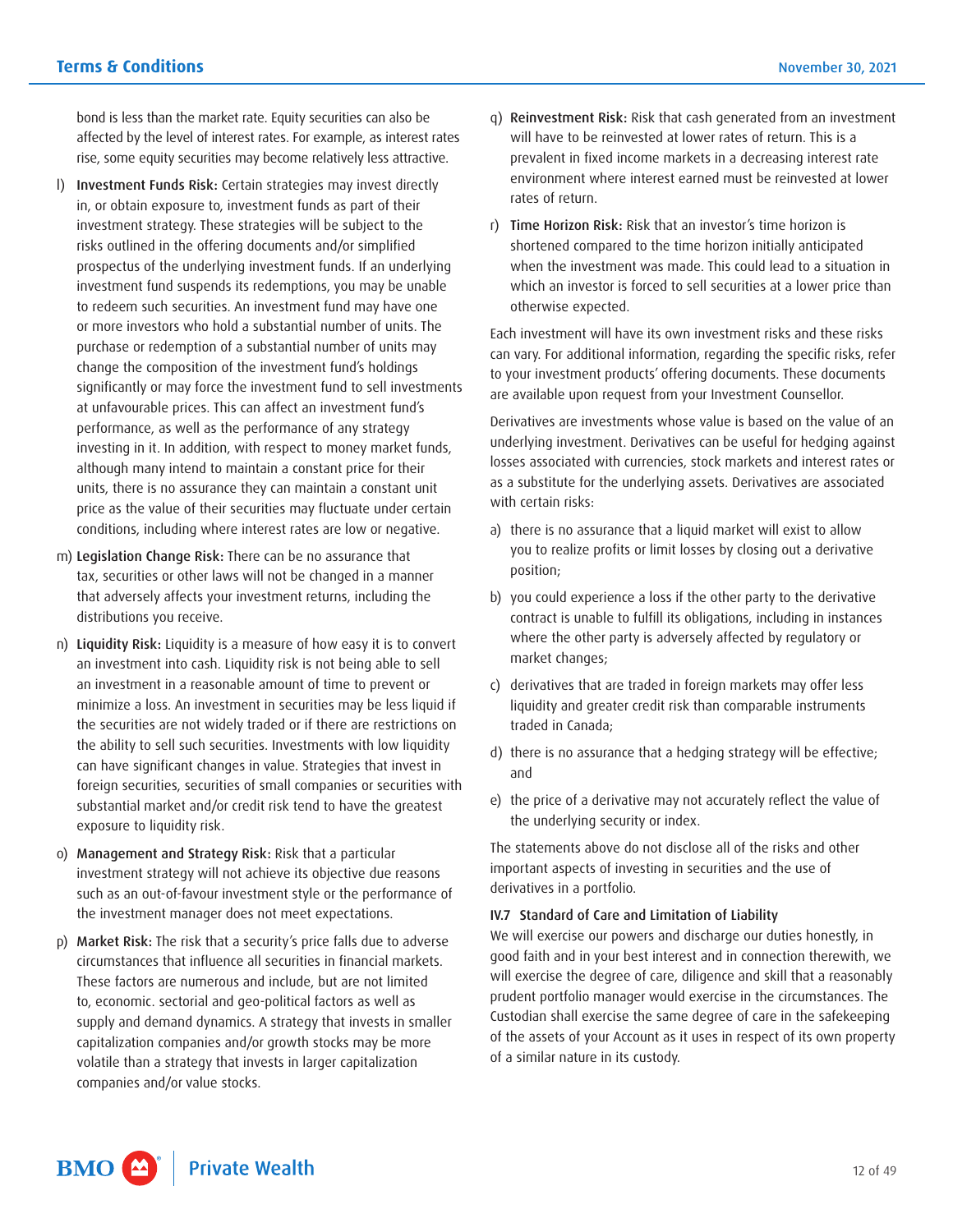<span id="page-12-0"></span> diminution of the securities of your Account. For greater certainty, we and the Custodian will not be liable in any way for not acting on the instructions of any authorized third party or where judgment was Provided we and the Custodian adhere to the above applicable standard of care, we, the Custodian, our and their officers, directors, employees and agents, will not be liable for any loss to or any any specific investment opportunity or opportunities on your behalf. We and the Custodian will not be liable in any circumstances for any indirect, consequential or special damages. You agree to release and indemnify us and/or the Custodian, as applicable, against any liability or claims (including any costs or expenses relating thereto) arising from any matter in respect of which we and/or the Custodian, as applicable, have acted in good faith in reliance on your instructions or exercised honestly in carrying out duties under this Agreement.

#### IV.8 Fairness Policy

- a) In allocating investment opportunities among clients, we will seek to ensure that all clients are dealt with in a fair manner. All accounts receive similar treatment and no accounts are given special preference. Securities are allocated to accounts for which trade orders are initiated. In situations where purchases or sales of securities are pooled or blocked for multiple client portfolios, partial fills will be allocated on a pro rata basis.
- b) The average share price of a block trade, either full or partial fill, is used in the allocation of trades to accounts. Commissions charged are in accordance with our Fee Schedule.

# IV.9 Conflicts of Interest

A conflict of interest may arise where (i) our interests and your interests are inconsistent or different; (ii) you may perceive that we are influenced to put our interests ahead of your interests, or (iii) monetary or non-monetary benefits available to us, or potential negative consequences for us, may affect the trust you have in us.

We have adopted policies and procedures to identify and address the handling of material conflicts of interest. We address existing or reasonably foreseeable material conflicts of interest with you in your best interest. If a conflict cannot be so addressed, it is avoided.

More information about our material conflicts of interest is set out in our BPIC Conflicts of Interest Statement, which is provided to you on account opening. The current version of this Statement will be available on our website at [https://www.bmo.com/assets/pdfs/](https://www.bmo.com/assets/pdfs/privatebank/tc/en/im-conflict-of-interest-statement-en.pdf) [privatebank/tc/en/im-conflict-of-interest-statement-en.pdf.](https://www.bmo.com/assets/pdfs/privatebank/tc/en/im-conflict-of-interest-statement-en.pdf) Please ask your Investment Counsellor if you have any questions about conflicts of interest and how we address them in your best interest.

## **V. What we do together**

# V.1 No Guarantee of Investment Results

We make no representation or warranty as to the achievement of performance, yield or appreciation objectives or standards that may be referred to in the IPS and will not have any obligation in

that respect. We do not guarantee investment results and you understand that past performance does not necessarily predict future performance.

You acknowledge that:

- a) you are aware of the long-term nature of the investments in your Account and possible losses inherent in the transactions in which we will engage on your behalf and that you are financially capable of bearing such losses;
- b) you have not received any written or oral guarantees of performance or representations based upon prior accounts or transactions as an inducement to open or to continue carrying your Account, and that our representatives or agents are not authorized to make any such guarantees or representations now or in the future; and
- Unless we advise you otherwise, all securities purchased for your c) we are a separate legal entity from Bank of Montreal and BMTC. Account are purchased by or through BPIC and are not insured by any government deposit insurer such as Canada Deposit Insurance Corporation (CDIC), are not guaranteed by BPIC, Bank of Montreal, BMTC or any of their affiliates, and may fluctuate in value. In addition, any CDIC eligible guaranteed investment certificates (GICs) held in your Account have no individual CDIC insurance coverage. GICs issued by provincial credit unions may be eligible for provincial deposit insurance coverage in some provinces, subject to the conditions and limits of the applicable provincial coverage. Please consult with your Investment Counsellor for further information.

#### V.2 Benchmarks

Benchmarks provide you with a means of measuring your portfolio against a standardized or "benchmark" portfolio over a prescribed period of time. Although a benchmark may be represented by an individual market index (e.g., a broad stock market index such as the S&P/TSX Composite Index), typically a benchmark for a diversified investment portfolio is represented by a blend of market indices. This may be appropriate for portfolios that include different asset classes and/or investments. Please be reminded that past performance is not necessarily an indicator of future performance.

 understand how we build and manage your portfolio to meet your You are encouraged to connect with your Investment Counsellor to short and long-term investment goals. As part of this process, your Investment Counsellor may provide you with information about the most relevant and appropriate benchmark to measure and monitor your portfolio. We do not currently provide benchmark comparisons in our account reporting.

# V.3 Communication with Beneficial Owners of Securities of a Reporting Issuer

A non-registered security holder of a corporation or other issuer has the same right as a registered security holder to vote at annual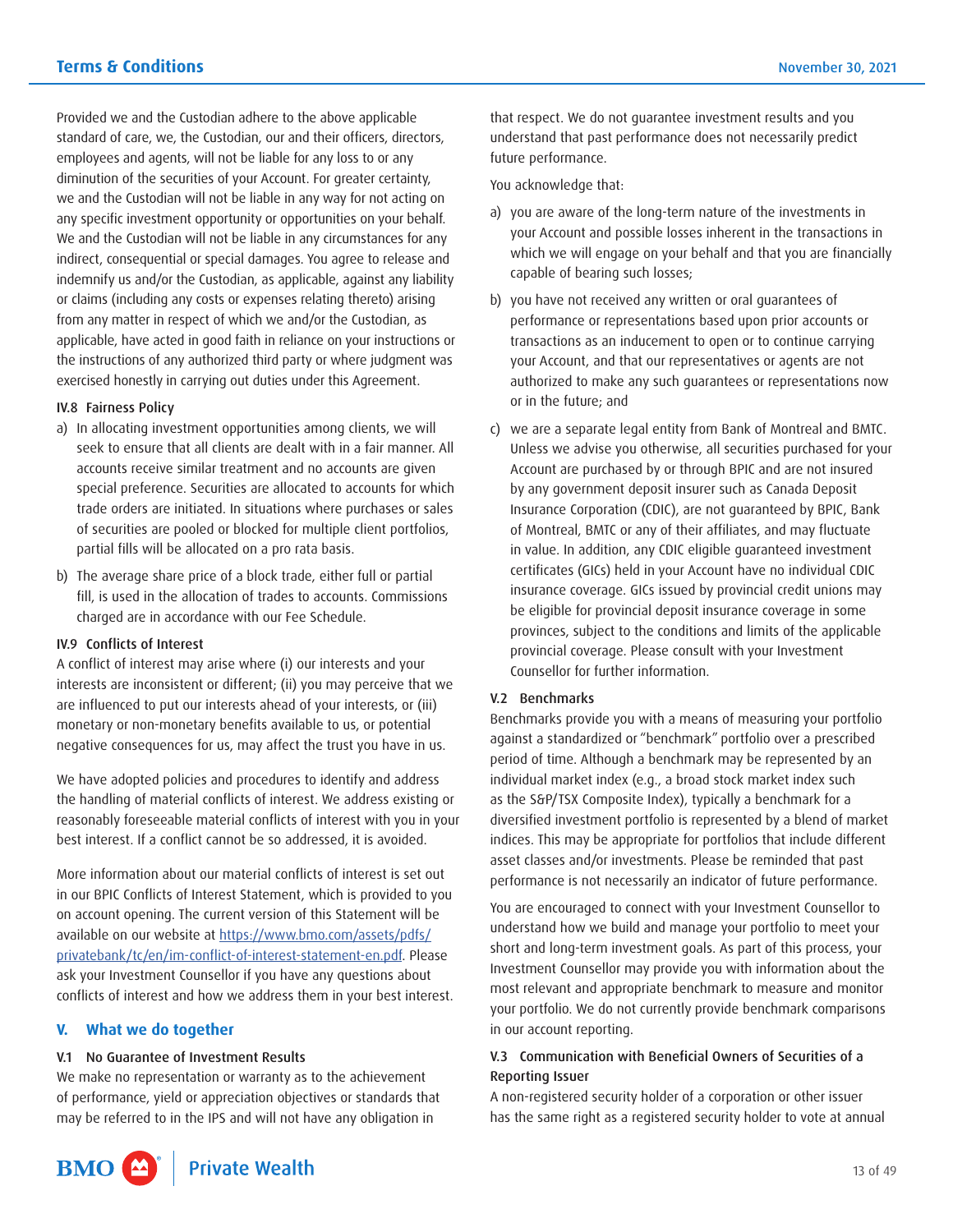and special meetings of that issuer. Most common shares carry this privilege as do preferred shares in certain circumstances.

This voting right is provided to registered security holders in securities and corporate legislation, and carries with it the right to receive such materials as notices of meetings, information circulars, and proxies from the issuers of the securities (the "Issuers"). You are also entitled to receive the issuer's audited financial statements. As the securities in your Account are held in safe custody by the Custodian and not registered in your name, under Canadian securities laws relating to communications with beneficial owners of securities, we may provide material directly to you or may, unless you object, provide the issuer with your name, address, email address, preferred language of communication (English or French) and extent of security ownership so that the issuer can provide material directly to you.

Depending on the Securities in your Account, other laws, including the European Union Shareholder Rights Directive II, may require us to disclose your personal information (such as your name and contact information), and your account information to issuers and regulators, and to send you information about the issuers. We will have no liability to you for actions taken, or not taken, by us or our agents in good faith and intended to comply with any provisions of applicable law.

You provide standing instructions waiving delivery and receipt, to the extent possible under applicable law, of material relating to annual or special meetings of security holders, or annual reports and financial statements of the issuers of securities that you hold in your Account. Furthermore, you authorize us to disclose your name, address and security holdings to the issuer of the securities or another sender of material required by law to be sent to security holders in order that, at our option, material may be forwarded to you directly from the issuer or another sender of material. Note, these instructions do not apply to any specific request that you give or may have given separately to a reporting issuer concerning the sending of interim financial reports of the reporting issuer. In addition, in some circumstances, the instructions you give to us will not apply to annual reports or financial statements of an investment fund that are not part of proxy-related materials. An investment fund is also entitled to obtain specific instructions from you on whether you wish to receive its annual report or financial statements, and where you provide specific instructions, the instructions you provide to us with respect to financial statements in this section V.3 will not apply. Your standing instructions and authorizations in this section V.3 will continue to be followed until you advise us in writing by contacting your Investment Counsellor, that you would like to change such instructions and/or authorizations. For more information regarding the rights of a non-registered security holder and how to select one of the options stated above, please contact

your Investment Counsellor. See section V.7 below with regard to investment fund continuous disclosure.

 In connection with any purchase or sale of securities for your V.4 Materials Related to the Purchase or Sale of Securities Account, you direct us to:

- a) deliver the trade confirmation to the Investment Counsellor designated by us; and
- b) if the purchase of the security is in connection with a distribution, deliver the prospectus, fund facts, ETF facts, or other document prescribed by applicable law to the Investment Counsellor designated by us.

#### V.5 Proxy

 enlist another company which can include an affiliated company We may, in our sole discretion, exercise the right to vote a proxy or to vote the proxy in respect of securities in your Account. We have established a proxy voting policy designed to reasonably ensure that its proxy voting responsibilities are in compliance with applicable laws and regulations and in the best interests of security holders. If you would like to direct your vote in a particular solicitation, you may do so by submitting your specific request in writing and sending it directly to your Investment Counsellor.

Any proxy vote that pertains to Bank of Montreal or its affiliates shall represent the business judgment of the proxy voter, uninfluenced by considerations other than the best interests of BPIC clients in accordance with BPIC's policies and procedures.

Clients or prospective clients may request a copy of BPIC's Proxy Voting Policy or learn how proxies were voted in respect of their account by contacting their Investment Counsellor.

#### V.6 Class Action Claims

We will, in our sole discretion, determine what role we will take in any legal proceedings affecting any securities held in your Account.

 be deducted from any recoveries that are credited to your Account. Broadridge. If you wish for your Account to be removed from the Class BPIC has engaged Broadridge Investor Communication Solutions, Inc. ("Broadridge") to file claims on your behalf in certain securities class action lawsuits and disgorgements ordered by Canadian or U.S. regulators ("Class Action Service"). It is intended that the Class Action Service will commence in January 2022. You will be automatically enrolled in this Class Action Service once it commences or the date on which you opened your Account, whichever is later. Broadridge's fee for this service is a contingency fee of 10% of any of the class action recoveries you receive through the Class Action Service, which fee will We will not charge you our own fee, and do not receive any direct fee from Broadridge, with respect to the Class Action Service with Action Service, please speak with your Investment Counsellor.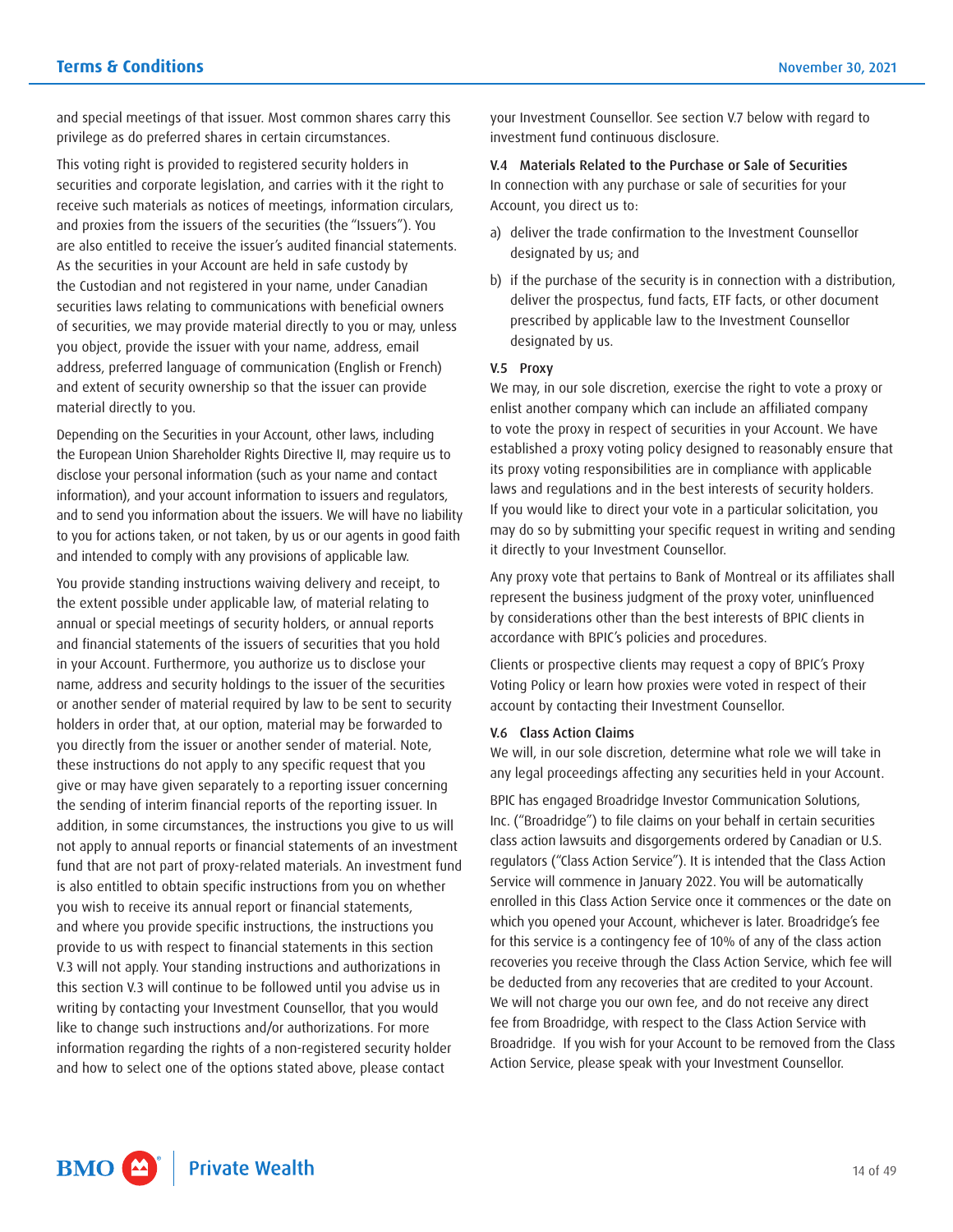Prior to the commencement of the Class Action Service, and for any eligible class actions not part of the Class Action Service, or in the event that BPIC's engagement with Broadridge is terminated, we may, in our sole discretion process class action claims on your behalf or may enlist another company or firm to exercise such discretion (a "Third Party").

 Action Service; if at any time you wish to know your participation or The actions in the Class Action Service shall be limited to "optout" cases and eligibility to participate in the class is based solely on sales and purchases of securities in your Account. Under the Class Action Service, claims will only be filed once a court or administrative order has been issued that sets forth a claim filing deadline. An "opt-out" case means all eligible security holders are automatically considered to be part of the class and if an individual does not wish to be part of the class action lawsuit, they must actively opt-out of the class. The Class Action Service will only cover those securities that were purchased while you were a client of BPIC. It will not include securities that you purchased other than through BPIC. For the avoidance of doubt, the Class Action Service does not include any lawsuit which requires prospective class members to provide additional evidence of eligibility other than purchases and sales of the applicable security, including but not limited to evidence of actual or individual reliance on allegedly fraudulent or misleading statements. The Class Action Service shall not include consumer class action settlements or bankruptcies and, generally, class actions that do not involve publicly traded securities or "opt-in" cases, being those cases where a person must provide express consent ("opt-in") to be part of the class. With "opt-out" class actions, all class members are bound by the outcome of the class action unless a member actively opt-outs. This means that class members who do not opt-out may not bring individual cases. Therefore, for all claims filed on your behalf, either pursuant to the Class Action Service or by BPIC or a Third Party, you acknowledge and agree that you will be bound by, and subject to, the terms of all forms and releases that may be entered into for settlements in which a claim is filed on your behalf, and may not bring your own individual case. You will not be notified of each action in which you are enrolled under the Class status of any actions, please speak with your Investment Counsellor.

The receipt of any settlement amounts may subject you to tax on such amounts, including in foreign jurisdictions. There may be tax implications to receiving settlement proceeds. You are responsible for any tax liabilities (including any tax filing obligations) associated with participation in the Class Action Service. You may not receive a tax receipt in connection with settlement proceeds that are deposited into one of your registered plans (registered savings plans, retirement income funds and/or tax-free savings accounts). If you require tax advice, please contact your personal tax advisor. For avoidance of doubt, you acknowledge that BPIC cannot and shall not provide legal, tax or other professional advice to you or any other

party in respect to any class action. You shall seek and obtain your own legal, accounting and other professional advice as you shall see fit, independent of BPIC.

 Notwithstanding the above, neither we nor Broadridge, nor any Third your Account being closed, and the settlement funds received after Party, will process any class action or disgorgement claims on your behalf or take any action whatsoever with respect to class actions or disgorgements if your Account is closed. Accordingly, you have an obligation to keep track of class actions and disgorgements in the event that your Account is closed. If a claim was processed prior to the Account is closed, a cheque will be mailed to your last known address provided to BPIC.

BPIC may terminate its engagement with Broadridge in its sole discretion; if so terminated BPIC will retain the right, in its sole discretion, to determine what role it will take in any legal proceedings affecting any securities held in your Account. It is not our current practice to take the role of lead plaintiff on class actions, but we may in our sole discretion decide to do so in the future.

BPIC is providing this Class Action Service on an "as is" basis and assumes no liability with respect to any proof of claims, other class action filings or class action settlement, or lack thereof. You agree to indemnify and hold BPIC harmless and waive any and all claims against BPIC that arise out or related to your participation in the Class Action Service. Neither BPIC nor Broadridge, either together or individually, shall be liable for any direct, special, punitive, exemplary, indirect, incidental, consequential or other damages with respect to the Class Action Service and the actions or omissions of one or both of them.

For any class action claim that we handle outside of the Class Action Service, we may charge you a reasonable fee for the filing of each class action claim, which, if applicable, will be charged quarterly. We may choose not to file a class action claim on your behalf, including in instances where we believe that the proceeds of settlement of a class action claim may not cover the filing fee.

## V.7 Investment Fund Continuous Disclosure

An investment fund that is a reporting issuer is required to send to each of its security holders, by specified dates, the fund's annual and interim financial statements ("Fund Financial Statements") and the annual and interim management reports of fund performance ("Management Reports of Fund Performance"). An investment fund that is not a reporting issuer is required to send to each of its security holders, by specified dates, Fund Financial Statements.

 your Account, you have the right to receive Fund Financial Statements any investment funds that are not reporting issuers in your Account, If you own units of any investment funds that are reporting issuers in and Management Reports of Fund Performance. If you own units of you have the right to receive Fund Financial Statements.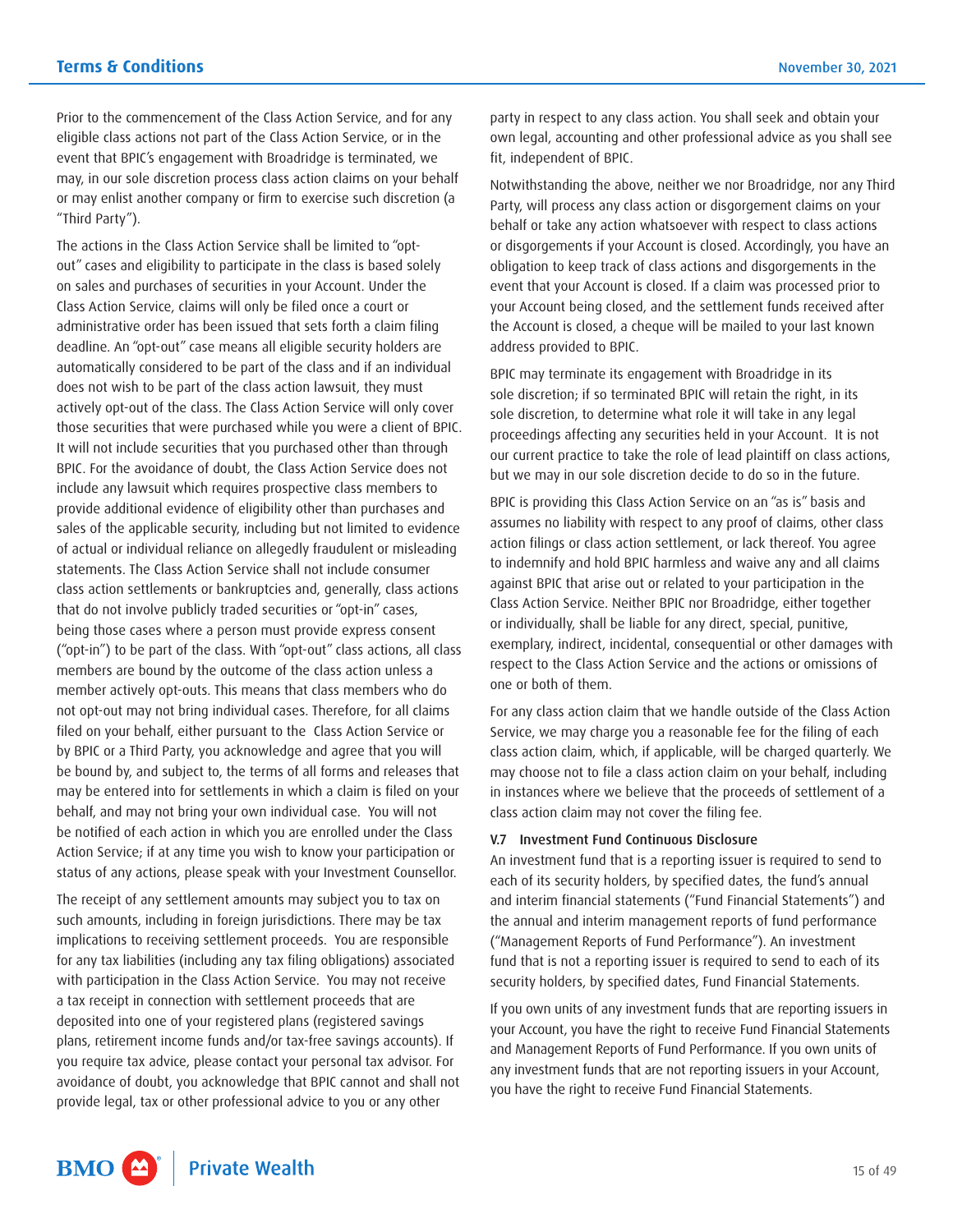Management Reports of Fund Performance contain the portfolio manager's discussion on the investment fund's performance over the relevant period, including significant factors that have impacted the performance of the investment fund and any changes to the risk profile of the investment fund. Fund Financial Statements provide information related to what the investment fund is invested in and a summary of the investment fund's financial position as at a certain time of the year.

You provide standing instructions waiving delivery and receipt, to the extent possible under applicable law, of Management Reports of Fund Performance and Fund Financial Statements for investment funds that are reporting issuers, or of Fund Financial Statements for investment funds that are not reporting issuers, relating to securities of investment funds you hold in your Account. Furthermore, you waive delivery and receipt, to the extent possible under applicable laws, of all other information that may be required to be delivered to security holders, or is otherwise considered necessary or desirable to be delivered by the manager or any other party, pursuant to applicable laws in connection with securities held in your Account.

Your standing instructions in respect of delivery of Management Reports of Fund Performance and Fund Financial Statements for investment funds that are reporting issuers, or of Fund Financial Statements for investment funds that are not reporting issuers, will continue to be followed until you advise the manager in writing by contacting your Investment Counsellor that you would like to change such instructions.

#### V.8 Short-Term Trading

You understand that in the event you direct the liquidation of securities in your Account and such instructions result in shortterm trading (e.g. units of an investment fund held in your Account are sold or switched within 30 days of depositing funds into your Account), the manager of an investment fund may charge a fee in accordance with the provisions set out in the applicable prospectus. We will pass on such short-term trading fees to you.

#### V.9 Referral Fee

This disclosure is being provided to you in order to address any potential conflicts of interest as a result of the fact that the Referring Entity (defined below) may receive a fee for referring you to a Receiving Entity (defined below).

All activity requiring registration under securities laws and regulations will be performed by an entity with an appropriate registration under Canadian securities laws.

We have entered into referral agreements with certain other members of BMO Financial Group, specifically, BMO Nesbitt Burns Inc., BMO Estate Insurance Advisory Services Inc. (formerly, BMO Nesbitt Burns Financial Services Inc.), Bank of Montreal, BMO InvestorLine Inc., and BMTC (the "Referral Agreements").

The purpose of these Referral Agreements is to facilitate referrals of clients to other members of BMO Financial Group to better serve clients and prospective clients. Each entity (a "Referring Entity") which successfully refers Clients (each a "Referred Client") to another entity which is a party to the Referral Agreement (a "Receiving Entity") may receive a referral fee from the Receiving Entity. A portion of this referral fee may be paid to the individual employee of the Referring Entity (the "Referring Employee"). Alternatively, there may also be situations where the Referring Employee is compensated, directly or indirectly, by the Referring Entity for referring a client of the Referring Entity to a Receiving Entity.

Clients of BPIC and BMO Financial Group do not pay any additional charges and fees in connection with such referrals. More details of these potential referral fees are outlined in the chart starting on page 18.

For additional information about referrals, please consult with your Investment Counsellor.

# *Acknowledgements:*

You acknowledge receipt and understanding of the above referral disclosure, and further confirm your understanding and agree with the Referring Entity and the Receiving Entity that:

- information to identify you or qualify you for products and a) We (or, if BPIC is not the Referring Entity, the Referring Entity) may disclose Information about you to the Receiving Entity in order to make the referral and allow for the ongoing administration of the referral. The word "Information" means financial and financially-related information about you, including services, or information needed for regulatory requirements.
- b) All activity requiring registration resulting from the Referral Arrangement will be provided by the Receiving Entity or outsourced to a party duly licensed or registered to carry on such activity. It is illegal for any party to the Referral Agreement to effect trades, advise in respect of certain securities or engage in investment fund management if it is not duly licensed or registered under applicable securities legislation as an investment dealer, an adviser or an investment fund manager.
- c) The Referring Entity does not have authority to make any commitments for or on behalf of the Receiving Entity; you will deal directly with the Receiving Entity in respect of any products or services the Receiving Entity may provide to you.
- d) The Referring Entity and its employees and officers are not and will not be deemed to be agents, employees or representatives of the Receiving Entity, and the Receiving Entity is not responsible for any acts, omissions, statements or negligence of the Referring Entity or any employee or officer of the Referring Entity.
- e) Referral Fees are paid by the Receiving Entity and may change from time to time.
- f) You are under no obligation to purchase any product or service of the Receiving Entity.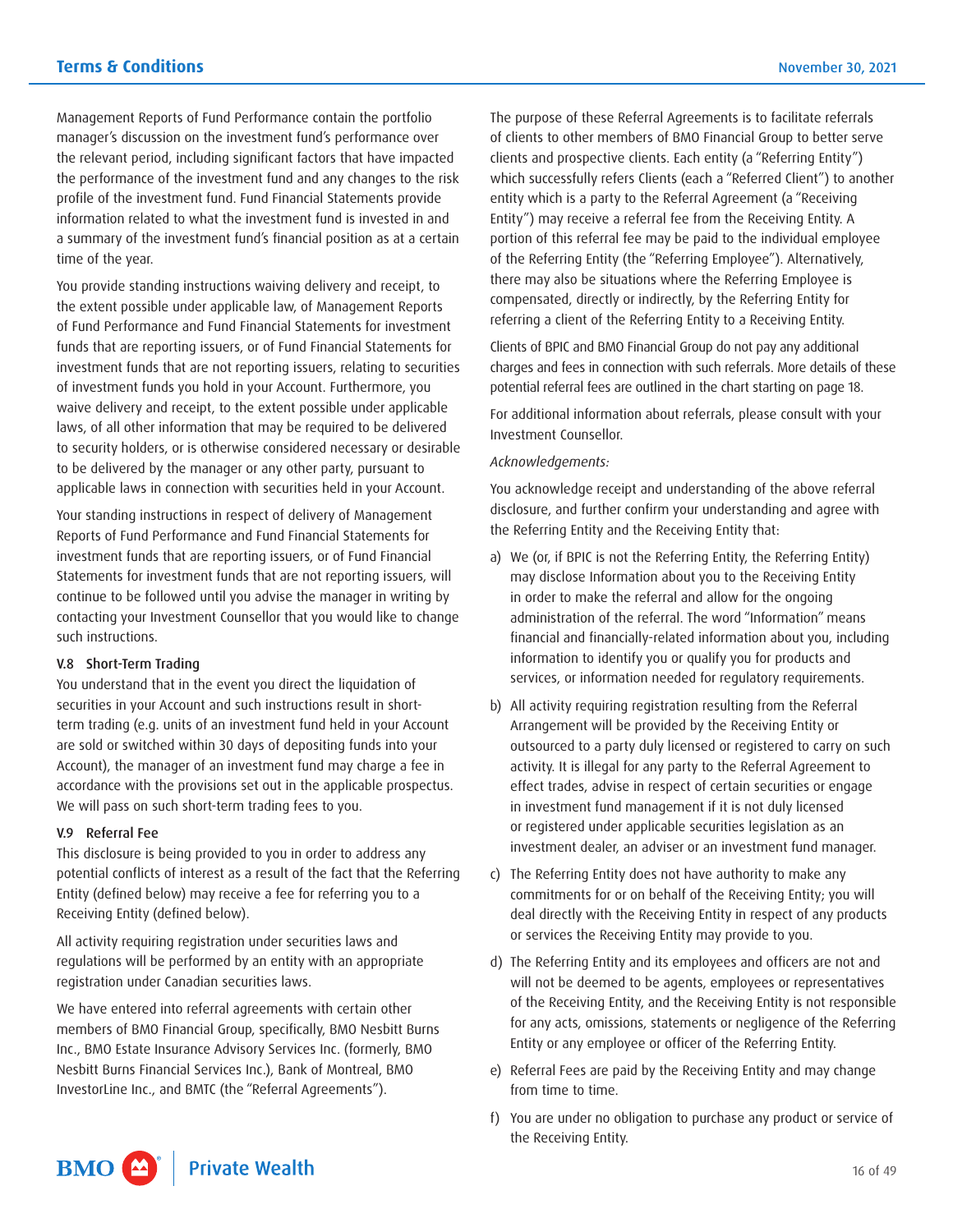# V.10 Fees

 and the Custodian in accordance with the Fee Schedule for your In consideration of the services provided, you will compensate us Account as published from time to time, or such other amounts as may from time to time be agreed upon in writing. Any new or increase to the management fee set out in the Fee Schedule will become effective upon at least 60 days' prior written notice to you. And other changes to the Fee Schedule will become effective as set out in a written notice to you.

Such compensation, disbursements and all expenses incurred under this Agreement will be paid out of the assets of your Account unless such sums are first paid by you.

Your Account may hold securities that pay a trailing commission. Generally, we do not invest clients into securities with trailing commissions. Any securities with trailing commissions would have been transferred to us when you moved your account holdings to us. Our business practice is to divest these securities as soon as possible, but may retain certain securities for a longer period due to early redemption penalties or specific tax considerations, as determined by you and your tax advisor. We do not charge an investment management fee in addition to trailing commissions we may receive.

Fees are subject to applicable sales taxes when services are applied to Canadian residents.

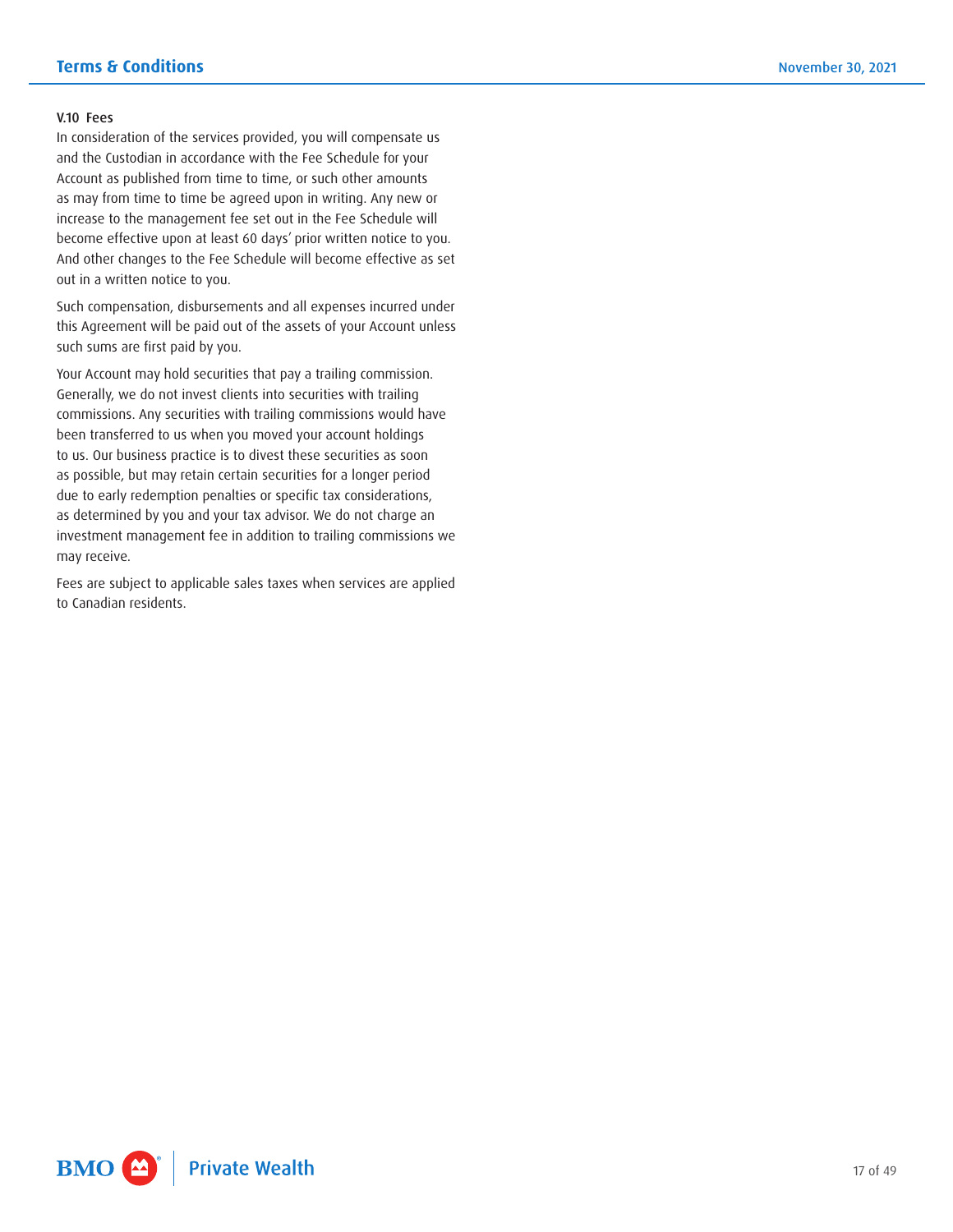| <b>BMO InvestorLine</b><br>Inc. ("BMO<br>InvestorLine")                                                                                                                                                     | <b>BMO Private Investment</b><br>Counsel Inc. ("BPIC")                                                                                                                                                                                                                                                                                                                                                                                                                                                                                                                                                                                                                                                 | <b>BMO Nesbitt</b><br><b>Burns Inc.</b><br>("Nesbitt Burns")                                                                                                                                                                                                                                                                | <b>BMO Trust</b><br>Company ("BMTC")                                                                                | <b>BMO Estate</b><br><b>Insurance Advisory</b><br>Services Inc.<br>("BMO EIASI")<br>(formerly, BMO<br><b>Nesbitt Burns</b><br><b>Financial Services Inc.)</b>                                     | <b>BMO Capital</b><br>Markets <sup>1</sup>                                                                                                                                                                                                                                                                                                                   | <b>Bank of</b><br><b>Montreal</b>                                                                                                                                           |
|-------------------------------------------------------------------------------------------------------------------------------------------------------------------------------------------------------------|--------------------------------------------------------------------------------------------------------------------------------------------------------------------------------------------------------------------------------------------------------------------------------------------------------------------------------------------------------------------------------------------------------------------------------------------------------------------------------------------------------------------------------------------------------------------------------------------------------------------------------------------------------------------------------------------------------|-----------------------------------------------------------------------------------------------------------------------------------------------------------------------------------------------------------------------------------------------------------------------------------------------------------------------------|---------------------------------------------------------------------------------------------------------------------|---------------------------------------------------------------------------------------------------------------------------------------------------------------------------------------------------|--------------------------------------------------------------------------------------------------------------------------------------------------------------------------------------------------------------------------------------------------------------------------------------------------------------------------------------------------------------|-----------------------------------------------------------------------------------------------------------------------------------------------------------------------------|
| Services Receiving Entity may provide to Referred Client                                                                                                                                                    |                                                                                                                                                                                                                                                                                                                                                                                                                                                                                                                                                                                                                                                                                                        |                                                                                                                                                                                                                                                                                                                             |                                                                                                                     |                                                                                                                                                                                                   |                                                                                                                                                                                                                                                                                                                                                              |                                                                                                                                                                             |
| BMO InvestorLine may<br>provide the following<br>services to a referred<br>Client:<br>· Self-directed/discount<br>brokerage services<br>· Brokerage services                                                | BPIC may provide the following<br>services to a referred Client:<br>· Discretionary portfolio<br>management services<br>· BPIC may engage in exempt<br>market trading in relation to the<br>provision of these services                                                                                                                                                                                                                                                                                                                                                                                                                                                                                | Nesbitt Burns may provide<br>the following services to a<br>referred Client:<br>· Broker-dealer services<br>· Portfolio management<br>services                                                                                                                                                                              | BMTC may provide the<br>following services to a<br>referred Client:<br>· Trust and estates<br>services<br>· Escrows | BMO EIASI may provide<br>the following services to a<br>referred Client:<br>· Insurance strategies<br>for estate preservation,<br>tax planning, income<br>replacement and<br>charitable donations | <b>BMO Capital Markets</b><br>may provide the<br>following services to<br>a referred Client:<br>· Capital raising<br>· Mergers &<br>acquisitions (M&A)<br>advisory services<br>· Acquisitions &<br>divestitures (A&D)<br>advisory services<br>· Treasury services<br>· Market risk<br>management<br>· Institutional<br>investing<br>· Investment<br>products | Bank of Montreal<br>may provide the<br>following services to<br>a referred Client:<br>· Banking and<br>credit product and<br>services<br>• Mortgage and<br>lending products |
|                                                                                                                                                                                                             | Category(ies) of registration under Canadian Securities Law                                                                                                                                                                                                                                                                                                                                                                                                                                                                                                                                                                                                                                            |                                                                                                                                                                                                                                                                                                                             |                                                                                                                     |                                                                                                                                                                                                   |                                                                                                                                                                                                                                                                                                                                                              |                                                                                                                                                                             |
| BMO InvestorLine is an<br>investment dealer in all<br>provinces and territories<br>and is a member of IIROC                                                                                                 | BPIC has the following categories<br>of registration under Canadian<br>securities laws:<br>• Portfolio manager<br>· Exempt market dealer<br>· Investment fund manager<br>· Commodity trading counsel<br>· Commodity trading manager<br>· Derivatives portfolio manager<br>(Quebec)                                                                                                                                                                                                                                                                                                                                                                                                                     | Nesbitt Burns has the<br>following categories<br>of registration under<br>Canadian securities laws:<br>· Investment dealer<br>in all provinces and<br>territories; member of<br>the Investment Industry<br>Regulatory Organization<br>of Canada (IIROC)<br>· Futures commission<br>merchant<br>· Investment fund<br>manager | BMTC is not a registrant<br>under Canadian<br>securities laws                                                       | BMO EIASI is not a<br>registrant under Canadian<br>securities laws                                                                                                                                | <b>BMO Capital Markets</b><br>is an international<br>dealer                                                                                                                                                                                                                                                                                                  | <b>Bank of Montreal</b><br>is not a registrant<br>under Canadian<br>securities laws                                                                                         |
|                                                                                                                                                                                                             | Activities permitted under Canadian securities registration                                                                                                                                                                                                                                                                                                                                                                                                                                                                                                                                                                                                                                            |                                                                                                                                                                                                                                                                                                                             |                                                                                                                     |                                                                                                                                                                                                   |                                                                                                                                                                                                                                                                                                                                                              |                                                                                                                                                                             |
| <b>BMO</b> InvestorLine is<br>permitted to conduct the<br>following activities under<br>its Canadian securities<br>registration:<br>· Trading<br>· Advising, including<br>securities investment<br>services | BPIC is permitted to conduct the<br>following activities under its<br>Canadian securities registration:<br>· Advising, including discretionary<br>account management and<br>securities investment services<br>· Trading securities that are<br>exempt from the prospectus<br>or dealer requirements under<br>Canadian securities laws<br>("Exempt Securities")<br>· Advising on trading in specific<br>commodity futures contracts<br>or commodity futures options<br>("Commodity Contracts") or<br>giving continuous advice on<br>trading in Commodity Contracts<br>· Managing trading in Commodity<br>Contracts for customers through<br>discretionary authority granted<br>by one or more customers | Nesbitt Burns is permitted<br>to conduct the following<br>activities under its<br>Canadian securities<br>registration:<br>$\cdot$ Trading<br>· Advising, including<br>discretionary account<br>management and<br>securities investment<br>services                                                                          | BMTC may not engage<br>in any activities<br>requiring registration<br>under Canadian<br>securities laws             | BMO EIASI may not<br>engage in any activities<br>requiring registration<br>under Canadian<br>securities laws                                                                                      | <b>BMO Capital Markets</b><br>may engage in<br>activities reasonably<br>necessary to<br>facilitate a<br>distribution (other<br>than a sale) of<br>securities                                                                                                                                                                                                 | Bank of Montreal<br>may not engage<br>in any activities<br>requiring registration<br>under Canadian<br>securities laws                                                      |
| Activities not permitted under Canadian securities registration                                                                                                                                             |                                                                                                                                                                                                                                                                                                                                                                                                                                                                                                                                                                                                                                                                                                        |                                                                                                                                                                                                                                                                                                                             |                                                                                                                     |                                                                                                                                                                                                   |                                                                                                                                                                                                                                                                                                                                                              |                                                                                                                                                                             |
| BMO InvestorLine is not<br>permitted to conduct the<br>following activities under<br>its Canadian securities<br>registration:<br>· Investment fund<br>management                                            | BPIC is not permitted to conduct<br>the following activities under its<br>Canadian securities registration:<br>· Trading in securities that are not<br><b>Exempt Securities</b>                                                                                                                                                                                                                                                                                                                                                                                                                                                                                                                        | N/A                                                                                                                                                                                                                                                                                                                         | N/A                                                                                                                 | N/A                                                                                                                                                                                               | N/A                                                                                                                                                                                                                                                                                                                                                          | N/A                                                                                                                                                                         |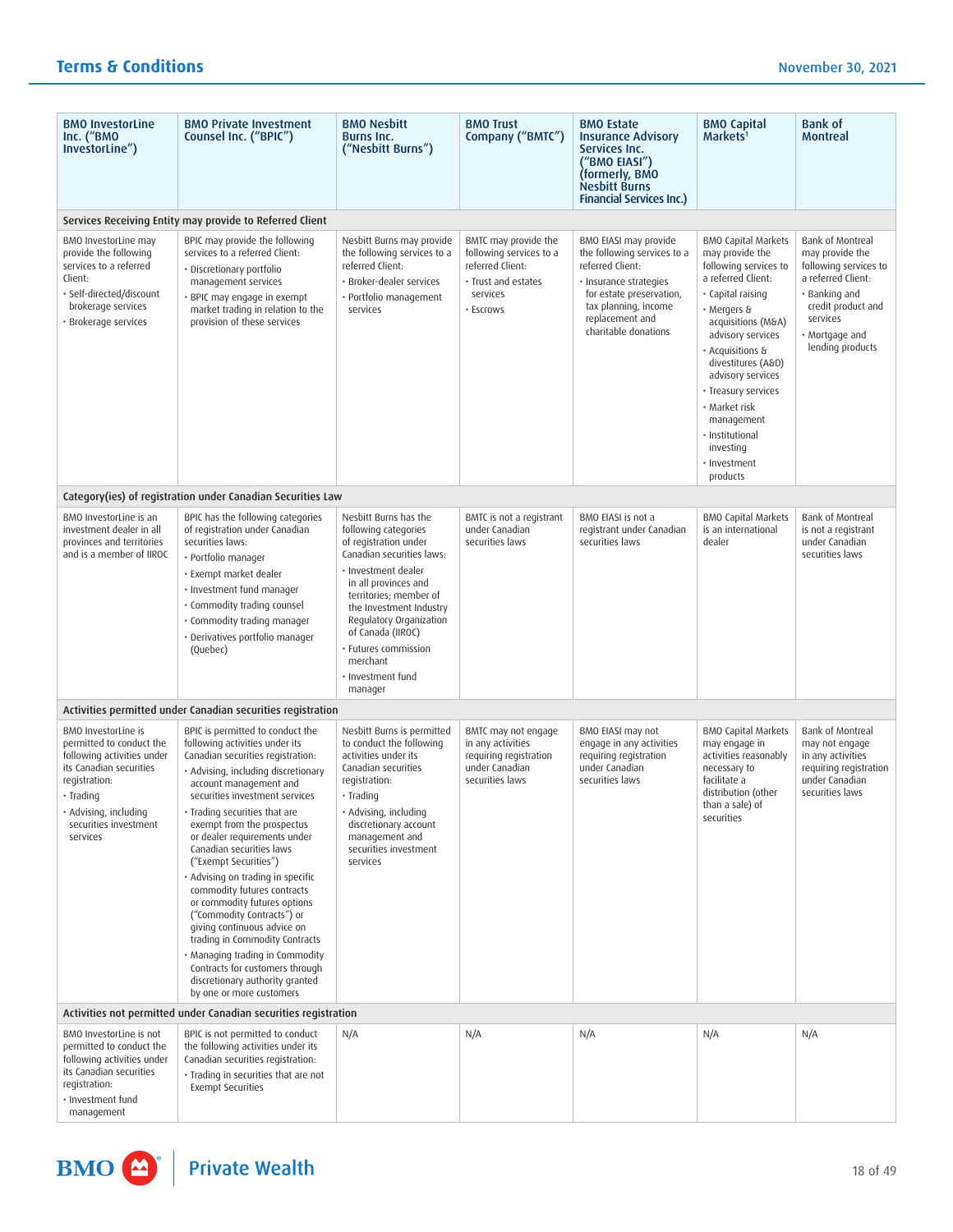| <b>BMO InvestorLine Inc.</b><br>("BMO InvestorLine")                                                                                                                                                                                                       | <b>BMO Private Investment</b><br>Counsel Inc. ("BPIC")                                                                                                                                                                                                                                                                                                                                                                                                                                                                                                                         |                                                     | <b>BMO Nesbitt Burns Inc.</b><br>("Nesbitt Burns")                                                                                                                                                                                                                                                                                                                                                                                                                                                                                                                                                                                     |                                                    | <b>BMO Trust Company ("BMTC")</b>                                                                                                                                                                                                                                                                                                                                |                                                                       |  |
|------------------------------------------------------------------------------------------------------------------------------------------------------------------------------------------------------------------------------------------------------------|--------------------------------------------------------------------------------------------------------------------------------------------------------------------------------------------------------------------------------------------------------------------------------------------------------------------------------------------------------------------------------------------------------------------------------------------------------------------------------------------------------------------------------------------------------------------------------|-----------------------------------------------------|----------------------------------------------------------------------------------------------------------------------------------------------------------------------------------------------------------------------------------------------------------------------------------------------------------------------------------------------------------------------------------------------------------------------------------------------------------------------------------------------------------------------------------------------------------------------------------------------------------------------------------------|----------------------------------------------------|------------------------------------------------------------------------------------------------------------------------------------------------------------------------------------------------------------------------------------------------------------------------------------------------------------------------------------------------------------------|-----------------------------------------------------------------------|--|
| Referral Fee paid to Referring Entity and Referring Employee where specified                                                                                                                                                                               |                                                                                                                                                                                                                                                                                                                                                                                                                                                                                                                                                                                |                                                     |                                                                                                                                                                                                                                                                                                                                                                                                                                                                                                                                                                                                                                        |                                                    |                                                                                                                                                                                                                                                                                                                                                                  |                                                                       |  |
| If the Bank of Montreal refers a<br>Client to BMO InvestorLine and<br>an account is established at BMO<br>InvestorLine, BMO InvestorLine<br>will pay a referral fee equal to<br>25% of the gross commissions<br>on the referred accounts in<br>perpetuity. | If Bank of Montreal refers a Client to BPIC, BPIC will<br>pay Bank of Montreal 15% of the revenue generated<br>on the referred accounts in perpetuity. In addition, if<br>Bank of Montreal refers a client to BPIC that results<br>in the client opening an investment account(s), then<br>based on the asset value transferred, BPIC will pay a<br>one-time referral fee of up to 0.1% of the value of the<br>investment account(s) to the Bank of Montreal.<br>BPIC has an arrangement with BMO EIASI such that if<br>BPIC refers a Client that results in the sale of a new |                                                     | If Bank of Montreal refers a Client to Nesbitt Burns.<br>Nesbitt Burns will pay Bank of Montreal 25% of the<br>gross commission and Client fees and revenues<br>earned from those referred accounts for a period of 10<br>years, after which it will decrease to 12.5% of gross<br>commission.<br>If a Nesbitt Burns Investment Advisor refers a Client<br>to Bank of Montreal, Nesbitt Burns may pay the<br>Investment Advisor up to 50% of the referral fee                                                                                                                                                                          |                                                    | If Bank of Montreal refers a Client to BMTC.<br>BMTC will pay Bank of Montreal 15% of the<br>revenue generated on the referred accounts<br>in perpetuity.<br>If the Canadian Commercial Banking ("CCB")<br>division of Bank of Montreal refers a client<br>to BMTC, BMTC will pay CCB a one-time<br>referral payout out based on the following<br>revenue tiers: |                                                                       |  |
|                                                                                                                                                                                                                                                            | insurance product, BMO EIASI will arrange to transfer<br>a referral fee based on fifty percent (50%) of the<br>gross value of commissions to BPIC.<br>If a BPIC employee makes a referral to BMO Nesbitt<br>an annual discretionary short-term incentive payment<br>from BPIC which may take into consideration, among<br>other factors, referrals to BMO affiliates.<br>If the Canadian Commercial Banking ("CCB") division<br>of Bank of Montreal refers a client to BPIC, BPIC will<br>pay CCB a one-time referral payout out based on the<br>following revenue tiers:      | Burns or BMO InvestorLine, the employee may receive | received.<br>If a Nesbitt Burns Investment Advisor refers a Client<br>to BPIC or BMO InvestorLine, Nesbitt Burns may pay<br>the Nesbitt Burns Investment Advisor a referral fee<br>representing 25% of the commission earned by that<br>BMO entity from the referred accounts. The amount<br>received will depend on the Nesbitt Burns Investment<br>Advisor commission payable rate; up to a maximum<br>of 50%.<br>If the Canadian Commercial Banking ("CCB") division<br>of Bank of Montreal refers a client to Nesbitt Burns.<br>Nesbitt Burns will pay CCB a one-time referral<br>payout out based on the following revenue tiers: |                                                    | <b>Revenue Tier</b><br>\$10-25,000<br>\$25-50,000<br>\$50-100,000<br>\$100-250,000<br>\$250,000+<br>If the Business Banking ("BB") division of<br>Bank of Montreal refers a client BMTC, BMTC<br>will pay BB a one-time referral payout out<br>based on the following balance tiers:                                                                             | Referral Payout<br>\$500<br>\$1,000<br>\$2,000<br>\$5,000<br>\$10,000 |  |
|                                                                                                                                                                                                                                                            | Revenue Tier                                                                                                                                                                                                                                                                                                                                                                                                                                                                                                                                                                   | Referral Payout                                     | Revenue Tier                                                                                                                                                                                                                                                                                                                                                                                                                                                                                                                                                                                                                           | Referral Payout                                    | <b>Balance Tier</b>                                                                                                                                                                                                                                                                                                                                              | Referral Payout                                                       |  |
|                                                                                                                                                                                                                                                            | \$10-25,000<br>\$25-50,000<br>\$50-100,000<br>\$100-250,000<br>\$250,000+                                                                                                                                                                                                                                                                                                                                                                                                                                                                                                      | \$500<br>\$1,000<br>\$2,000<br>\$5,000<br>\$10,000  | \$10-25,000<br>\$25-50,000<br>\$50-100,000<br>\$100-250,000<br>\$250,000+                                                                                                                                                                                                                                                                                                                                                                                                                                                                                                                                                              | \$500<br>\$1,000<br>\$2,000<br>\$5,000<br>\$10,000 | \$1MM-2.5MM<br>\$2.5MM-10MM<br>\$10MM+                                                                                                                                                                                                                                                                                                                           | \$500<br>\$1,000<br>\$2,500                                           |  |
|                                                                                                                                                                                                                                                            | If the Business Banking ("BB") division of Bank of<br>Montreal refers a client BPIC, BPIC will pay BB a<br>one-time referral payout out based on the following<br>balance tiers:                                                                                                                                                                                                                                                                                                                                                                                               |                                                     | If the Business Banking ("BB") division of Bank of<br>Montreal refers a client Nesbitt Burns, Nesbitt Burns<br>will pay BB a one-time referral payout out based on<br>the following balance tiers:                                                                                                                                                                                                                                                                                                                                                                                                                                     |                                                    |                                                                                                                                                                                                                                                                                                                                                                  |                                                                       |  |
|                                                                                                                                                                                                                                                            | <b>Balance Tier</b>                                                                                                                                                                                                                                                                                                                                                                                                                                                                                                                                                            | Referral Payout                                     | <b>Balance Tier</b>                                                                                                                                                                                                                                                                                                                                                                                                                                                                                                                                                                                                                    | Referral Payout                                    |                                                                                                                                                                                                                                                                                                                                                                  |                                                                       |  |
|                                                                                                                                                                                                                                                            | \$1MM-2.5MM<br>\$2.5MM-10MM<br>\$10MM+                                                                                                                                                                                                                                                                                                                                                                                                                                                                                                                                         | \$500<br>\$1,000<br>\$2,500                         | \$1MM-2.5MM<br>\$2.5MM-10MM<br>$$10MM+$                                                                                                                                                                                                                                                                                                                                                                                                                                                                                                                                                                                                | \$500<br>\$1,000<br>\$2,500                        |                                                                                                                                                                                                                                                                                                                                                                  |                                                                       |  |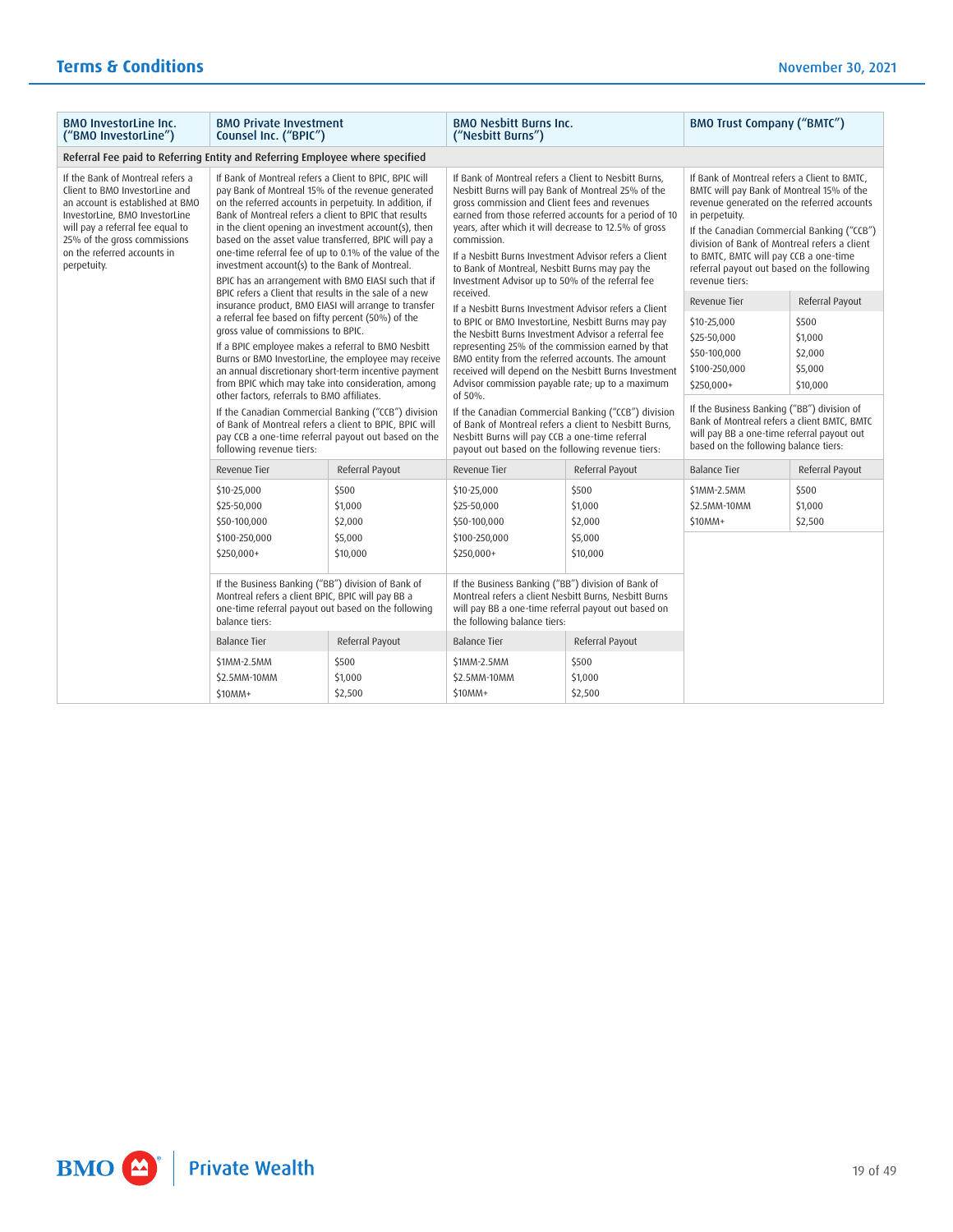| <b>BMO Estate Insurance Advisory Services Inc.</b><br>("BMO EIASI") (formerly, BMO Nesbitt Burns<br><b>Financial Services Inc.)</b>                                                                                                                                                                                                                                                                                                                                                                                                                                                                                                                                                                                                                                                                                                                                                                                                                                                                                                                                                                                | <b>BMO Capital Markets<sup>1</sup></b>                                                                                                                                                                                                                                                                                                                                                                                                                                                                                                                                                                                                                                                                                                                                                                                                                                                                                                                                                                                                                                                                                                                                                                                                                                                                                                                                                                                                                                                                                                                                                                                                                                                                                                                                                                                                         | <b>Bank of Montreal</b>                                                                                                                                                                                                                                                                                                                                                                                                                                                                                                                                                                                                                                                                                                                                                                                                                                                                                                                                                                                                                                                                                                                                                                                                                                                                                                                                                                                                                                                                                                                                                                                             |                                                                                                                         |
|--------------------------------------------------------------------------------------------------------------------------------------------------------------------------------------------------------------------------------------------------------------------------------------------------------------------------------------------------------------------------------------------------------------------------------------------------------------------------------------------------------------------------------------------------------------------------------------------------------------------------------------------------------------------------------------------------------------------------------------------------------------------------------------------------------------------------------------------------------------------------------------------------------------------------------------------------------------------------------------------------------------------------------------------------------------------------------------------------------------------|------------------------------------------------------------------------------------------------------------------------------------------------------------------------------------------------------------------------------------------------------------------------------------------------------------------------------------------------------------------------------------------------------------------------------------------------------------------------------------------------------------------------------------------------------------------------------------------------------------------------------------------------------------------------------------------------------------------------------------------------------------------------------------------------------------------------------------------------------------------------------------------------------------------------------------------------------------------------------------------------------------------------------------------------------------------------------------------------------------------------------------------------------------------------------------------------------------------------------------------------------------------------------------------------------------------------------------------------------------------------------------------------------------------------------------------------------------------------------------------------------------------------------------------------------------------------------------------------------------------------------------------------------------------------------------------------------------------------------------------------------------------------------------------------------------------------------------------------|---------------------------------------------------------------------------------------------------------------------------------------------------------------------------------------------------------------------------------------------------------------------------------------------------------------------------------------------------------------------------------------------------------------------------------------------------------------------------------------------------------------------------------------------------------------------------------------------------------------------------------------------------------------------------------------------------------------------------------------------------------------------------------------------------------------------------------------------------------------------------------------------------------------------------------------------------------------------------------------------------------------------------------------------------------------------------------------------------------------------------------------------------------------------------------------------------------------------------------------------------------------------------------------------------------------------------------------------------------------------------------------------------------------------------------------------------------------------------------------------------------------------------------------------------------------------------------------------------------------------|-------------------------------------------------------------------------------------------------------------------------|
| If a Nesbitt Burns Investment Advisor refers a Client to BMO<br>EIASI, BMO EIASI will pay the Investment Advisor a referral fee.<br>Investment Advisors must be insurance-licensed to receive<br>any referral fees in Manitoba and Saskatchewan and must<br>be insurance-licensed in all provinces to receive ongoing<br>compensation.<br>Nesbitt Burns has an arrangement with EIASI such that if<br>Nesbitt Burns refers a client to EIASI that results in the sale of a<br>new insurance product, EIASI will arrange to transfer a referral<br>fee based on seventy percent (70%) of the value of first year<br>commissions to Nesbitt Burns.<br>BPIC has an arrangement with BMO EIASI such that if BPIC refers<br>a Client that results in the sale of a new insurance product, BMO<br>EIASI will arrange to transfer a referral fee based on fifty percent<br>(50%) of the gross value of commissions to BPIC. BPIC employees<br>must be insurance-licensed to receive any referral fees in<br>Manitoba and Saskatchewan and must be insurance-licensed in all<br>provinces to receive ongoing compensation. | If a Nesbitt Burns Investment Advisor refers a Client to BMO<br>Capital Markets' Investment and Corporate Banking Group<br>("BMO CM I&CB"), BMO CM I&CB will pay Nesbitt Burns a<br>one-time referral fee of up to 10% of the gross BMO CM I&CB<br>revenue on the following basis:<br>· BMO CM I&CB and Nesbitt Burns management will consider<br>each referral to determine the referral fee amount (which can<br>be no more than 10%, as described above). The considerations<br>will include the scope of the involvement of the Nesbitt Burns<br>Investment Advisor:<br>. BMO CM I&B will pay the referral fee within 90 days of the<br>transaction closing date for equity and debt transactions or<br>invoice date for merger & acquisition transactions; and<br>. Nesbitt Burns may pay the Nesbitt Burns Investment Advisor<br>an amount that will depend on the Nesbitt Burns Investment<br>Advisor's commission payable rate; up to a maximum of 50%.<br>The referral fee is subject to the following requirements:<br>· The referral fee will only be paid where the Nesbitt Burns<br>Investment Advisor has made an exclusive introduction of a<br>Nesbitt Burns Investment Advisor Client to a BMO CM I&CB<br>relationship manager and has played a role in influencing the<br>securing of the transaction mandate for BMO CM I&CB.<br>· Once a referral fee has been paid to Nesbitt Burns regarding a<br>specific Client, any subsequent fees to BMO CM I&CB from that<br>Client are ineligible for a referral fee, unless the transaction<br>was identified in advance as requiring multiple tranches.<br>. If BMO CM I&CB receives a referral from a Nesbitt Burns<br>Investment Advisor and the Client in turn refers a different<br>Client, no referral fee will be provided to Nesbitt Burns for the<br>subsequent Client. | If Nesbitt Burns refers a Client to Bank of Montreal and the<br>referral results in a personal loan product, calculation of the<br>respective referral fee based on the aggregate dollar value of<br>the loan will be:<br>· for residential mortgage and Homeowner Readiline:<br>60 basis points<br>· for personal loans in excess of \$15,000: 150 basis points<br>· for personal lines of credit in excess of \$15,000: 75 basis<br>points based on drawn amount<br>If Nesbitt Burns refers a client to Bank of Montreal and the<br>referral results in a commercial product or service (excluding<br>the provision of such products and services by BMO Capital<br>Markets), calculation of the respective referral fee will be<br>based on 20% of first year revenue from full relationship,<br>including M&A advisory fee revenue, to a maximum of<br>\$100,000.<br>The total referral fee received by the Nesbitt Burns<br>Investment Advisor will depend on the commission payable<br>rate, up to a maximum of 50%.<br>If the Canadian Commercial Banking ("CCB") division of Bank<br>of Montreal refers a client to the Private Banking Division<br>("PB") of Bank of Montreal, PB will pay CCB a one-time<br>referral payout out based on the following revenue tiers:<br>Revenue Tier<br>\$10-25,000<br>\$25-50,000<br>\$50-100,000<br>\$100-250,000<br>\$250,000+<br>If the Business Banking ("BB") division of Bank of Montreal<br>refers a client PB, PB will pay BB a one-time referral payout<br>out based on the following balance tiers:<br>Revenue Tier<br>\$1MM-2.5MM<br>\$2.5MM-10MM<br>\$10MM+ | Referral Payout<br>\$500<br>\$1,000<br>\$2,000<br>\$5,000<br>\$10,000<br>Referral Payout<br>\$500<br>\$1,000<br>\$2,500 |
| <sup>1</sup> BMO Capital Markets is a trade name used by BMO Financial Group for the wholesale banking businesses of Bank of Montreal, BMO Harris Bank N.A. (member FDIC), Bank of Montreal Ireland p.l.c., and Bank of                                                                                                                                                                                                                                                                                                                                                                                                                                                                                                                                                                                                                                                                                                                                                                                                                                                                                            |                                                                                                                                                                                                                                                                                                                                                                                                                                                                                                                                                                                                                                                                                                                                                                                                                                                                                                                                                                                                                                                                                                                                                                                                                                                                                                                                                                                                                                                                                                                                                                                                                                                                                                                                                                                                                                                |                                                                                                                                                                                                                                                                                                                                                                                                                                                                                                                                                                                                                                                                                                                                                                                                                                                                                                                                                                                                                                                                                                                                                                                                                                                                                                                                                                                                                                                                                                                                                                                                                     |                                                                                                                         |

' BMO Capital Markets is a trade name used by BMO Financial Group for the wholesale banking businesses of Bank of Montreal, BMO Harris Bank N.A. (member FDIC), Bank of Montreal Ireland p.l.c., and Bank of Ganak of Allen an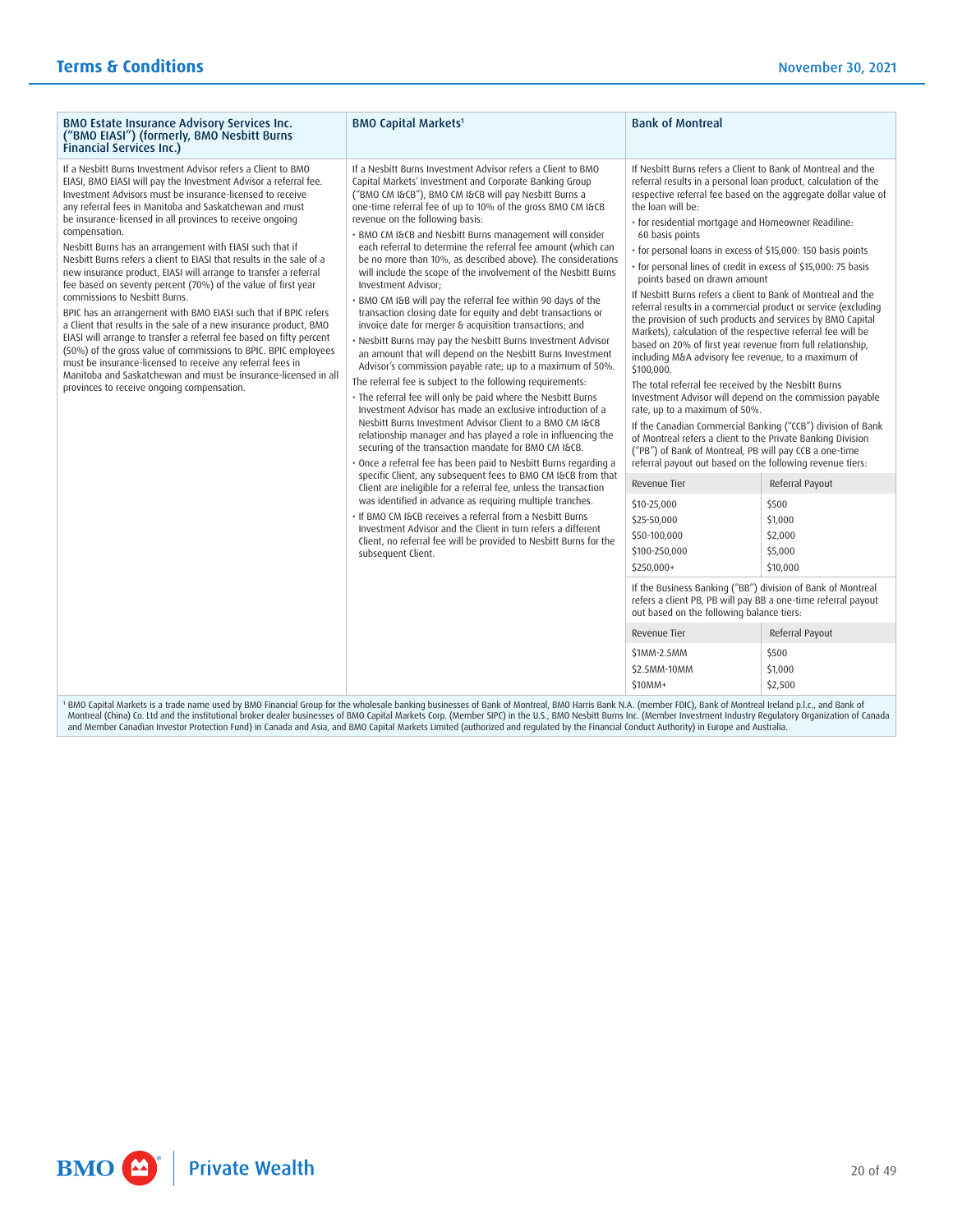# <span id="page-20-0"></span>How We Keep the Dialogue Going

# **VI. Communications**

#### VI.1 Communications

 by you or your duly authorized agent and may be given by prepaid Any notice or communication required or permitted to be given by you under this Agreement must be given in writing, signed either mail or be hand-delivered to your Investment Counsellor. We are also authorized to act on instructions received by telephone, email or facsimile (telecopy/ fax) transmission (a "Message" or "Messages") subject to the terms of the Verbal/Facsimile Message Agreement for Individuals and Entities located below. Any communication from us to you:

- a) if mailed by prepaid mail, will be deemed to have been received on the third business day after the date that was post-marked upon it, whether or not you actually received them; or
- b) if sent by facsimile or other means of electronic communication, will be deemed to have been received on the day sent where such day is a business day or the following business day if such day is not a business day, whether or not you actually received them; or
- c) if delivered by hand, will be deemed to have been received at the time it is delivered whether or not you actually received them.

Any communication sent to us will be effective, and treated as having been given to and received by us, only upon actual receipt by us. This section shall govern notice of change of address. It is your responsibility to keep your personal information up to date. All communication will be sent to the last known address on file for you.

 genuine and to be signed or presented by you and we shall be under If you are a corporation, the corporation will deliver to us a certificate of incumbency containing the name, title and original signature of each authorized signatory of the corporation and will keep us and the Custodian informed as to any changes. Bank of Montreal, BMTC and BPIC shall be fully protected in acting upon any instruction, instrument, certificate, or paper transmitted by telephone, email, facsimile, or any other electronic device believed by us to be no duty to make

any investigation or inquiry as to any statement contained in any such communication and may accept the same as conclusive evidence of the truth and accuracy of the statements therein contained. You will indemnify and hold us harmless for and from any claims, losses, damages, including costs, charges and expenses relating thereto against us or any of our directors, officers, servants, agents or employees arising from our reliance on any such communication or on your signature on any document or instrument thus transmitted. You acknowledge and agree that this Section, including the indemnity you have provided, will apply to

any communication provided to us by an attorney(s) appointed from time to time in respect of your Account, provided that we have been notified of such appointment.

#### VI.2 Message Agreement for Individuals and Entities

You request Bank of Montreal, BPIC, BMTC, BMO InvestorLine Inc., Bank of Montreal Mortgage Corporation, and/or BMO Investments Inc., (in this Section VI.2 only, these entities are together called "we", "our" or "us") to act on instructions or information received, either verbally by telephone, by email, fax transmission, or letter of direction (a "Message" or "Messages") subject to the terms hereof. In consideration of us so doing, you agree with us as follows:

- us, whether or not authorized by you or whether or not accurately a) You authorize and instruct us to act on any Message received without the need for further verification. You further agree that we may take steps to confirm your identity and that you may be required to enter into a Client message or transfer agreement for certain transactions. You agree that use of this service will bind you legally and make you responsible to the same extent and effect as if you had given original signed written instructions to communicated and received. Our records will be conclusive evidence of the Message. We may act on Messages instructing us to receive or transfer cash assets. We may also act on Messages instructing us to receive and invest new funds according to a pre-arranged investment plan as set out in a detailed investment policy statement.
- b) We may decline or delay acting on any Message for any reason, for example if the instructions in any Message are incomplete, ambiguous or cannot be carried out due to insufficient funds or otherwise, or if we doubt the authenticity of any Message or the lawfulness of any instruction given in any Message. As such, we make no representations that Messages will be acted upon and we cannot accept liability for any damages or missed opportunities that flow from this potential inaction.
- c) If you are not an individual, any investments purchased or reinvested will be in your business name(s). If you are an individual, investments purchased or reinvested will be in your personal name(s).
- d) Unless you and we agree otherwise, we will send you any relevant documentation, including any terms and conditions, which may be applicable to the type of transaction requested in the Message. We will assume you have received this information and that you are in agreement with the contents thereof unless you advise us within 30 days of the date of your Message that you have not received it or that you are not in agreement.
- e) We are not responsible for any delay, failure of performance, damage, penalty, cost, expense or inconvenience resulting to you or any other person from causes beyond our control. We are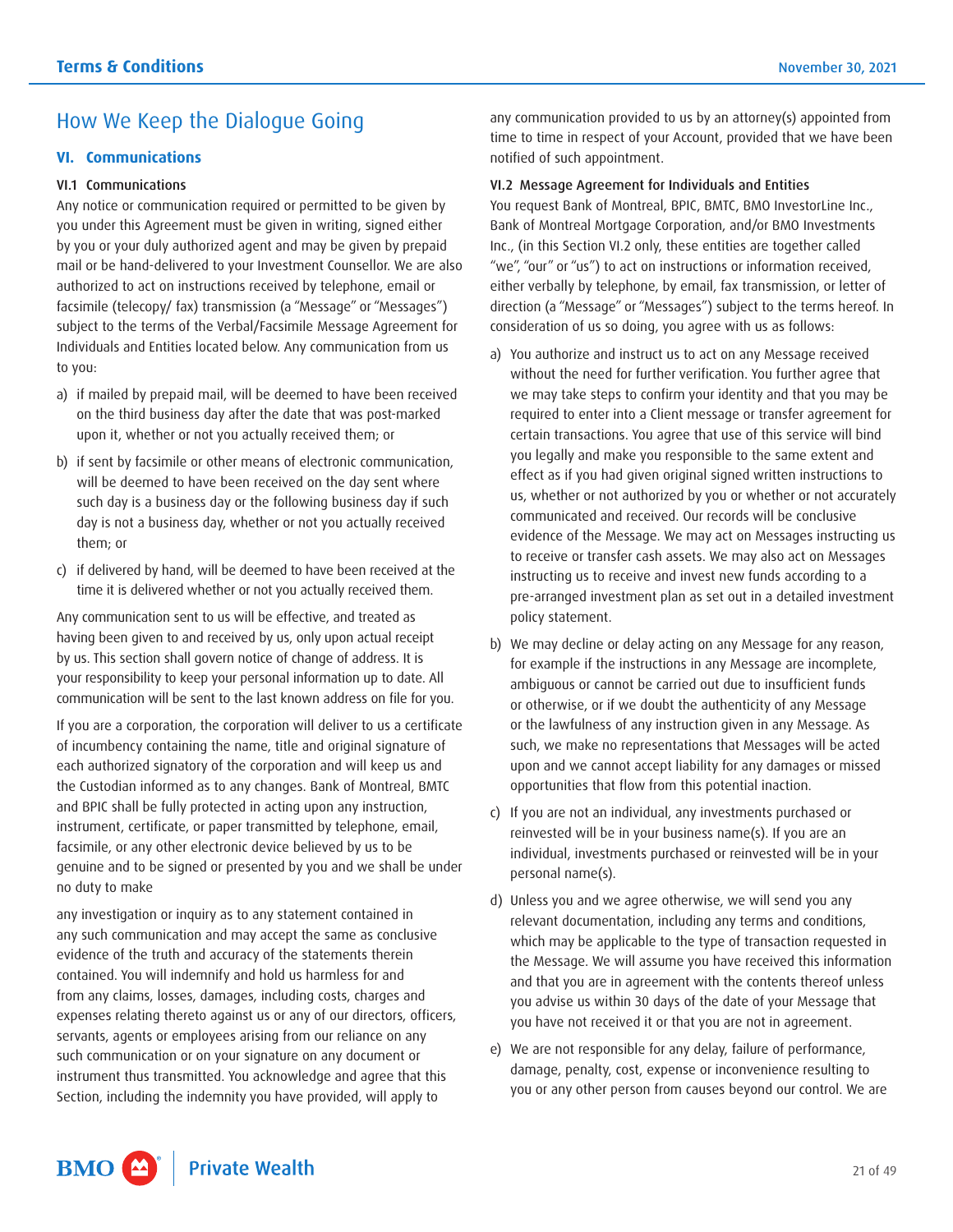not liable to you or any other person for incorrect or improper payment to any person arising out of the processing of any transfer including wire payments, unless caused solely by our negligence or wilful misconduct.

- f) We, our correspondents and other financial institutions involved in processing remittances may rely on any account or identification numbers provided by you and will not seek to confirm whether the number specified corresponds with the name of the beneficiary or the beneficiary's bank provided in the payment order. The payee may be required to provide identification to the satisfaction of the paying bank.
- g) Payment instructions executed by us are irrevocable. While we will use reasonable commercial efforts to recall a wire payment upon your instructions, we cannot guarantee return of funds to you. If we are able to obtain a return of funds, we will credit your account at our quoted rate of exchange (where you have requested foreign currency exchange) on the date such credit is made.
- deductions and for any withholding or other taxes, and for any h) You agree to pay us our fees and to reimburse us for any interest and penalties that we may pay in connection with any remittances made pursuant to a Message. You acknowledge that other financial institutions may deduct a fee for processing remittances made pursuant to a Message.
- i) You acknowledge that international remittances are subject to cut-off times, time zone differences and local regulations of the destination country and agree that we are in no way liable for delays, costs, damages or claims arising from such matters.
- j) You agree to indemnify and save us harmless from and against any and all charges, complaints, costs, damages, demands, expenses, liabilities, and losses which any of us may incur, sustain or suffer, other than pursuant to our negligence or wilful misconduct, arising from or by reason of our acting, delaying in acting or declining or failing to act upon any Message received, in accordance with this Agreement, including without limitation, legal fees and disbursements we reasonably incur. This indemnity is in addition to any other indemnity you have provided to us.
- k) In the case of a Joint Account, you hereby jointly and severally agree that we may act on any Message provided by either one of you and such Message will be binding on the other without confirmation by us. You jointly and severally agree to the conditions outlined in this Agreement. The death of either one of you will not invalidate this Agreement; this Agreement remains in effect until such time as notice of termination has been given in accordance with Section III.4 of this Agreement.
- l) We may terminate this section of the Agreement at any time by verbal or written notice to you effective upon delivery. You may terminate this section of the Agreement at any time by notice in

writing delivered to us; such notice to be effective no later than five business days after delivery to us.

#### VI.3 Online Access Agreement

In consideration of us providing you with access to the Online Services (the "Service"), you and BPIC, on our own behalf, and as trustee for its directors, officers, employees and agents agree as follows:

- a) Client Conduct
	- i) Bank of Montreal either owns the copyright in the selection, coordination, arrangement, structure, sequencing, organization and enhancement of the content on the Service or has obtained the permission to use such content from the appropriate intellectual property owner. You may not modify, publish, transmit, participate in the transfer or sale, create derivative works, or in any way exploit, any of the content, in whole or in part, except for personal purposes. You may download copyrighted material for his/her personal use only. Except as otherwise expressly permitted under copyright law, no copying, redistribution, retransmission, publication or commercial exploitation of downloaded material is permitted without the express written permission of Bank of Montreal and/or the applicable copyright owner. You acknowledge that you do not acquire any ownership rights by downloading copyrighted material.
	- ii) You will use the Service for lawful purposes only. You will not transmit through the Service any material that encourages conduct that would constitute a criminal offence, give rise to civil liability or otherwise violate any law. Any conduct by you that in our discretion restricts or inhibits any other third party from using or enjoying the Service will not be permitted.
	- iii) You will immediately cease the use of the Service in respect of the accounts over which you cease to have the right to access and you will immediately notify us, in writing, of the same. You further acknowledge and agree that we reserve the right to terminate your right to access an account at no cost or penalty for which:
		- a) you are not the legal or beneficial owner; and
		- b) we have received instructions from the legal or beneficial owner to terminate your access or such legal or beneficial owner ceases to be our client.

The foregoing provisions are for our benefit and our subsidiaries, affiliates and third-party content providers and licensors and each such entity has the right to assert and enforce such provisions directly or on its own behalf.

- b) Limitation of Warranty and Damages
	- i) You agree that use of the Service is at your sole risk. We do not warrant that the Service will be uninterrupted or error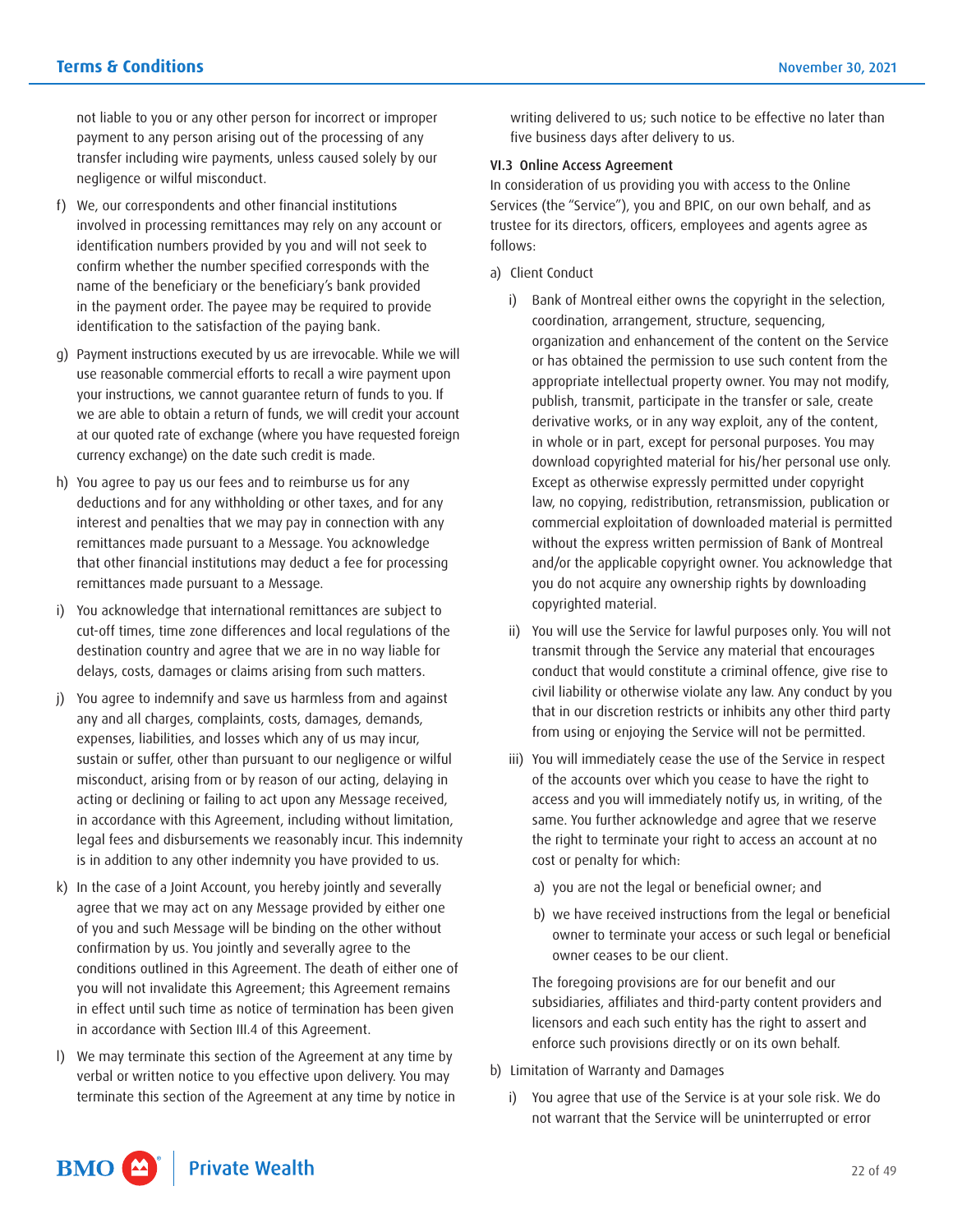free; nor do we make any warranty as to the results that may be obtained from use of the Service, or as to the accuracy, reliability or content of any data or information provided through the Service.

- ii) The Service is provided on an "as is" basis without warranties or conditions of any kind, either express or implied, including, but not limited to, warranties or conditions of title or implied warranties of merchantability or fitness for a particular purpose, other than those warranties which are implied and incapable of exclusion, restriction or modification under the laws applicable to this Online Access Agreement.
- iii) You agree that we will not be liable for any damages or injury-caused by any failure of performance, error, omission, interruption, deletion, defect, delay in operation or transmission, computer virus, communication line failure, theft or destruction or unauthorized access to, alteration of, or use of record, whether for breach of contract, tortious behaviour, negligence or under any other cause of action, unless the damages or injury are due to a technology system malfunction within our control.
- iv) In no event will we, or any person or entity involved in creating, producing or distributing the Service be liable for any damages, including, without limitation, direct, indirect, incidental, special, consequential or punitive damages arising out of the use of or inability to use the Service, unless due to a technology system malfunction within our control. You acknowledge that the provisions of this Section apply to all content on the Service.
- of, or any use by you of the information contained within the v) In addition to the terms set forth above, we will not be liable, regardless of the cause or duration, unless due to a technology system malfunction within control for any errors, inaccuracies, omissions, or other defects in, or untimeliness or unauthenticity Service ("Account Information"), or for any delay or interruption in the transmission thereof to you, or for any claims or losses arising therefrom or occasioned thereby. We will not be liable for any third-party claims or losses of any nature, including, but not limited to, lost profits, punitive or consequential damages. We will have no liability for investment decisions based on the data or information provided. Additionally, there are no warranties as to the results obtained from the use of the Account Information provided.
- vi) You agree to indemnify and save us, or any person or entity involved in creating, producing or distributing the Service ("Indemnified Parties") harmless from and against any and all costs, liabilities and expenses (including reasonable legal fees

and disbursements) directly or indirectly suffered as a result of any claim or action against any of the Indemnified Parties by any third party arising out of or in connection with the Account Information, the Service or this Online Access Agreement, including any legal or beneficial holder of a BPIC account over which you have been granted the right to access hereunder.

c) Service Interruptions and Termination of Service

We have the right at any time to change or discontinue any aspect or feature of the Service, including, but not limited to, content, hours of availability, and equipment needed for access or use. You agree that we may suspend or terminate your access to the Service for any reason and without prior notice to you.

d) Accuracy of Account Information

The data and information transmitted to you via the Service is an approximate representation of your Account Information. You should therefore only rely on the printed monthly or quarterly statement that is mailed to you by us as being the official record of your Account Information.

e) Client Inquiries

Any inquiries regarding your Account Information, investment advice or transactions should be referred to your Investment Counsellor. If you have any technical questions or difficulties with respect to the use of the Service, please contact your Investment Counsellor. You are responsible for obtaining and maintaining all telephone, Internet access, computer hardware and other equipment needed for access to and use of the Service and all related charges.

f) Password and Client Identification

You confirm that we are under no obligation to confirm the actual identity or authority of any user of the password, user ID and account number(s) that have been issued to you. You are responsible for:

- i) maintaining the confidentiality and security of your password, user ID and account number(s); and
- ii) any and all communications between you and us over the Internet.

We will not be responsible for any damages arising out of the misuse of your password, user ID and account number(s).

g) Important Notice About the Internet

You acknowledge that the security, integrity and privacy of any and all data and information exchanged between you and us over the Internet cannot be guaranteed and that any such information may be viewed or tampered with in transit by a third party.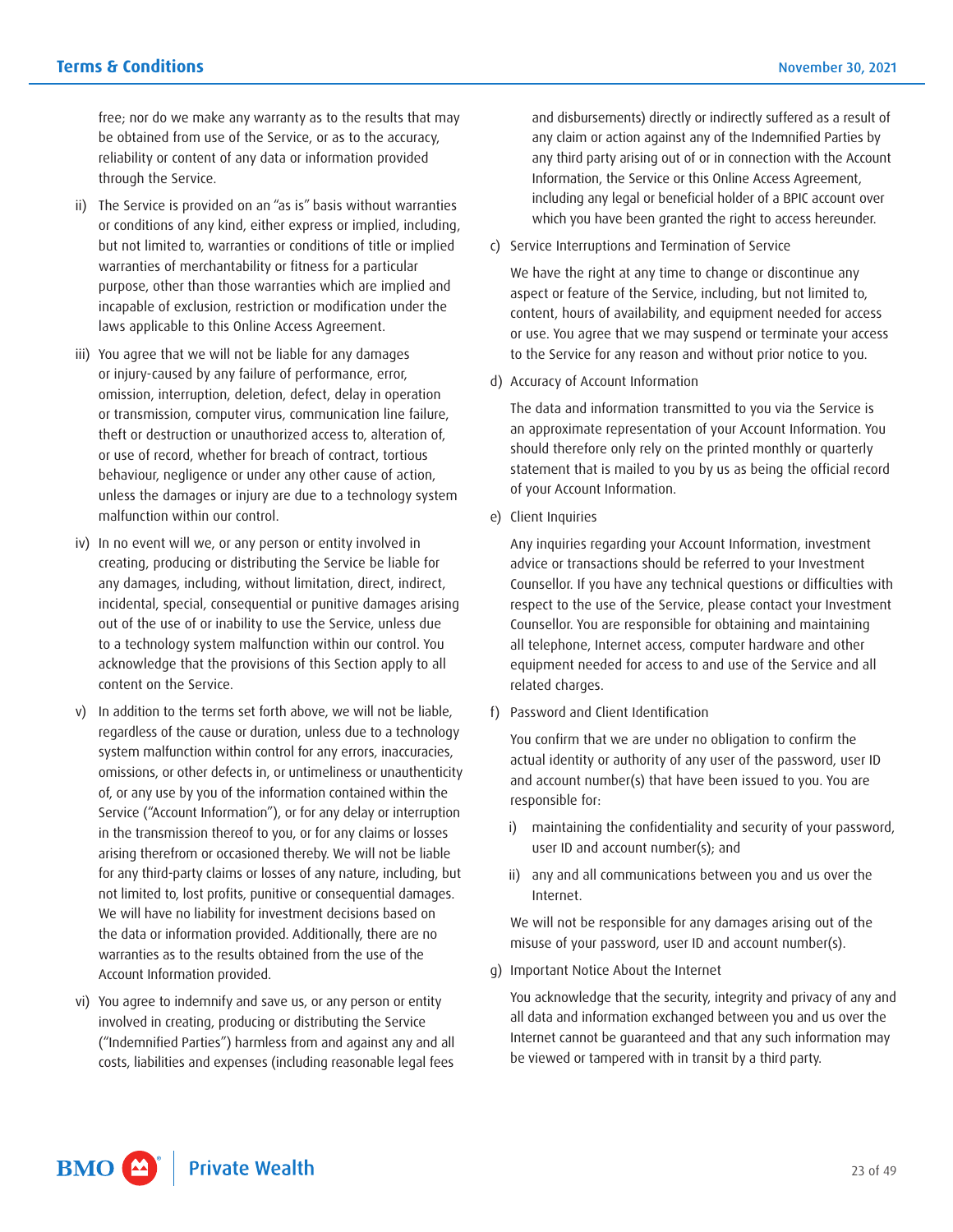#### h) Miscellaneous

- i) You acknowledge that your use of the Service may be monitored by us and is subject to this Online Access Agreement and to all other agreements entered into with us. This Online Access Agreement is binding upon your heirs, executors, administrators and personal representatives.
- ii) Notwithstanding anything to the contrary in this Online Access Agreement, we may amend the terms of this Online Access Agreement by providing you 30 days' notice.
- iii) This Online Access Agreement will be construed in accordance with the laws of the Canadian province or territory of the office/branch where client's accounts are maintained, and the federal laws of Canada applicable therein, without regard to such jurisdiction's conflict of laws rules. No waiver by you or by us of any breach of default under this Online Access Agreement will be deemed to be a waiver of any preceding or subsequent breach or default.
- i) Third-Party Access

You acknowledge that for any BPIC account that is held by any other person who wishes to grant you access as part of the Service, but for which you are not the legal or beneficial owner, you and such other person agree for you to contact an Investment Counsellor for the legal documentation necessary to grant you such access.

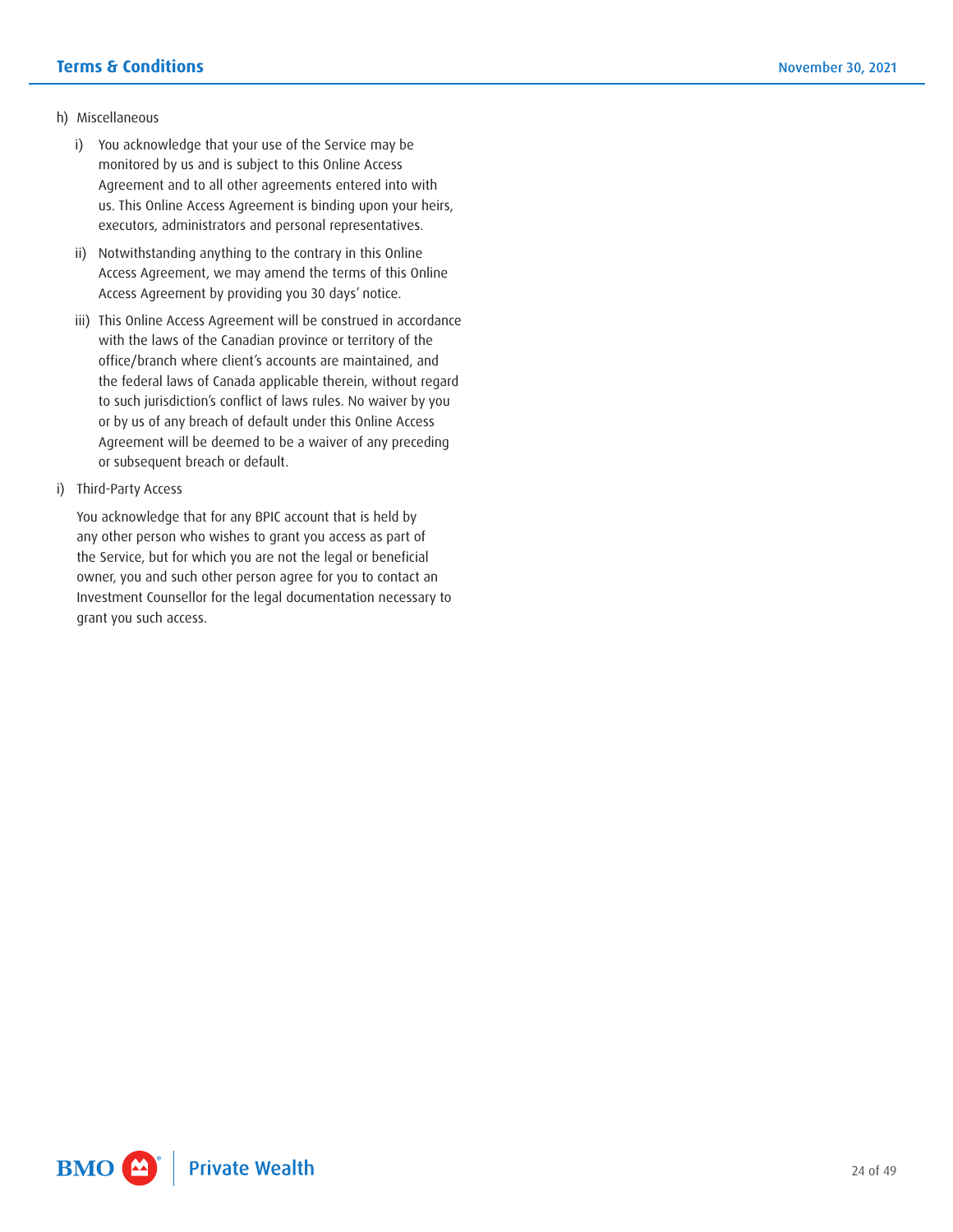# <span id="page-24-0"></span>enCircle and enCircle Continuity Features **VII. Bill Payment Services**

# VII.1 Bill Payment Services

- a) If you request bill payment receipt and disbursement services ("Bill Payment Services"), the terms and conditions set out in this Section VII.1 will apply.
- b) Unless you have appointed BMTC as a limited power of attorney for the purposes of bill payments, you appoint BMTC as agent to facilitate payments of invoices, bills, expenses and similar items ("Invoices") on your behalf or your request for funds ("Disbursements") and to facilitate the collection and custody of government payments, pension payments, transfers from other bank accounts you hold and similar items ("Deposits").
- c) You authorize BMTC to communicate with selected providers of various services ("Suppliers") on your behalf in connection with matters relating to your Account with the suppliers you authorize and as may be reasonable for BMTC to perform its duties.
- d) You authorize BMTC to pay invoices, bills and make other payments to such persons as instructed by a Letter of Direction.
- e) You authorize BMTC to liquidate such assets in your Account as may be necessary to facilitate the payment of Invoices and Disbursements.
- f) Once your Account is closed, you will be responsible for amending any pre-authorized transactions applicable to your Account, including any Pre-Authorized Debits (PADs) or Pre-Authorized Credits (PACs). You understand that BMTC will cease supporting these transactions and reject any requests for funds from your Account once your Account has been closed.
- g) You will be responsible for reviewing your invoices to verify the accuracy and completeness of all charges and payments made by BMTC. Suppliers, as identified by you, may impose time limits for notice of any errors, irregularities, discrepancies or omissions on the Invoices, and you acknowledge and agree that it is your sole responsibility to ensure that any such notice is made within the applicable time limits specified by the Supplier.
- h) BMTC will not be responsible for reviewing the accuracy of Invoices, dealing with Suppliers other than by payment of Invoices, notifying you of any possible inaccuracy or error on an Invoice, time limits for payment or any other matter.

#### VII.2 Tax Return Preparation

- a) If you request Tax Preparation services, the terms and conditions set out in this Section VII.2 will apply.
- b) You request BMTC to assist you in the collection of material required for the preparation of your personal income tax return and you request BMTC to introduce you to an independent accounting firm that will prepare personal income tax returns ("Tax Preparation Firm").
- c) You, after you have obtained information on the Tax Preparation Firm and are satisfied with it, will contract directly with the Tax Preparation Firm for the tax return preparation service. BMTC is not responsible or liable for the delivery or provision, or the failure to deliver or provide, the tax preparation services.
- d) You authorize BMTC to forward to the Tax Preparation Firm the material compiled by you and BMTC relevant to the preparation of your personal income tax return. You will deal directly with the Tax Preparation Firm respecting the approval and filing of your tax return.
- e) You will be responsible for verifying the accuracy and completeness of the material sent to the Tax Preparation Firm and the tax return prepared by the Tax Preparation Firm. BMTC will not be responsible or liable for the accuracy and completeness of the Information provided to the Tax Preparation Firm, reviewing the material you compiled or the tax return prepared by the Tax Preparation Firm, or for ensuring its timely preparation or filing or any other matter relating to the tax preparation service.
- f) You understand that an additional fee will apply for tax preparation services and that all such fee arrangements will be made directly between you and the Tax Preparation Firm.

## VII.3 Lifestyle Services

- a) If you request wellness solutions (which include, but are not limited to elder care/child care/parenting support/counselling services) or personal assistant services (together called "Lifestyle Services"), the terms and conditions set out in this Section VII.3 will apply.
- b) You acknowledge that BMTC is not offering Lifestyle Services but merely offering access to LifeWorks (Canada) Ltd. (LifeWorks), a third party service provider that co-ordinates and provides access to other third party providers in your geographic area.
- contract directly with LifeWorks for Lifestyle Services. Any c) You are responsible for engaging LifeWorks directly. You will decision respecting services requested and/or obtained is between you and LifeWorks.
- d) BMTC makes no representations or warranties in connection with the services provided by LifeWorks or any third party providers. For further clarity, BMTC and its affiliates are not responsible or liable for the services provided by LifeWorks or any third party providers or for anything relating to the information and services provided or actions taken as a result of that information including, without limitation, for any choice of services any decline in services, the extent of services or any act or omission of LifeWorks or any other third party provider.
- e) You acknowledge and agree that LifeWorks and any other third party provider may, have financial or advisory relationships with one or more of the members of BMO Financial Group.

#### $BMO$   $\bigtriangleup$ <sup>\*</sup> **Private Wealth**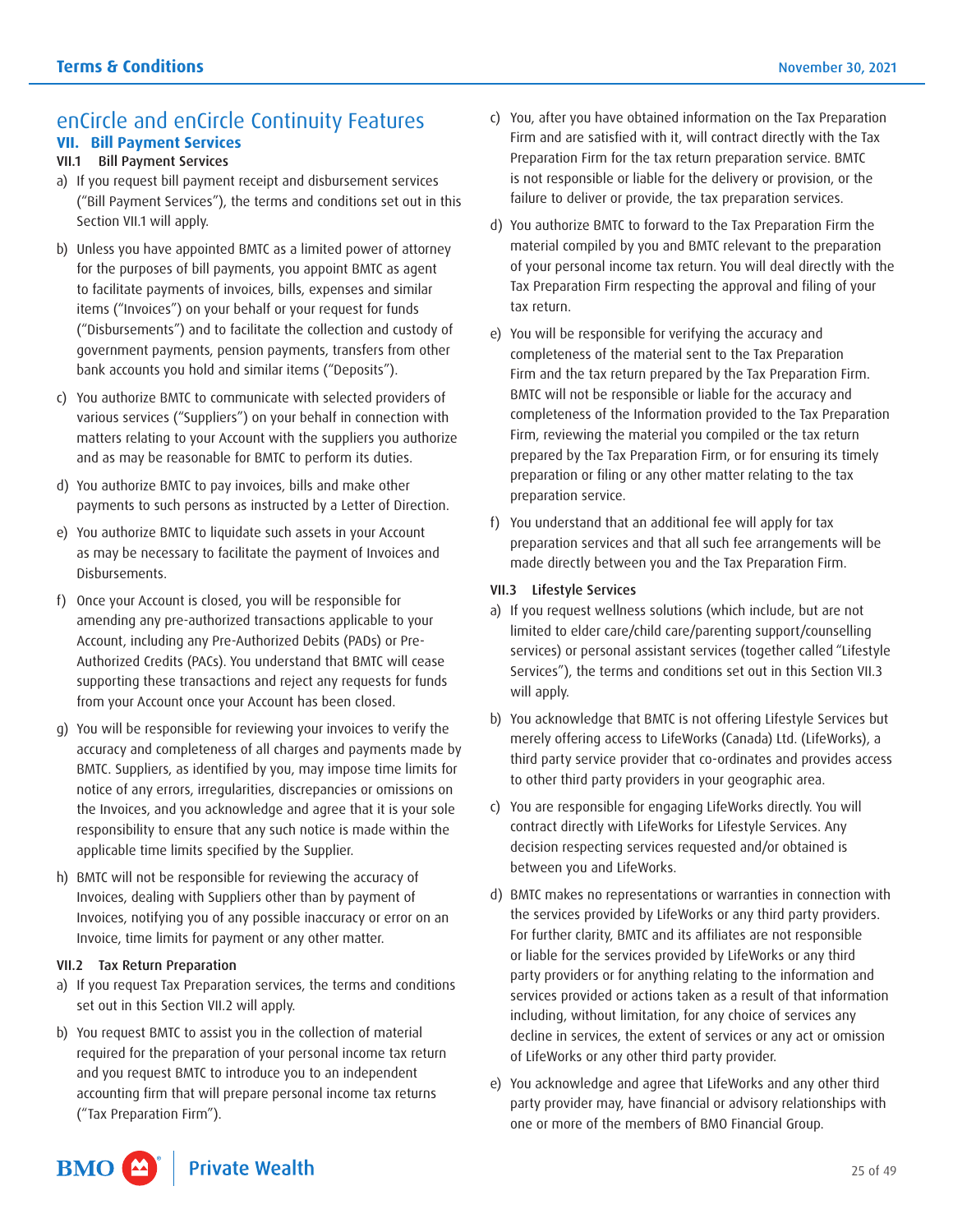- f) You consent to BMTC, BPIC, and/or Bank of Montreal disclosing your name and postal code to LifeWorks to facilitate the administration of this service.
- g) You understand that LifeWorks will not release any information about which Lifestyle Services you have accessed to BMTC without your informed, voluntary and written consent.
- 6 hours of Lifestyle Services in each calendar year for every h) You acknowledge and agree that BMTC will cover the cost of \$500,000 (based on market value) in assets under management that you place in your Account.
- to you in the calendar year will expire on December 31 of each under management in your Account at December 31 each year for i) You understand that any unused Lifestyle Services hours allotted year. BMTC will cover a new portion of 6 hours of Lifestyle Services for every \$500,000 (based on market value) of assets the next calendar year, beginning January 1.
- j) You understand that you may authorize up to two individuals to access Lifestyle Services on your behalf, as identified in the enCircle and enCircle Continuity Account Application, and you agree that any such individuals will have the authority and ability to access and utilize Lifestyle Services on your behalf as though they were the client themselves. You acknowledge and agree to release and indemnify the Bank of Montreal, BMTC, BPIC and their affiliates from any claims arising from your delegation of such authority and ability to access and utilize such Lifestyle Services.

#### VII.4 Primary Platinum Banking Services

- a) If you request Primary Platinum Banking services, the terms and conditions set out in this Section VII.4 will apply. Primary Platinum Banking Services are provided by Bank of Montreal.
- b) Primary Platinum Banking covers banking needs as described in the Platinum Banking feature sheet.
- c) You will have to sign and agree to the conditions as set out in the Everyday Banking Account Application.

# For enCircle Continuity Accounts Only

# VII.5 Continuing Power of Attorney for Property

You understand that if you would like to appoint BMTC as Continuing Power of Attorney for Property, this appointment must be made through an independently drafted legal document.

#### VII.6 Estate Administration

You understand that in order to appoint BMTC as Executor or Co-Executor of your Estate, this appointment must be made through an independently drafted Will.

# Assets held in the Account(s)

You understand that the enCircle Continuity Fee Schedule includes the cost of estate administration for those assets held in your Account at the time of death. From date of death onward, the enCircle Continuity Fee will be charged to the estate until the estate distribution is completed, but for no longer than 1 year. From date of death onward, the minimum fee of the enCircle Continuity Fee Schedule will not be applicable.

# Estate Assets outside Account(s)

You understand that for any and all estate assets that are not included in your Account at date of death, BMTC will apply an additional fee, as outlined in the enCircle Continuity Fee Schedule.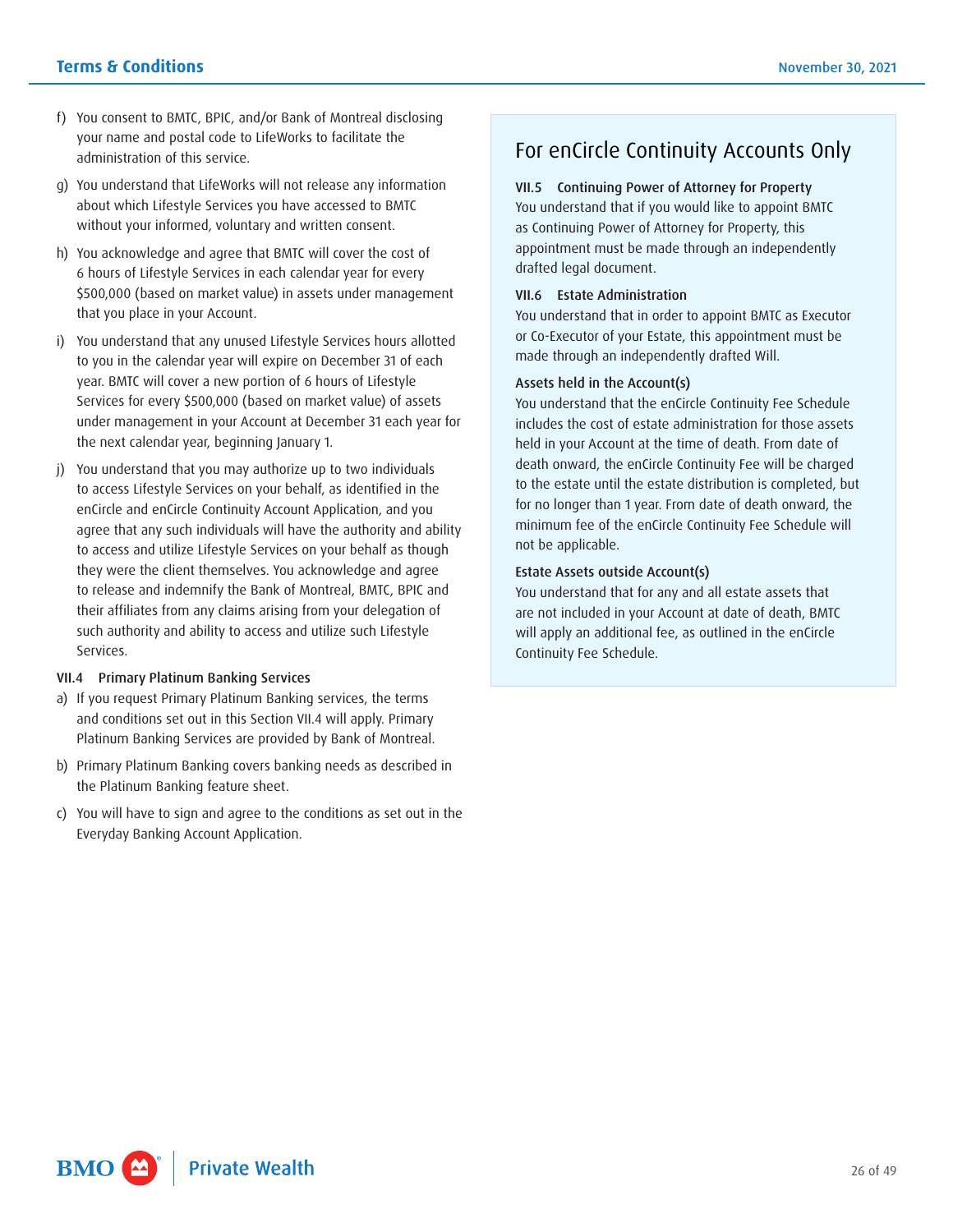# <span id="page-26-0"></span>Trust Agreements

# **VIII. Retirement Savings Plan**

BMO Trust Company (the "Trustee") will act as Trustee of a BMO Private Banking Retirement Savings Plan (the "Plan") for the account holder named in the attached Account Application (the "Planholder"), on the following terms and conditions. The Plan comprises the attached Account Application and this Trust Agreement, and includes any locked-in or other addendum which may be added. BMO Private Banking, which is made up of three separate legal entities: Bank of Montreal, BMO Trust Company and BMO Private Investment Counsel Inc., is a line of business of BMO Financial Group.

The Trustee may delegate the performance of any of the Trustee's duties and responsibilities under the Plan to BMO Private Investment Counsel Inc. ("BPIC") or another affiliate within BMO Financial Group, as an agent (the "Agent"). The Trustee shall, however, remain ultimately responsible for the administration of the Plan.

The terms "spouse" and "common-law partner" in the Plan have the same meanings as defined or used under the Income Tax Act (Canada) as the same maybe altered or amended from time to time (the "Act"). The Planholder is referred to as the "annuitant" in the Act.

## 1. Registration and Purpose

The Trustee will apply for registration of the Plan under the Act and any applicable provincial legislation relating to retirement savings plans. The purpose of the Plan is to provide a retirement income for the Planholder commencing at the maturity of the Plan (as described in paragraph 7), or alternatively to transfer the assets of the Plan to a registered retirement income fund before maturity.

# 2. Contributions and Transfers In

Contributions and transfers of cash and other property acceptable to the Trustee may be made to the Plan by the Planholder or by the Planholder's spouse or common-law partner. Any dishonoured cheques or other amounts that cannot be processed or are otherwise not accepted by the Trustee will not be considered to be a contribution to the Plan. The assets of the Plan (in the aggregate, the "Fund") shall consist of such contributions and transfers, together with any income or gains earned or realized, and shall be held, invested and applied in accordance with this Trust Agreement. No contribution or transfer may be made after the maturity of the Plan.

# 3. Contribution Receipts

 or common-law partner with contribution receipts as required under The Trustee shall provide the Planholder or the Planholder's spouse the Act.

# 4. Excess Contributions

It is the responsibility of the Planholder or the Planholder's spouse or common-law partner to determine whether contributions made to the Plan are deductible and do not exceed the maximum permitted without a penalty under the Act. The Trustee shall, on the instructions of the Planholder or the Planholder's spouse or commonlaw partner, refund an amount to a taxpayer where the amount is paid to reduce the amount of tax otherwise payable under Part X.1 of the Act by the taxpayer.

## 5. Investments

The Fund shall be invested and reinvested by the Trustee exclusively on the instructions of the Planholder (or of a person authorized by the Planholder, in a form and manner satisfactory to the Trustee, to manage the investments of the Fund), only in such investments as may be made available for the Plan from time to time by the Agent or the Trustee. The Fund may be invested in investments which require delegation, such as mutual funds, pooled funds and segregated funds.

The Fund may be invested in investments which are issued by the Trustee, the Agent or their affiliates. Neither the Trustee nor the Agent (in its capacity as Agent) shall have any duty or responsibility, fiduciary or otherwise (including, for greater certainty, under any legislation regarding trustee investment duties and powers) to make or choose any investment, to decide whether to hold or dispose of any investment or to exercise any discretion with regard to any investment of the Plan, except as otherwise expressly provided in this Trust Agreement. Other than its duties with respect to the Fund expressly stated in this Trust Agreement, the Trustee shall not be required or expected to take any action with regard to an investment without prior instructions from the Planholder.

The Planholder shall not sign any document or authorize any action for the Plan in the name of the Trustee or the Agent, including permitting any asset in the Fund to be used as security for a loan, without first having authorization from the Trustee.

The Trustee will only accept funds in Canadian or U.S currency. The acceptance of any other foreign currency is at the sole discretion of the Trustee. The Trustee may deposit any uninvested cash in the Plan into an interest-bearing account at the Bank of Montreal (or another financial institution selected by the Trustee). The Trustee will credit interest earned on the cash to the Plan at such time as the Trustee, in its sole discretion, may determine. The Trustee may retain all or such portion of the interest as it considers appropriate as a fee for services rendered in respect of the Plan.

The Trustee/Agent will not allow any self-directed mortgages to be held in the Plan.

The Trustee reserves the right to refuse instructions with respect to making any investment in its absolute discretion and reserves the right to require that the Planholder provide in a manner satisfactory to it, information to establish the market value of the assets included in the investment (including, but not limited to, any shareholders' agreements and any audited financial statements) and information required in the Trustee's reasonable discretion to ensure compliance with the Act, applicable laws, regulations, and other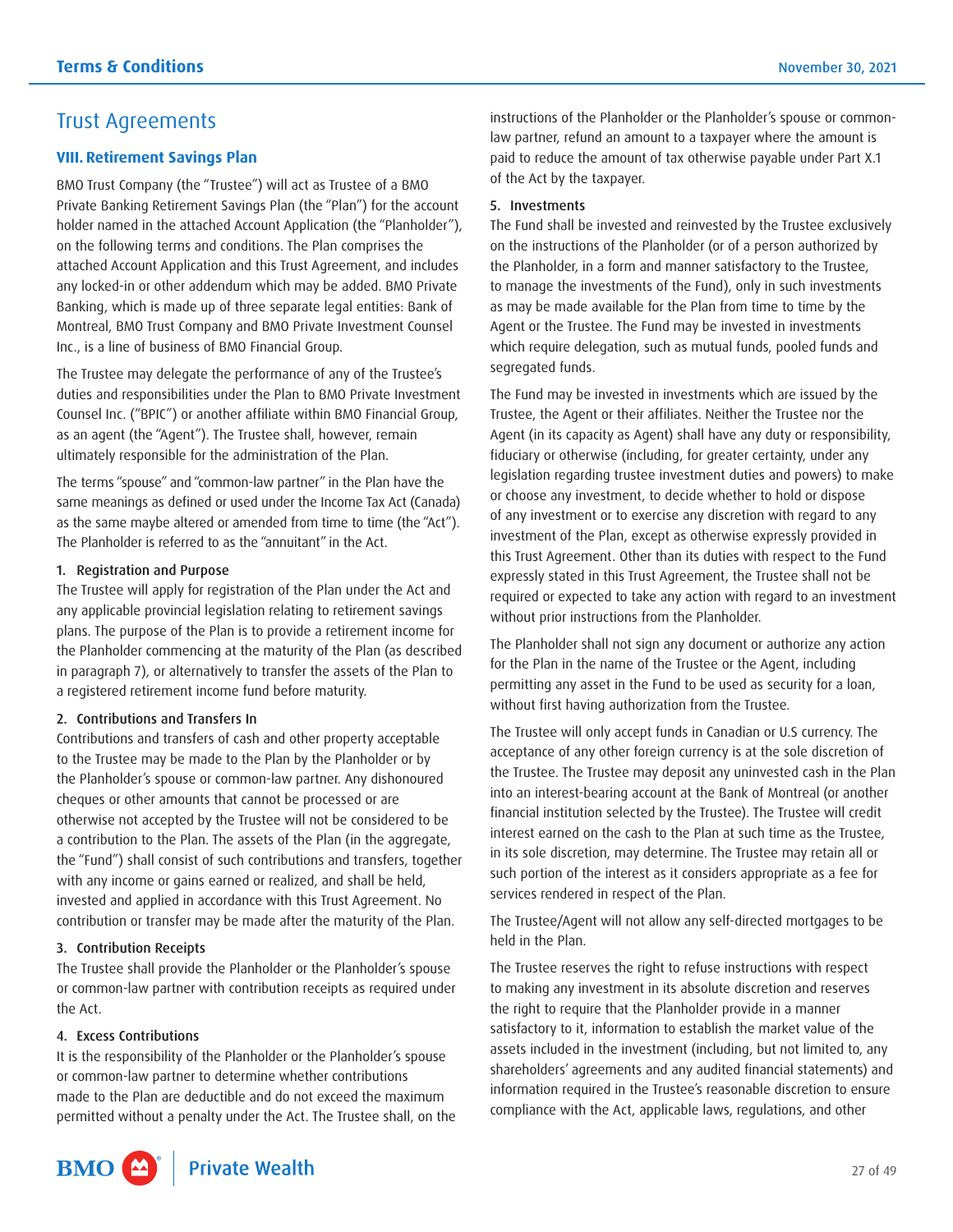rules with respect to investments (including, but not limited to, antimoney laundering legislation).

The Planholder agrees not to provide any instructions or series of instructions that would cause the Plan to contravene the Act. For greater certainty, Planholder agrees not to provide any instructions or series of instructions that are contrary to its responsibilities or that would cause the Trustee to act contrary to its responsibilities as set out in this Trust Agreement.

The Trustee/Agent reserves the right to refuse any investing by means of private placement. On the occasions where the Trustee/ Agent permits a private placement, the Trustee/Agent must receive satisfactory information from the Planholder to establish the market value of the assets.

The Trustee/Agent reserves the right to request an independent valuation of such assets, and any other details and documents of the company offering the private placement, including, but not limited to, any shareholders' agreements and any audited financial statements.

The Trustee/Agent reserves the sole discretion to refuse to deregister assets associated with any private placement. The Planholder is responsible for any costs associated with this refusal.

#### 6. Account

The Trustee will maintain an account for the Fund showing all contributions and transfers made to the Fund, all investment transactions and investment earnings, gains and losses, and all transfers and withdrawals made from the Fund. The Agent shall prepare periodic statements of the Account for the Planholder in accordance with the rules and practices applicable to BMO Private Banking.

#### 7. Retirement Income at Maturity

The Planholder may, by instructions given to the Trustee, specify the date for the maturity of the Plan and the commencement of a "retirement income" (as defined in subsection 146(1) of the Act) to be paid to the Planholder from the Plan. Such date for maturity shall not be later than the end of the calendar year in which the Planholder attains age 71 (or such other time for maturity as may be required by the Act). Any purchase of an annuity is subject to the terms of the investments under the Plan and the deduction of all proper fees, expenses, commissions and other charges.

 Payment of a retirement income to the Planholder must be by way of equal annual or more frequent periodic payments until such time as there is a payment in full or partial commutation of the retirement income and, where that commutation is partial, equal annual or more frequent periodic payments thereafter. The total of periodic payments made in a year under an annuity after the death of the Planholder to a successor annuitant (who was the spouse or common-law partner of the Planholder) may not exceed the total of the payments made under the annuity in a year before the death.

Each annuity payable under the Plan that would otherwise become payable to a person other than the Planholder or a successor annuitant (who was the spouse or common-law partner of the Planholder) after the death of the Planholder is required to be commuted. A retirement income under the Plan may not be assigned in whole or in part.

If the Planholder fails to instruct the Trustee at least 60 days prior to the end of the calendar year in which the Planholder attains age 71 (or such other time for maturity as may be required by the Act), the Trustee may in its discretion transfer the Fund to a BMO Private Banking Retirement Income Fund under which the Planholder is the annuitant.

 will be carried over with such transfer. It remains the responsibility Any beneficiary designations, and/or any other pertinent information of the Planholder to verify beneficiary designations and/or any other information that has been carried over with such transfer.

The Trustee may in its discretion liquidate all or part of the Fund before such transfer. Any such liquidation shall be made at such prices as the Trustee shall in its discretion determine to be the fair market value of the assets at the time; in the case of assets

which are illiquid or which have no readily ascertainable market value, the Trustee may in its discretion sell the assets to the Agent for the Agent's own account, at such price as the Trustee considers fair and proper.

In the case of an RRSP with a nominal balance, when the Planholder turns 71, the Trustee may liquidate and close the Plan and provide the funds to the Planholder.

The statement of the Planholder's date of birth on the attached Account Application or otherwise shall constitute a certification by the Planholder and an undertaking to furnish such further evidence of proof of age as may be required concerning the maturity of the Plan.

#### 8. Non-Qualified and Prohibited Investments

The Trustee will exercise the care, diligence and skill of a reasonably prudent person to minimize the possibility that the Plan holds a nonqualified investment (as defined under the Act) for an RRSP.

 Certain Taxes for RRSPs or RRIF for Tax Year 20 (Form RC339) and any However, if the Plan acquires an investment that is a non-qualified investment or a prohibited investment (as defined under the Act) for a RRSP, or if property held in the Plan becomes a nonqualified investment or a prohibited investment for an RRSP, it is the responsibility of the Planholder to file an Individual Return for other form required under the Act and pay the applicable tax under Part XI.01 of the Act.

#### 9. Advantage Extended

If an advantage (as defined under the Act) in relation to an RRSP is extended to the Planholder or to a person who does not deal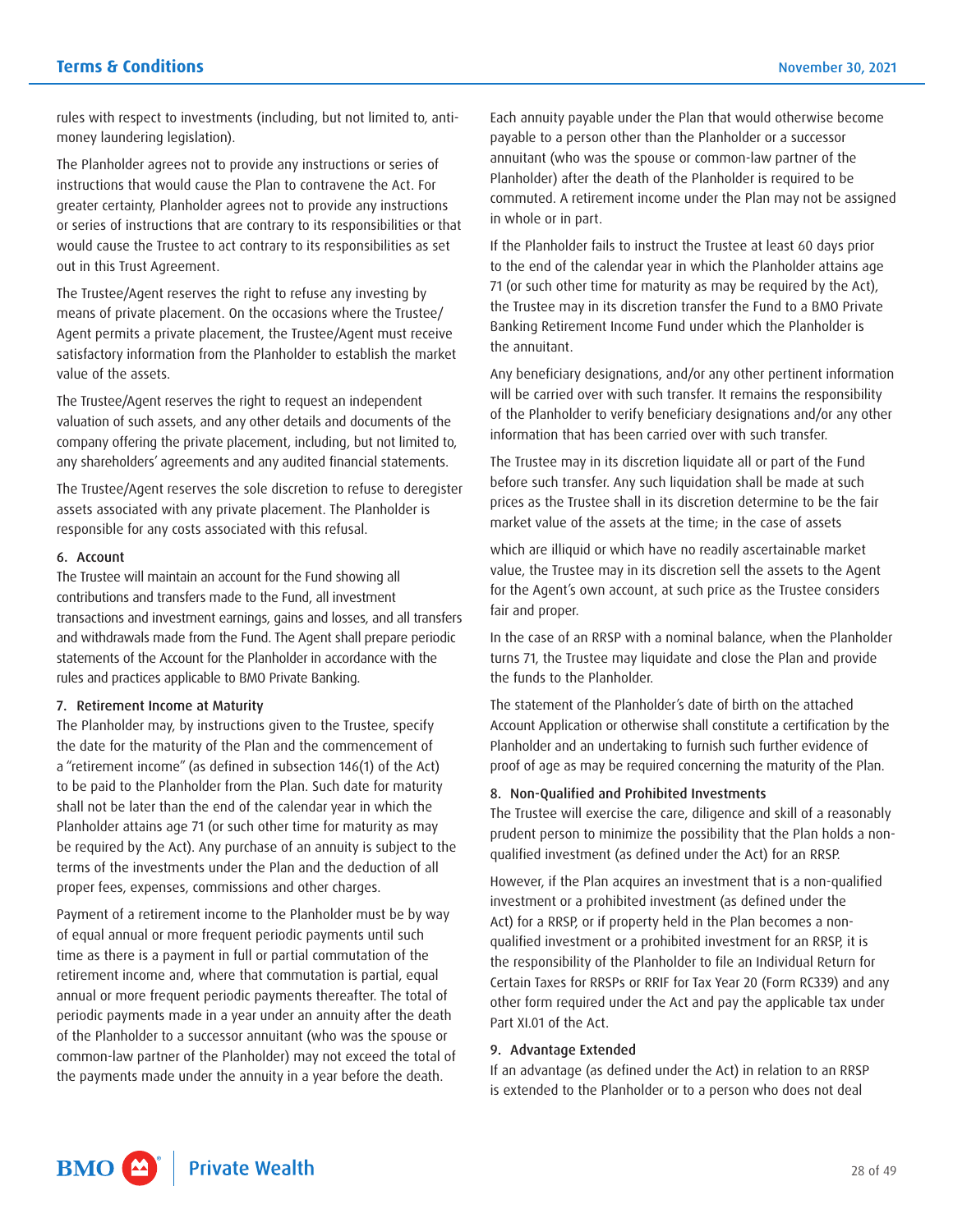form that is required under Act) and pay the applicable tax under at arm's length with the Planholder, it is the responsibility of the Planholder to file an income tax return and pay the tax under Part XI.01 of the Act; except that if the advantage is extended by the Trustee (or by the Agent acting as the agent of the Trustee) or by a person with whom the Trustee is not dealing at arm's length, it is the responsibility of the Trustee to file a T3GR, Group Income Tax and Information Return for RRSP, RRIF, RESP or RDSP Trusts (or any other Part XI.01 of the Act.

## 10. Withdrawals and Transfers Before Maturity

At any time before the maturity of the Plan, the Planholder may instruct the Trustee to make a withdrawal from the Plan or to pay or transfer on behalf of the Planholder all or part of the Fund, in accordance with subsection 146(16) of the Act, to another registered retirement savings plan, a registered retirement income fund or a registered pension plan. Any withdrawal or transfer is subject to the terms of the investments under the Plan, the withholding of any applicable tax and the deduction of all proper fees, expenses, commission and other charges.

In the case where the Planholder transfers the Plan to another financial institution, or to another line of business within BMO, the Planholder is solely responsible for ensuring the new Agent is aware of any designation of beneficiaries.

Further, when the minimum payment amount is determined based on the age of the Planholder's spouse, the Planholder is solely responsible for ensuring the new agent is aware of this election.

## 11. Breakdown of Marriage or Common-Law Partnership Before Maturity

 fund under which the Planholder's spouse or common-law partner or At any time before the maturity of the Plan, the Planholder may instruct the Trustee to pay or transfer on behalf of the Planholder all or part of the Fund, in accordance with subsection 146(16) of the Act, to a registered retirement savings plan or registered retirement income former spouse or common-law partner is the Planholder, where:

- a) the Planholder and the Planholder's spouse or common-law partner or former spouse or common-law partner are living separate and apart; and
- b) the payment or transfer is made under a decree, order or judgment of a competent tribunal, or under a written separation agreement, relating to a division of property between the Planholder and the Planholder's spouse or common-law partner or former spouse or common-law partner in settlement of rights arising out of, or on the breakdown of, their marriage or commonlaw partnership.
- 12. Death of Planholder Before Maturity
- A. (Applies to Provinces & Territories Except Quebec)

The Planholder may designate (and may add, change or delete) beneficiaries of the Plan in accordance with, and in the form and manner provided by, applicable law. Where the Planholder dies before the maturity of the Plan, the Trustee shall pay or transfer the Fund in accordance with applicable law to any beneficiaries of the Plan so designated or, where no beneficiary has been so designated or the Trustee has not been notified of any beneficiary in accordance with applicable law, to the legal personal representative(s) of the Planholder. Before making such a payment or transfer, the Trustee must receive satisfactory evidence of death and such satisfactory instructions, releases, indemnities and other documents as may be required. It is the Planholder's responsibility to update any beneficiary designations should there be any changes in personal circumstances.

 the asset at the time; in the case of assets which are illiquid or which Where the Trustee, after making reasonable requests for instructions from the beneficiary or the legal personal representative(s), does not receive satisfactory instructions within a reasonable time, the Trustee may in its discretion pay or transfer the Fund to the beneficiary or the legal personal representative(s). The Trustee may in its discretion liquidate all or any part of the Fund before making any such payment or transfer. Any such liquidation shall be made at such prices as the Trustee shall in its discretion determine to be the fair market value of have no readily ascertainable market value, the Trustee may in its discretion sell the assets to the Agent for the Agent's own account, at such price as the Trustee considers fair and proper.

In the event the Trustee determines that it is advisable or desirable to pay the Fund into court, the Trustee shall be entitled to be indemnified out of the Fund for its costs and expenses, including legal costs, of doing so.

# B. (Applies to Quebec Only)

If the Planholder wishes to name a successor account holder and/ or a beneficiary (or beneficiaries), the Planholder should do so in a will or other written document that meets the requirements of the applicable legislation. On the death of the Planholder, and upon receipt of official documentation, the Trustee will distribute the property of the Plan to the legal personal representative(s) of the Planholder. The Trustee and the Agent will be fully discharged by such payment or transfer.

The Planholder acknowledges that it is his/her sole responsibility to ensure that a designation or revocation is valid under the applicable legislation.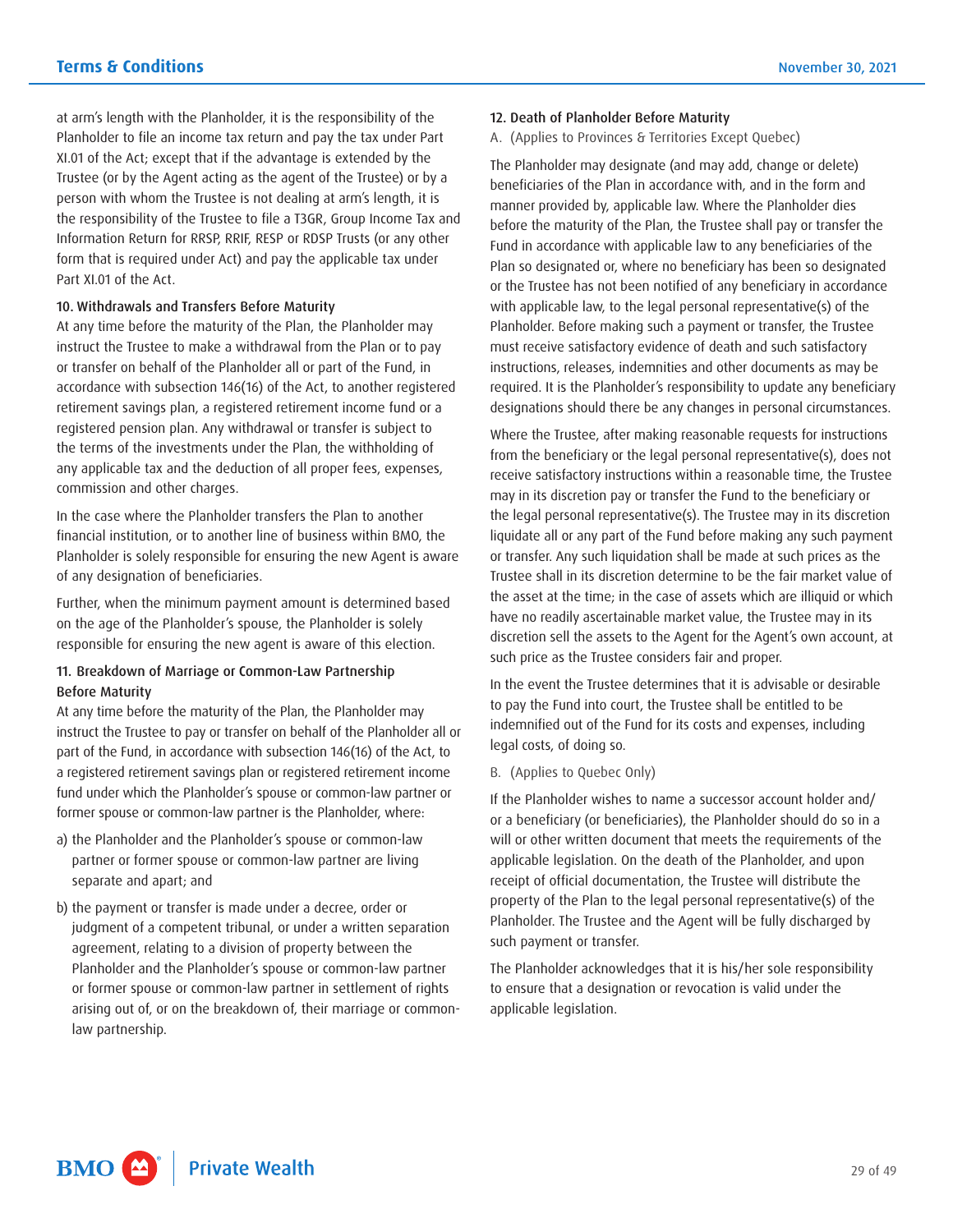Before making such a payment or transfer, the Trustee must receive satisfactory evidence of death and such satisfactory instructions, releases, indemnities and other documents as may be required.

Where the Trustee, after making reasonable requests for instructions from the beneficiary or the legal personal representative(s), does not receive satisfactory instructions within a reasonable time, the Trustee may in its discretion pay or transfer the Fund to the beneficiary or the legal personal representative(s). The Trustee may in its discretion liquidate all or any part of the Fund before making any such payment or transfer. Any such liquidation shall be made at such prices as the Trustee shall in its discretion determine to be the fair market value of the asset at the time; in the case of assets which are illiquid or which have no readily ascertainable market value, the Trustee may in its discretion sell the assets to the Agent for the Agent's own account, at such price as the Trustee considers fair and proper.

In the event the Trustee determines that it is advisable or desirable to pay the Fund into court, the Trustee shall be entitled to be indemnified out of the Fund for its costs and expenses, including legal costs, of doing so.

## 13. Transferring from Another Plan

Where amounts are transferred to the Plan from a registered pension plan or from another plan under the Act or other applicable legislation, the terms of this Plan may be subject to additional terms required under the applicable pension legislation or the Act or other applicable legislation. Such additional terms will be described in a locked-in or other addendum which will be attached to and form part of this Plan. To the extent that there is any conflict or inconsistency between the additional terms described in the addendum and this Trust Agreement and the Account Application form, the additional terms will govern; provided always that the Plan will not be disqualified as a retirement savings plan acceptable for registration under the Act and any applicable provincial legislation.

#### 14. Third-Party Orders or Demands

The Trustee shall be entitled to be indemnified out of the Fund in respect of any costs, expenses, charges or liabilities whatsoever that may arise out of the Trustee's good faith compliance with any law, regulation, judgment, seizure, execution, notice or similar order or demand which lawfully imposes on the Trustee a duty to take or refrain from taking any action concerning the Plan or the Fund, or to issue payment from the Fund, with or without instructions from the Planholder or in contradiction of instructions of the Planholder. The Trustee/Agent retains the ability to restrict trading upon receipt of an order or demand. The Trustee/Agent will not be liable for any decreases in account value during the restriction period. In order for any related restriction to be removed from the Planholder's account, the Planholder must provide proof satisfactory to the Trustee in

its sole discretion, that it is no longer applicable. The Trustee may permit any duly authorized party to have access to and the right to examine and make copies of any records, documents, paper and books involving any transaction of the Plan or related to the Plan and shall similarly be entitled to indemnity out of the Fund for so doing. In the event the assets of the Fund shall be insufficient to indemnify the Trustee fully in any such regard, by establishing the Plan the Planholder agrees to indemnify and hold the Trustee harmless for any such costs, expenses, charges or liabilities.

#### 15. Ownership and Voting Rights

The Trustee may hold any investment of the Plan in its own name, in the name of its nominee, in bearer form or in such other name as the Trustee may determine. The voting or other ownership rights attached to any investments held in the Plan may be exercised by the Planholder and the Planholder is appointed as the Trustee's agent and attorney for this purpose, to execute and deliver proxies and/or other instruments, in accordance with applicable laws.

#### 16. Restrictions on Benefits or Loans

No advantage or loan that is conditional in any way on the existence of the Plan may be extended to the Planholder or to a person with whom the Planholder was not dealing at arm's length, other than in accordance with subsection 207.01(1) of the Act.

#### 17. Fees, Expenses, Taxes, Interest and Penalties

The Trustee and/or the Agent may charge administration and transaction fees, in such amounts and at such times as may be fixed by the Trustee and/or the Agent from time to time, provided that the Trustee and/or the Agent shall give reasonable prior written notice to the Planholder of a change in the amount of such fees. Such fees may be paid for out of the Fund or recovered from the Fund, to the extent that they are not paid when due by the Planholder.

The Planholder acknowledges that the Agent (or an affiliate) may charge fees, commissions and expenses to the Fund in its capacity as an investment manager or investment advisor or investment dealer for the Planholder.

The Trustee and/or the Agent may charge expenses incurred by the Trustee and/or the Agent in the administration of the Plan. Such expenses may be paid out of or recovered from the Fund, to the extent that they are not paid on a timely basis by the Planholder.

All taxes, penalties, and interest applicable to the Plan with regard to non-qualified investments, shall be charged to the Plan. Such taxes, interest and penalties will be paid for out of or recovered from the Fund.

The Trustee may, without instructions from the Planholder, apply any cash held in the Fund for the payment of fees or expenses or taxes, penalties and interest charged to the Plan. Where there is insufficient cash in the Fund at any time, the Trustee or the Agent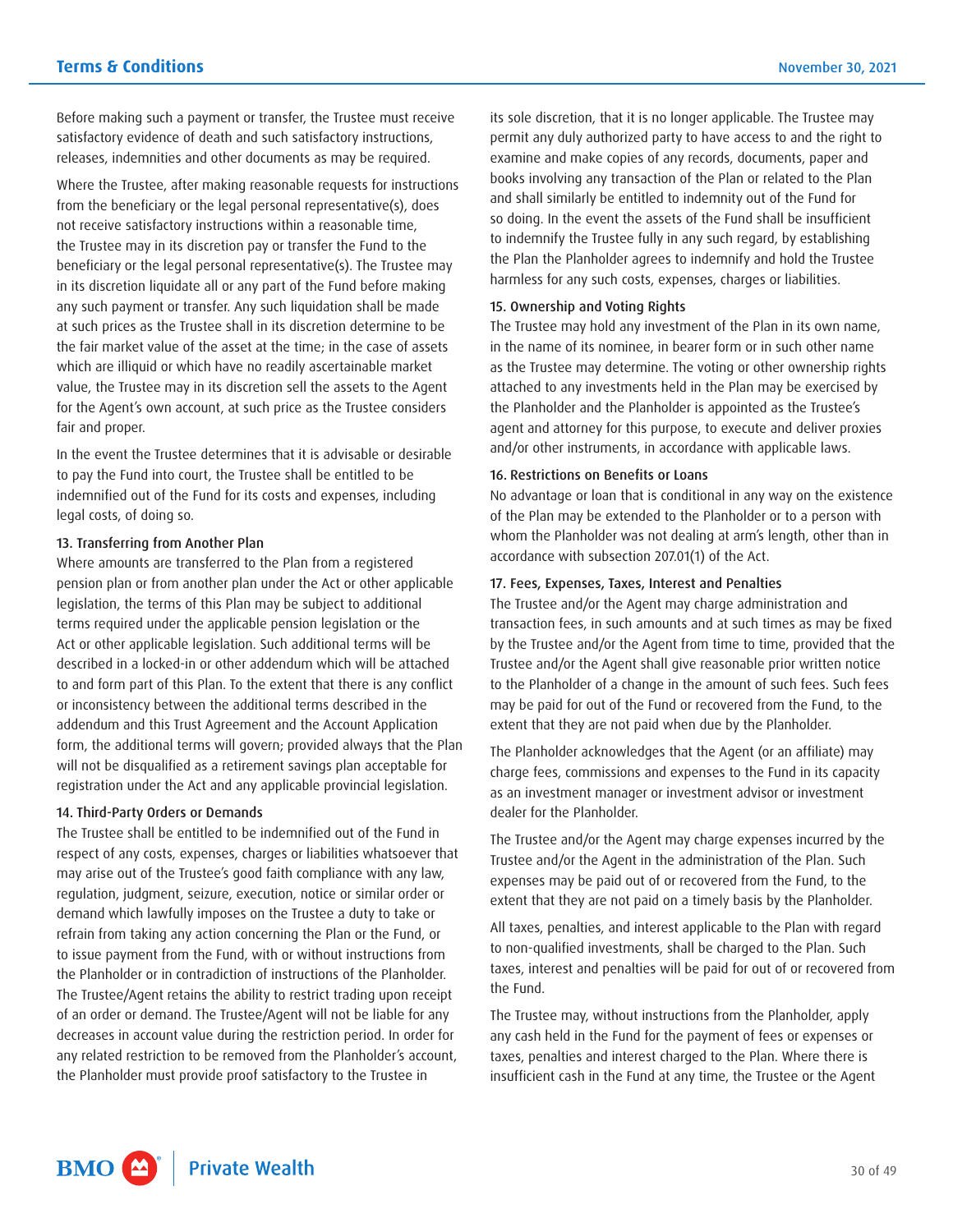shall make reasonable requests for instructions from the Planholder regarding which assets of the Fund to liquidate in order to realize sufficient cash to make the payment. If, after making reasonable requests from the Planholder at the last address provided by the Planholder, the Trustee or the Agent does not receive satisfactory instructions from the Planholder within a reasonable time, the Trustee may, in its discretion, liquidate part or all of the Fund in order to realize sufficient cash to make the payment. Any such liquidation shall be made at such prices as the Trustee may in its discretion determine to be the fair market value of the assets at the time; in the case of assets which are illiquid or which have no readily ascertainable market value, the Trustee may in its discretion sell the assets to the Agent for the Agent's own account, at such price as the Trustee considers fair and proper.

#### 18. Instructions

The Trustee and the Agent shall be entitled to rely upon instructions received from the Planholder or from any person designated in writing, in accordance with applicable laws, by the Planholder to give instructions on behalf of the Planholder or from any person purporting to be the Planholder or such designated person, as if they were from the Planholder. The Trustee or the Agent may, without incurring any liability to the Planholder or any other person, decline to act upon any instruction if the instruction is not given in a timely manner, is not in writing where the Trustee or Agent requires it, is not in a form or format which the Trustee or Agent requires, or in the opinion of the Trustee or Agent is not complete; or if either of them has any doubt that the instruction has been properly authorized or accurately transmitted.

#### 19. Amendment

The Trustee may from time to time in its discretion amend this Trust Agreement or the Account Application form or any locked-in or other addendum which comprise the Plan by giving 30 days prior notice to the Planholder; provided however that any amendment shall not disqualify the Plan as a retirement savings plan acceptable for registration under the Act and any applicable provincial legislation.

#### 20.Replacement of Trustee

The Trustee may resign and be released and discharged from all further duties and liabilities under the Plan upon 60 days' prior written notice given to the Agent (or such shorter notice as the Agent may accept). The Agent may terminate the Trustee as trustee, and the Trustee will be released from all further duties and liabilities under the Plan, upon 60 days prior written notice given to the Trustee (or such shorter notice as the Trustee may accept). Upon the resignation or termination of the Trustee, the Agent shall appoint a successor trustee, provided that the successor trustee is acceptable under the Act. The Agent shall give the Planholder written notice of the successor trustee within 30 days of the appointment.

#### 21. Documentation

Notwithstanding anything to the contrary herein, the Trustee may require such satisfactory instructions, releases, indemnities, tax clearance certificates, death certificates and other documents as the Trustee in its discretion deems appropriate.

# 22. No Liability

Except as otherwise provided in the Act, neither the Trustee nor the Agent is responsible for determining whether an investment made under the Plan, according to the Planholder's directions, is or remains a qualified investment within the meaning of the Act.

If the Trustee or the Agent is liable for:

- a) any tax, interest or penalty that may be imposed on the Trustee in respect of the Plan, or
- b) any other charges levied or imposed by any governmental authority on or relating to the Plan as a result of the purchase, sale or retention of any investment including, without limitation thereof, nonqualified investments within the meaning of the Act, the Trustee or Agent shall be reimbursed out of the assets of the Plan therefor, or may pay any of these taxes, interest, penalties or charges out of the assets of the Plan.

Except as otherwise provided in the Act, the Trustee and the Agent will not be liable for any cost incurred in the performance of their duties as set out herein or in the performance of their duties under the Act. Unless caused by the Trustee's or the Agent's bad faith, wilful misconduct or gross negligence, the Trustee and the Agent will not be liable for any loss or damage suffered or incurred by the Plan, the Planholder or any beneficiary under the Plan, caused by or resulting from:

- a) any loss or diminution of the assets of the Plan;
- b) the purchase, sale or retention of any investment;
- c) payments out of the Plan that are made in accordance herewith; or
- d) acting or declining to act on any instructions given to the Trustee or Agent by the Planholder or an individual purporting to be the Planholder.

For greater certainty, in no event shall either the Trustee or its Agent have any liability to the Planholder (or to the spouse or commonlaw partner of the Planholder, or any beneficiary or legal personal representative of the Planholder) for any special, indirect, reliance, incidental, punitive, consequential, economic or commercial loss or damage of any kind whatsoever (whether foreseeable or not), suffered or incurred by the Planholder or any beneficiary under the arrangement (including without limitation, loss of profits or revenue, failure to realize expected savings or other economic losses and costs), howsoever arising, resulting or caused.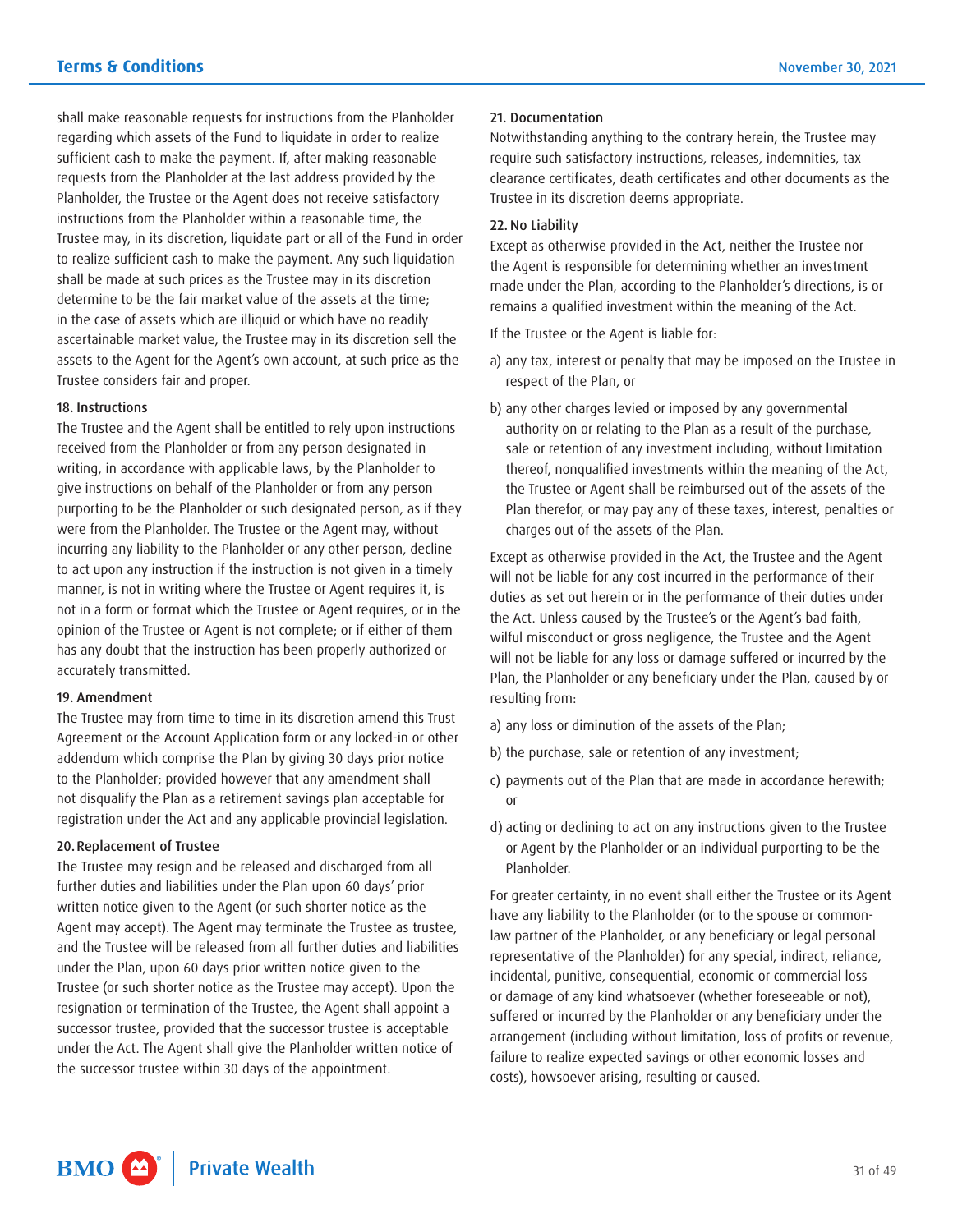Except as otherwise prohibited by law, the Planholder, his/her legal personal representatives and each beneficiary of this

Plan will at all times indemnify and save harmless the Trustee and its Agent in respect of any taxes, interest and penalties which may be imposed on the Trustee in respect of the Plan or any losses incurred by the Plan as a result of the acquisition, retention or transfer of any investment or as a result of payments or distributions out of the Plan made in accordance with these terms and conditions or as a result of the Trustee or its Agent acting or declining to act upon any instructions given to it by the Planholder and any costs or expenses of the Trustee and the Agent related thereto (including legal fees).

Except as otherwise prohibited by law, in the event the Planholder breaches this Trust Agreement, the Planholder, his/her legal personal representatives and each beneficiary of this Plan will indemnify and save harmless the Trustee and its Agent in respect of any loss, damage, or other expense (including legal fees) incurred by the Trustee or the Agent related to such breach.

In all cases where the Trustee or the Agent are entitled to be indemnified, they shall be entitled to cause such indemnity to be paid from the assets of the Plan.

#### 23. Unclaimed Balances

The property of the Plan may be deemed to be abandoned or unclaimed as per the definitions of any applicable legislation. In addition to any timelines prescribed by legislation, the Trustee may, at its sole discretion, deem an account to be abandoned and any property to be unclaimed.

The Trustee may, after making reasonable efforts to contact the Planholder, withdraw the abandoned amounts and may, in its discretion, liquidate part or all of the abandoned property. Any such liquidation shall be made at such prices as the Trustee may in its discretion determine to be the fair market value of the property at the time. In the case of investments which are illiquid or which have no readily ascertainable market value, the Trustee may in its discretion sell the investments to the Agent for the Agent's own account, at such prices as the Trustee considers fair and proper.

The property, and/or the proceeds of liquidation may be remitted to the appropriate government agency. In the alternative, the Trustee may, in its sole discretion, allocate the property or proceeds of liquidation to a pooled account for dormant amounts. The terms, jurisdiction, and other details of this account will be determined by the Trustee, and in the Trustee's sole discretion.

The Trustee may also, in its sole discretion, allocate the property or proceeds of liquidation to an existing account in the Planholder's name, or to a new account which would be opened on the Planholder's behalf.

The Planholder may at any time, or as prescribed in any applicable legislation, instruct the Trustee to return the property/proceeds of liquidation to the Planholder's control and/or possession.

The Trustee and/or the Agent may charge reasonable expenses incurred in the administration of this process as set out in section 17, hereto.

As part of the Trustee's program to manage unclaimed property, the Trustee may engage a third party in order to contact the Planholder. The Planholder authorizes the Trustee to take this action and share the personal information of the Planholder reasonably required to contact the Planholder.

#### 24. Foreign Pension Transfers

The acceptance of any foreign pension transfer is at the sole discretion of the Trustee. Where the Planholder transfers a foreign pension to an account with the Trustee/Agent, the Planholder is solely responsible for ensuring the transfer qualifies and adheres to any applicable legislation, including the Income Tax Act (Canada). Any amounts transferred may, in accordance with the applicable foreign legislation, be locked-in for a prescribed period of time.

The Planholder acknowledges that he/she is solely responsible for any foreign and domestic tax consequences in relation to the transferred amounts. The Planholder is responsible for determining eligibility for these transfers and for consulting with their pension manager and a qualified international tax advisor.

In the case of a U.K. pension transfer, if the Planholder has a 'relevant transfer fund' (as defined by HM Revenue & Customs), the Planholder will not be allowed to transfer-in said relevant transfer fund until their 55th birthday.

#### 25. Notice

Any notice given by the Trustee to the Planholder regarding the Plan (including this Trust Agreement) shall be sufficiently given if it is delivered to the Planholder personally, or if it is mailed, postage prepaid, to the Planholder at the address set out in the attached Account Application or the last address provided by the Planholder. If mailed, any such notice shall be deemed to have been delivered by the tenth business day following the day of mailing.

#### 26.Binding

beneficiaries, heirs, executors, administrators and assigns of the Planholder and upon the respective successors and assigns of the Trustee and the Agent.

#### 27. Governing Law

This Trust Agreement shall be governed by and interpreted in accordance with the laws of the jurisdiction in Canada in which the branch of the Agent (or an affiliate) is located where the account is maintained. If any provision of legislation referred to in this Trust Agreement is renumbered due to a change in law, then that reference is to be considered to be to the provision as renumbered.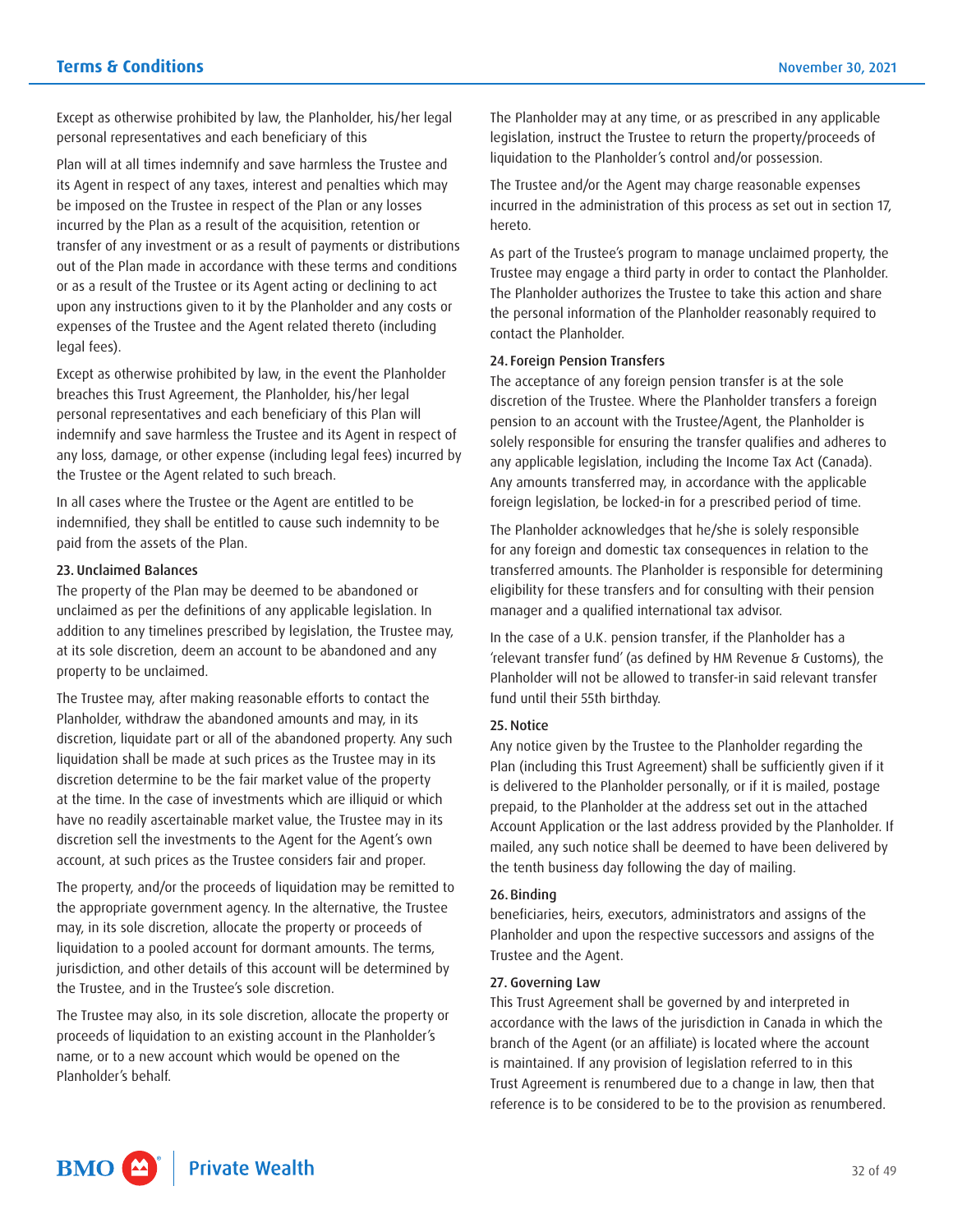#### <span id="page-32-0"></span>**VIII. Retirement Income Fund**

BMO Trust Company (the "Trustee") will act as Trustee of a

BMO Private Banking Retirement Income Fund (the "Plan") for the applicant named in the attached Account Application (the "Planholder"), on the following terms and conditions. The Plan comprises the attached Account Application and this Trust Agreement, and includes any locked-in or other addendum which may be added. BMO Private Banking, which is made up of three separate legal entities: Bank of Montreal, BMO Trust Company and BMO Private Investment Counsel Inc., is a line of business of BMO Financial Group.

The Trustee may delegate the performance of any of the Trustee's duties and responsibilities under the Plan to BMO Private Investment Counsel Inc. ("BPIC") or another affiliate within BMO Financial Group, as an agent (the "Agent"). The Trustee shall, however, remain ultimately responsible for the administration of the Plan.

The terms "spouse" and "common-law partner" in the Plan have the same meanings as defined or used under the Income Tax Act (Canada), as the same may be altered or amended from time to time (the "Act"). The Planholder is referred to as the "annuitant" in the Act.

#### 1. Registration and Purpose

The Trustee will apply for registration of the Plan under the Act and any applicable provincial legislation relating to retirement income funds. The purpose of the Plan is to make payments from the Plan, in accordance with paragraph 5, to the Planholder and, where it is elected, to the Planholder's spouse or common-law partner after the Planholder's death. For every year after the year in which the Plan is established, a payment at least equal to the minimum amount must be made, until the Plan is fully paid out.

#### 2. Transfers to the Plan

The Trustee will accept only transfers of cash and other property acceptable to the Trustee, made by the Planholder or by the Planholder's spouse or common-law partner, from:

- a) a registered retirement savings plan or another registered retirement income fund under which the Planholder is the annuitant;
- b) a registered pension plan of which the Planholder is a member (within the meaning assigned by subsection 147.1(1) of the Act) or a deferred profit sharing plan of which the Planholder is a member;
- c) the Planholder to the extent only that the amount of the consideration was an amount described in subparagraph 60(l) (v) of the Act and the corresponding provision of any Applicable Tax Legislation;
- d) a registered retirement income fund or a registered retirement savings plan of the Planholder's spouse or common-law partner or former spouse or common-law partner under a decree, order or judgment of a competent tribunal or under a written separation agreement, relating to a division of property between the Planholder and the Planholder's spouse or common-law partner or former spouse or common-law partner in settlement of rights arising out of, or on the breakdown of, their marriage or commonlaw partnership; or
- e) a registered pension plan in accordance with subsection 147.3(5) or (7) of the Act or a specified pension plan in circumstances to which subsection 146(21) of the Act applies; or a pooled registered pension plan in accordance with subsection 147.5(21) of the Act.

The assets of the Plan (in the aggregate, the "Fund") shall consist of such transfers, together with any income or gains earned or realized, and shall be held, invested and applied in accordance with this Trust Agreement.

#### 3. Investments

The Fund shall be invested and reinvested by the Trustee exclusively on the instructions of the Planholder (or of a person authorized by the Planholder, in a form and manner satisfactory to the Trustee or the Agent, to manage the investments of the Fund), only in such investments as may be made available for the Plan from time to time by the Agent or the Trustee. The Fund may be invested in investments which require delegation, such as mutual funds, pooled funds and segregated funds.

The Fund may be invested in investments which are issued by the Trustee, the Agent or their affiliates. Neither the Trustee

nor the Agent (in its capacity as Agent) shall have any duty or responsibility, fiduciary or otherwise (including, for greater certainty, under any legislation regarding trustee investment duties and powers), to make or choose any investment, to decide whether to hold or dispose of any investment or to exercise any discretion with regard to any investment of the Plan, except as otherwise expressly provided in this Trust Agreement. The Trustee shall not be required or expected to take any action with regard to an investment without prior instructions from the Planholder.

The Planholder shall not sign any document or authorize any action for the Plan in the name of the Trustee or the Agent, including permitting any asset in the Fund to be used as security for a loan, without first having authorization from the Trustee.

The Trustee may deposit any uninvested cash in the Fund into

an interest-bearing account at the Bank of Montreal (or another financial institution selected by the Trustee). The Trustee will credit interest earned on the cash to the Fund at such time as the Trustee, in its sole discretion, may determine. The Trustee and/or the Agent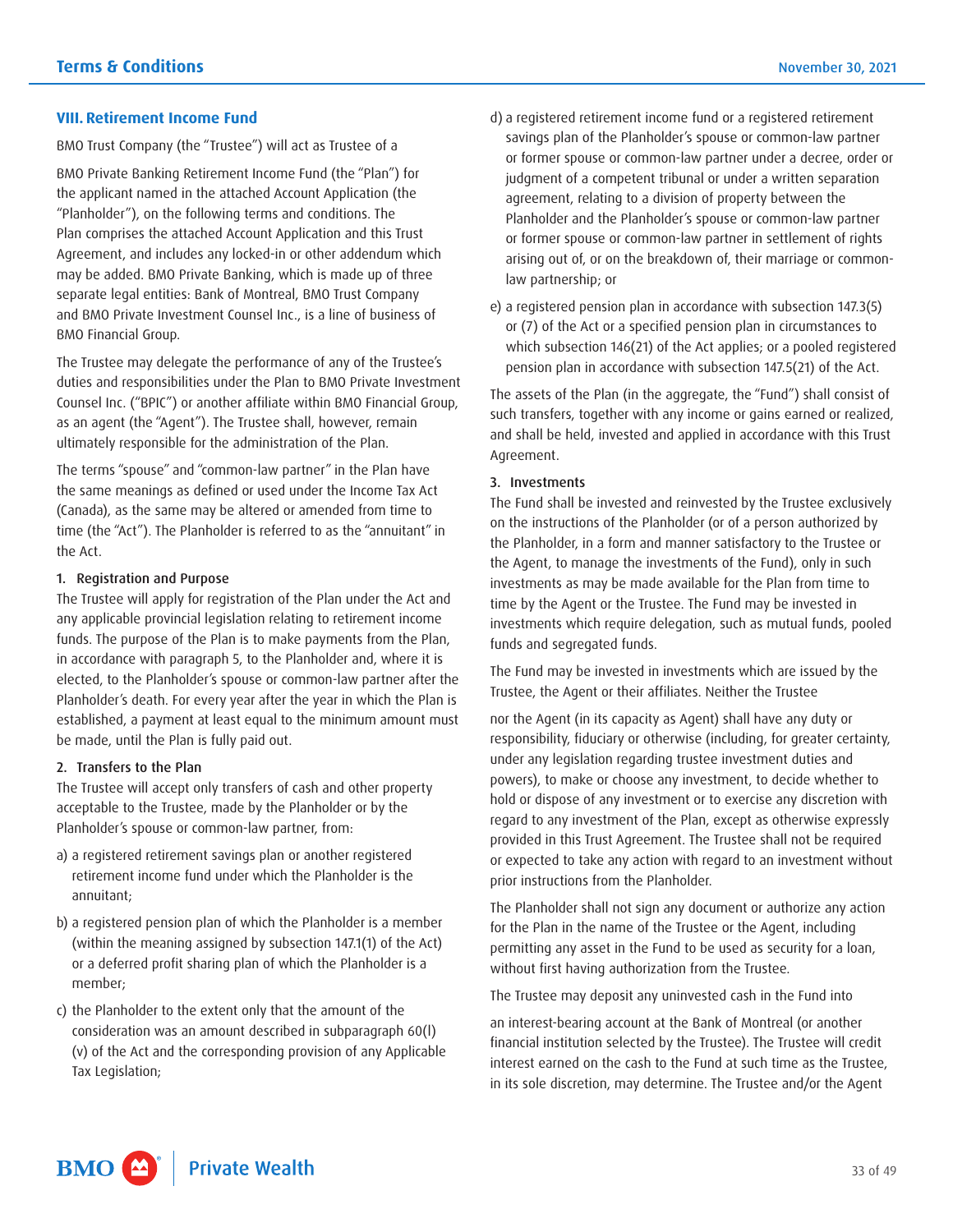may retain all or such portion of the interest as they consider appropriate as a fee for services rendered in respect of the Plan.

The Trustee/Agent will not allow any self-directed mortgages to be carried in the Account. There will be no exceptions.

The Trustee reserves the right to refuse instructions with respect to making any investment in its absolute discretion and reserves the right to require that the Planholder provide in a manner satisfactory to it, information to establish the market value of the assets included in the investment (including, but not limited to, any shareholders' agreements and any audited financial statements) and information required in the Trustee's reasonable discretion to ensure compliance with the Act, applicable laws, regulations, and other rules with respect to investments (including, but not limited to, antimoney laundering legislation).

The Planholder agrees not to provide any instructions or series of instructions that would cause the Plan to contravene the Act. For greater certainty, Planholder agrees not to provide any instructions or series of instructions that are contrary to its responsibilities or that would cause the Trustee to act contrary to its responsibilities as set out in this Trust Agreement.

The Trustee/Agent reserves the right to refuse any investing by means of private placement. On the occasions where the Trustee/ Agent permits a private placement, the Trustee/Agent must receive satisfactory information from the Planholder to establish the market value of the assets.

The Trustee/Agent reserves the right to request an independent valuation of such assets, and any other details and documents of the company offering the private placement, including, but not limited to, any shareholders' agreements and any audited financial statements.

The Trustee/Agent reserves the sole discretion to refuse to deregister assets associated with any private placement. The Planholder is responsible for any costs associated with this refusal.

#### 4. Account

The Trustee will maintain an account for the Fund showing all transfers made to the Fund, all investment transactions and investment earnings, gains and losses, and all transfers and payments made from the Fund. The Agent shall prepare periodic statements of the account for the Planholder in accordance with the rules and practices applicable to BMO Private Banking.

#### 5. Payments

Payments must begin no later than the first year after the calendar year in which the Plan is established.

 For every year following the calendar year in which the Plan is established, the minimum amount is calculated by multiplying the fair market value of the Fund at the beginning of the year

by a factor prescribed under the Act which corresponds to the Planholder's age in whole years at the beginning of the year (or the age the Planholder would have been if he or she had been alive then). However, until the first payment has been made from the Plan, the Planholder may elect to use a factor prescribed under the Act which corresponds to the age of the Planholder's spouse or common-law partner in whole years at the beginning of the year (or the age the spouse or common-law partner would have been if he or she had been alive then).

For the calendar year in which the Plan is established, the minimum amount is zero. The amount and frequency of the payment or payments in respect of any year shall be as instructed by the Planholder on the Account Application form or otherwise. The Planholder may change the amount and frequency of the payment or payments or request additional payments by instructing the Trustee. If the Planholder does not give instructions regarding the payment or payments to be made in a year or if the payment or payments as instructed are less than the minimum amount for the year, the Trustee shall make such payment or payments as are necessary so that the minimum amount for that year is paid to the Planholder.

If the Planholder provided instructions regarding the amount and frequency of payments in a prior year, the Trustee or the Agent may continue to apply these instructions to the payment of future amounts (assuming that these instructions remain acceptable under the applicable legislation and that the Planholder does not provide any new instructions).

A payment cannot be greater than the value of the Fund immediately before the time of the payment. Where there is insufficient cash in the Fund at any time to make a payment, the Trustee or the Agent shall make reasonable requests for instructions from the Planholder regarding which assets of the Fund to liquidate in order to realize sufficient cash to make the payment. If, after making reasonable requests from the Planholder at the last address provided by the Planholder, the Trustee or the Agent does not receive satisfactory instructions from the Planholder within a reasonable time, the Trustee may, in its discretion, liquidate part or all of the Fund in order to realize sufficient cash to make the payment. Any such liquidation shall be made at such prices as the Trustee may in its discretion determine to be the fair market value of the assets at the time; in the case of assets which are illiquid or which have no readily ascertainable market value, the Trustee may in its discretion sell the assets to the Agent for the Agent's own account, at such price as the Trustee considers fair and proper.

No payment from the Plan may be assigned in whole or in part.

The statement of the date of birth of the Planholder and/or the Planholder's spouse or common-law partner on the attached Account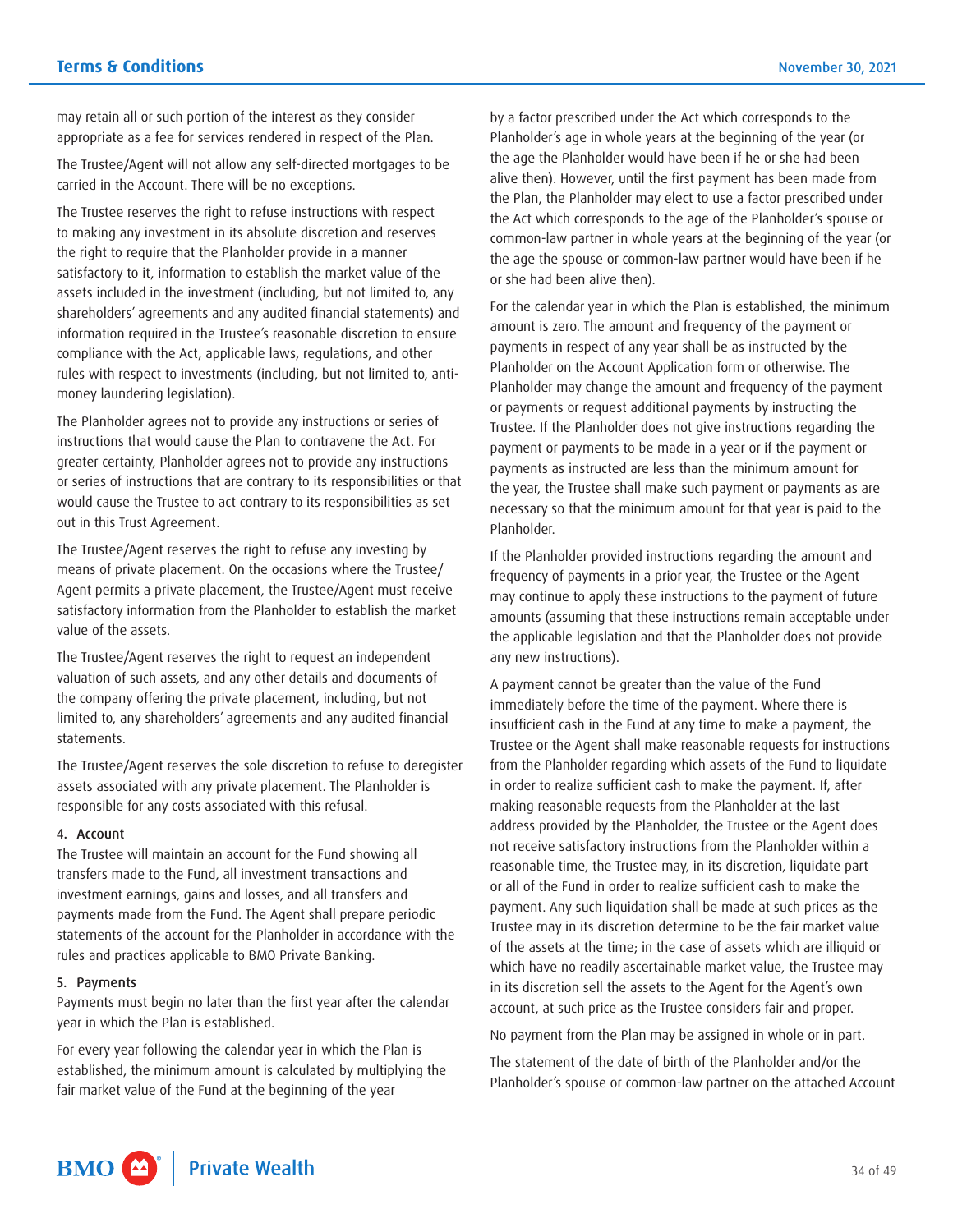Application or otherwise shall constitute a certification by the Planholder and an undertaking to furnish such further evidence of proof of age as may be required.

6. Electing Spouse or Common-Law Partner as Successor Annuitant

At any time, the Planholder may elect for his or her spouse or common-law partner to continue to receive the payments in accordance with paragraph 5 after the Planholder's death, until the Plan is fully paid out. The Planholder may make this election under a will or by naming his or her spouse or common-law partner as the successor annuitant under the Plan. If the Planholder has not made this election, the Trustee may continue to make the payments to the Planholder's spouse or common-law partner as successor annuitant after the Planholder's death, as long as the Planholder's legal representative(s) requests it and gives the Trustee satisfactory evidence of consent and gives such satisfactory instructions, releases, indemnities and other documents as may be required.

## 7. Transfers from the Plan

The Planholder may at any time give the Trustee instructions, together with all information necessary for the continuance of the Fund, to transfer all or part of the Fund to another carrier of a registered retirement income fund of the Planholder, provided that the Trustee shall retain an amount equal to the lesser of:

a) the fair market value of such portion of the Fund as would, if the fair market value does not decline after the transfer, be sufficient to ensure that the minimum amount under the Fund for the year in which the transfer is made may be paid to the Planholder in the year, and (b) the fair market value of the Fund.

In the case where the Planholder transfers the Plan to another financial institution, or to another line of business within BMO, the Planholder is solely responsible for ensuring the new Agent is aware of any designation of beneficiaries.

Further, when the minimum payment amount is determined based on the age of the Planholder's spouse, the Planholder is solely responsible for ensuring the new agent is aware of this election.

# 8. Non-Qualified and Prohibited Investments

The Trustee will exercise the care, diligence and skill of a reasonably prudent person to minimize the possibility that the Plan holds a nonqualified investment (as defined under the Act) for a RRIF. However, if the Plan acquires an investment that is a non-qualified investment or a prohibited investment (as defined under the Act) for a RRIF, or if property held in the Plan becomes a non-qualified investment or a prohibited investment for a RRIF, it is the responsibility of the holder to file an Individual Return for Certain Taxes for RRSPs or RRIFs for Tax Year 20 (Form RC339) (or any other form that is required under the Income Tax Act Canada) and pay the applicable tax under Part XI.01 of the Act.

#### 9. Advantage Extended

If an advantage (as defined under the Act) in relation to a RRIF is extended to the Planholder or to a person who does not deal at arm's length with the Planholder, it is the responsibility of the Planholder to file an income tax return and pay the tax under Part XI.01 of the Act; except that if the advantage is extended by the Trustee (or by the Agent) or by a person with whom the Trustee is not dealing at arm's length, it is the responsibility of the Trustee to file a T3GR, Group Income Tax and Information Return for RRSP, RRIF, RESP or RDSP Trusts (or any other form that is required under the Income Tax Act Canada) and pay the applicable tax under Part XI.01 of the Act.

## 10. Breakdown of Marriage or Common-Law Partnership

The Planholder may instruct the Trustee, at any time, to transfer all or part of the Fund, in accordance with paragraph 146.3(14)(b) of the Act, to a registered retirement income fund or registered retirement savings plan of the Planholder's spouse or common-law partner or former spouse or common-law partner, under a decree, order or judgment of a competent tribunal, or under a written separation agreement, relating to a division of property between the Planholder and the Planholder's spouse or common-law partner or former spouse or common-law partner in settlement of rights arising out of, or on the breakdown of, their marriage or common-law partnership.

# 11. Death of Planholder

#### A. (Applies to Provinces & Territories except Quebec)

The Planholder may designate (and may add, change or delete) beneficiaries of the Plan in accordance with, and in the form and manner provided by, applicable law. In the event of the death of the Planholder, the Trustee shall pay or transfer the Fund in accordance with applicable law to any beneficiaries of the Plan so designated or, where no beneficiary has been so designated or the Trustee has not been notified of any beneficiary in accordance with applicable law, to the legal personal representative(s) of the Planholder. Before making such a payment or transfer, the Trustee must receive satisfactory evidence of death and such satisfactory instructions, releases, indemnities and other documents as may be required.

Where the Trustee, after making reasonable requests for instructions from the beneficiary or the legal personal representative(s), does not receive satisfactory instructions within a reasonable time, the Trustee may in its discretion pay or transfer the Fund to the beneficiary or the legal personal representative(s). The Trustee may in its discretion liquidate all or any part of the Fund before making any such payment or transfer. Any such liquidation shall be made at such prices as the Trustee shall in its discretion determine to be the fair market value of the assets at the time; in the case of assets which are illiquid or which have no readily ascertainable market value, the Trustee may in its discretion sell the assets to the Agent for the Agent's own account, at such price as the Trustee considers fair and proper.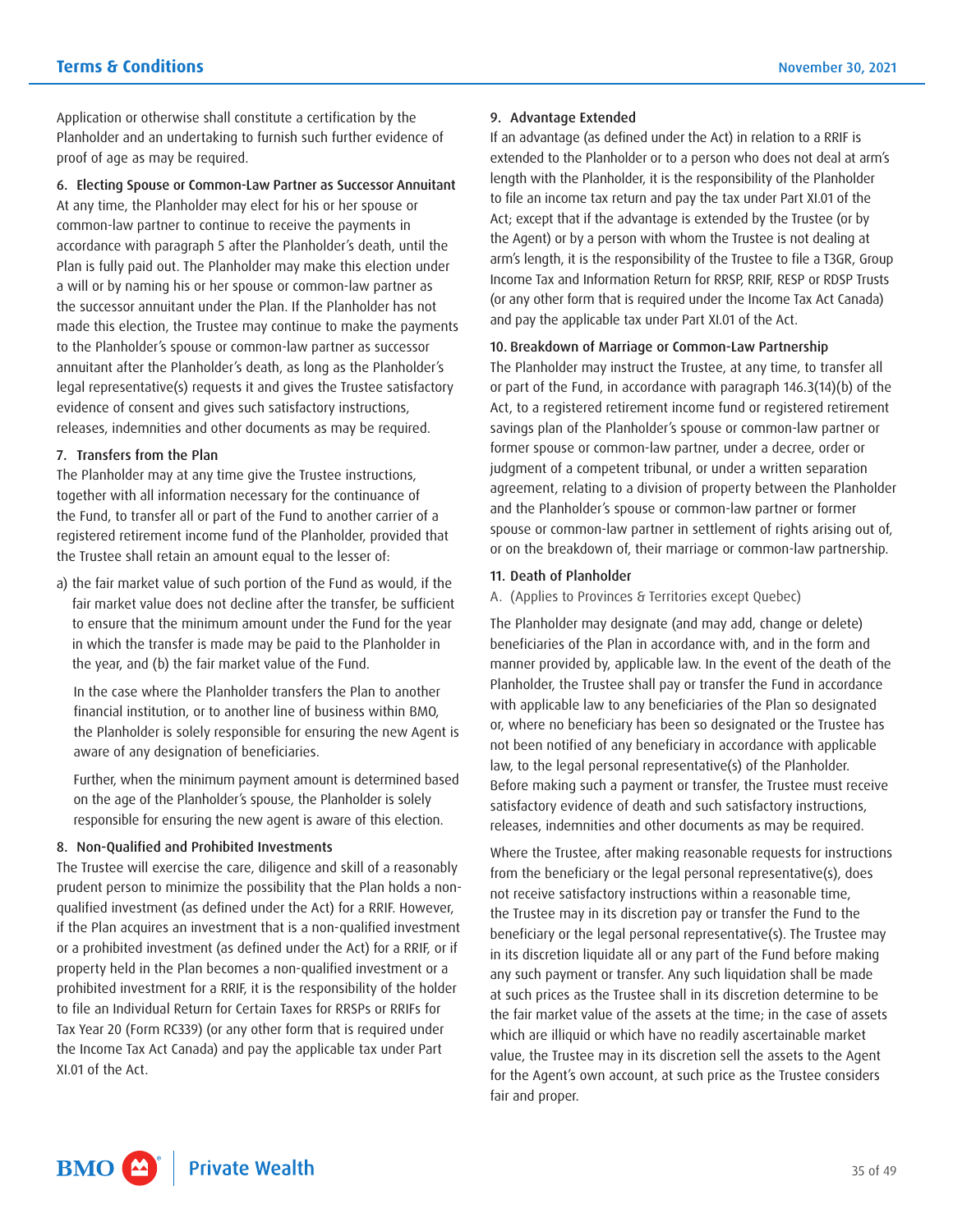In the event the Trustee determines that it is advisable or desirable to pay the Fund into court, the Trustee shall be entitled to be indemnified out of the Fund for its costs and expenses, including legal costs, of doing so.

# B. (Applies to Quebec only)

If the Planholder wishes to name a successor account holder and/ or a beneficiary (or beneficiaries), the account holder should do so in a will or other written document that meets the requirements of the applicable legislation. On the death of the Planholder, and upon receipt of official documentation, the Trustee will distribute the property of the Plan to the legal personal representative(s) of the Planholder. The Trustee and the Agent will be fully discharged by such payment or transfer. The Planholder acknowledges that it is his/her sole responsibility to ensure that a designation or revocation is valid under the applicable legislation.

Before making such a payment or transfer, the Trustee must receive satisfactory evidence of death and such satisfactory instructions, releases, indemnities and other documents as may be required. Where the Trustee, after making reasonable requests for instructions from the beneficiary or the legal personal representative(s), does not receive satisfactory instructions within a reasonable time, the Trustee may in its discretion pay or transfer the Fund to the beneficiary or the legal personal representative(s). The Trustee may in its discretion liquidate all or any part of the Fund before making any such payment or transfer. Any such liquidation shall be made at such prices as the Trustee shall in its discretion determine to be the fair market value of the assets at the time; in the case of assets which are illiquid or which have no readily ascertainable market value, the Trustee may in its discretion sell the assets to the Agent for the Agent's own account, at such price as the Trustee considers fair and proper.

In the event the Trustee determines that it is advisable or desirable to pay the Fund into court, the Trustee shall be entitled to be indemnified out of the Fund for its costs and expenses, including legal costs, of doing so.

#### 12. Transferring from Another Plan

Where amounts are transferred to the Plan from a registered pension plan or from another plan under the Act or other applicable legislation, in accordance with paragraph 2, the terms of this Plan may be subject to additional terms required under the applicable pension legislation or the Act or other applicable legislation.

Such additional terms will be described in a locked-in or other addendum which will be attached to and form part of this Plan. To the extent that there is any conflict or inconsistency between the additional terms described in the addendum and this Trust Agreement, the additional terms will govern; provided always that the Plan will not be disqualified as a retirement income

fund acceptable for registration under the Act and any applicable provincial legislation.

# 13. Third-Party Orders or Demands

The Trustee shall be entitled to be indemnified out of the Fund in respect of any costs, expenses, charges or liabilities whatsoever that may arise out of the Trustee's good faith compliance with any law, regulation, judgment, seizure, execution, notice or similar order or demand which lawfully imposes on the Trustee a duty to take or refrain from taking any action concerning the Plan or the Fund, or to issue payment from the Fund, with or without instructions from the Planholder or in contradiction of instructions of the Planholder. The Trustee/Agent retains the ability to restrict trading upon receipt of an order or demand. The Trustee/Agent will not be liable for any decreases in account value during the restriction period. In order for any related restriction to be removed from the Planholder's account, the Planholder must provide proof satisfactory to the Trustee in its sole discretion, that it is no longer applicable. The Trustee may permit any duly authorized party to have access to and the right to examine and make copies of any records, documents, paper and books involving any transaction of the Plan or related to

the Plan and shall similarly be entitled to indemnity out of the Fund for so doing. In the event the assets of the Fund shall be insufficient to indemnify the Trustee fully in any such regard, by establishing the Plan the Planholder agrees to indemnify and hold the Trustee harmless for any such costs, expenses, charges or liabilities.

#### 14. Ownership and Voting Rights

The Trustee may hold any investment of the Plan in its own name, in the name of its nominee, in bearer form or in such other name as the Trustee may determine. The voting or other ownership rights attached to any investments held in the Plan may be exercised by the Planholder and the Planholder is appointed as the Trustee's agent and attorney for this purpose, to execute and deliver proxies and/or other instruments, in accordance with applicable laws.

#### 15. Fees, Expenses, Taxes, Interest and Penalties

The Trustee and/or the Agent may charge administration and transaction fees, in such amounts and at such times as may be fixed by the Trustee and/or the Agent from time to time, provided that the Trustee and/or the Agent shall give reasonable prior written notice to the Planholder of a change in the amount of such fees. Such fees may be paid for out of the Fund or recovered from the Fund, to the extent that they are not paid when due by the Planholder.

The Planholder acknowledges that the Agent (or an affiliate) may charge fees, commissions and expenses to the Fund in its capacity as an investment manager or investment advisor or investment dealer for the Planholder.

The Trustee and/or the Agent may charge expenses incurred by the Trustee and/or the Agent in the administration of the Plan. Such expenses may be paid out of or recovered from the Fund, to the extent that they are not paid on a timely basis by the Planholder.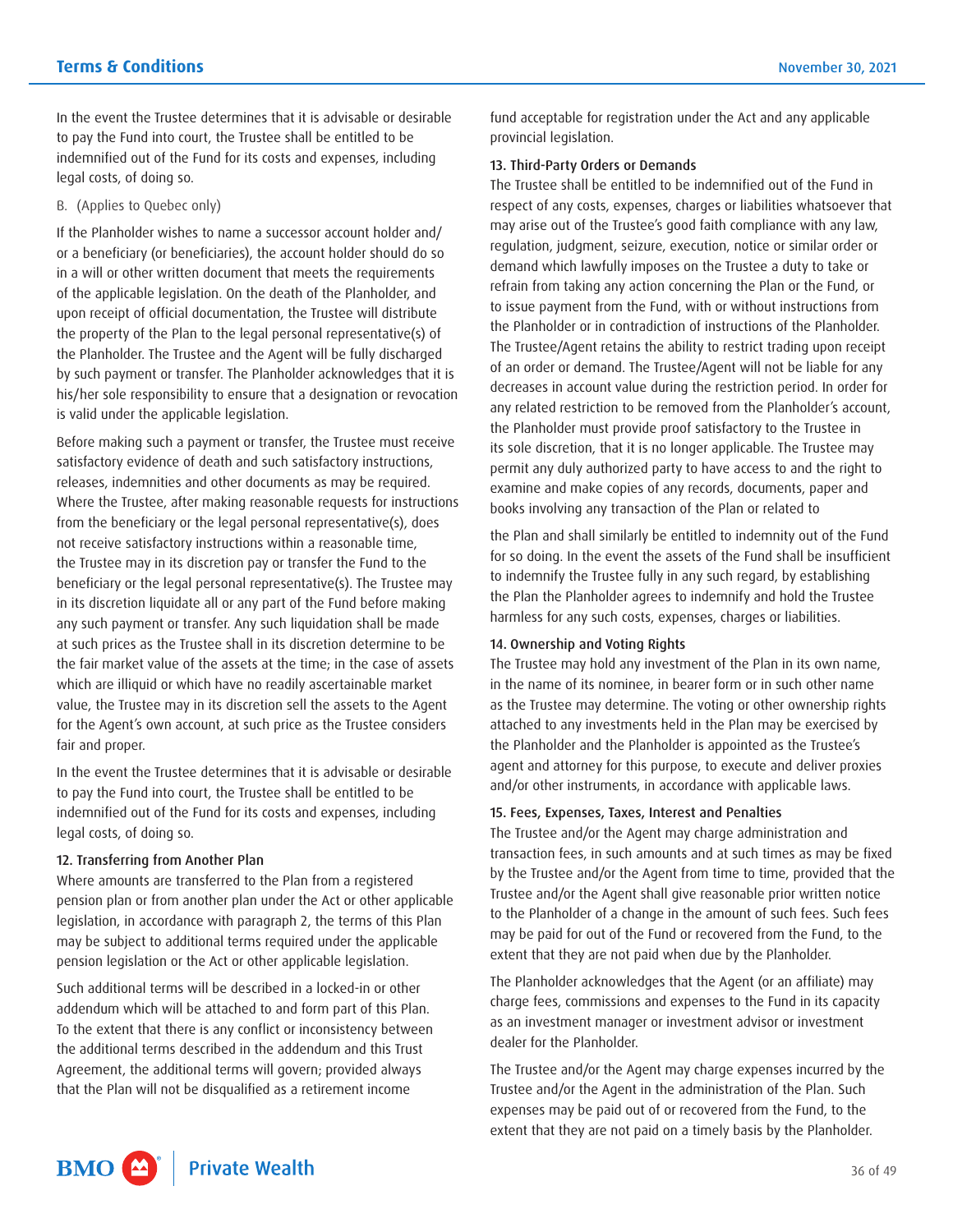All taxes, penalties, and interest applicable to the Plan (for greater certainty this does not include amounts that may be imposed under Part XI.01 of the Act on the holder or the issuer of the Plan (as defined in the Act), such as with regard to non-qualified investments, shall be charged to the Planholder. Such taxes, interest and penalties will be paid for or recovered from the Planholder. The Trustee may, without instructions from the Planholder, apply any cash held in the Fund for the payment of fees or expenses charged to the Plan. Where there is insufficient cash in the Fund at any time, the Trustee or the Agent shall make reasonable requests for instructions from the Planholder regarding which assets of the Fund to liquidate in order to realize sufficient cash to make the payment. If, after making reasonable requests from the Planholder at the last address provided by the Planholder, the Trustee or the Agent does not receive satisfactory instructions from the Planholder within a reasonable time, the Trustee may, in its discretion, liquidate part or all of the Fund in order to realize sufficient cash to make the payment. Any such liquidation shall be made at such prices as the Trustee may in its discretion determine to be the fair market value of the assets at the time; in the case of assets which are illiquid or which have no readily ascertainable market value, the Trustee may in its discretion sell the assets to the Agent for the Agent's own account, at such price as the Trustee considers fair and proper.

#### 16. Instructions

 it, is not in a form or format which the Trustee or Agent requires, or in the opinion of the Trustee or Agent is not complete; or if either The Trustee and the Agent shall be entitled to rely upon instructions received from the Planholder or from any person designated in writing, in accordance with applicable laws, by the Planholder to give instructions on behalf of the Planholder or from any person purporting to be the Planholder or such designated person, as if they were from the Planholder. The Trustee or the Agent may, without incurring any liability to the Planholder or any other person, decline to act upon any instruction if the instruction is not given in a timely manner, is not given in writing where the Trustee or Agent requires of them has any doubt that such instruction has been properly authorized or accurately transmitted.

#### 17. No Liability

Except as otherwise provided in the Act, neither the Trustee nor the Agent is responsible for determining whether an investment made under the Plan, according to the Planholder's directions is or remains a qualified investment within the meaning of the Act.

If the Trustee or the Agent is liable for:

- i) any tax, interest or penalty that may be imposed on the Trustee in respect of the Plan, or
- ii) ii. any other charges levied or imposed by any governmental authority on or relating to the Plan as a result of the

purchase, sale or retention of any investment including, without limitation thereof, nonqualified investments within the meaning of the Act, the Trustee or Agent shall be reimbursed out of the assets of the Plan therefor, or may pay any of these taxes, interest, penalties or charges out of the assets of the Plan.

Except as otherwise provided in the Act, the Trustee and the Agent will not be liable for any cost incurred in the performance of their duties as set out herein or in the performance of their duties under the Act. Unless caused by the Trustee's or the Agent's bad faith, wilful misconduct or gross negligence, the Trustee and the Agent will not be liable for any loss or damage suffered or incurred by the Plan, the Planholder or any beneficiary under the Plan, caused by or resulting from:

- a) any loss or diminution of the assets of the Plan;
- b) the purchase, sale or retention of any investment;
- c) payments out of the Plan that are made in accordance herewith; or
- d) acting or declining to act on any instructions given to the Trustee or Agent by the Planholder or an individual purporting to be the Planholder.

For greater certainty, in no event shall either the Trustee or its Agent have any liability to the Planholder (or to the spouse or commonlaw partner of the Planholder, or any beneficiary or legal personal representative of the Planholder) for any special, indirect, reliance, incidental, punitive, consequential, economic or commercial loss or damage of any kind whatsoever (whether foreseeable or not), suffered or incurred by the Planholder or any beneficiary under the Arrangement (including without limitation, loss of profits or revenue, failure to realize expected savings or other economic losses and costs), howsoever arising, resulting or caused.

Except as otherwise prohibited by law, the Planholder, his/her legal personal representatives and each beneficiary of this Plan will at all times indemnify and save harmless the Trustee and its Agent in respect of any taxes, interest and penalties which may be imposed on the Trustee in respect of the Plan or any losses incurred by the Plan as a result of the acquisition, retention or transfer of any investment or as a result of payments or distributions out of the Plan made in accordance with these terms and conditions or as a result of the Trustee or its Agent acting or declining to act upon any instructions given to it by the Planholder and any costs or expenses of the Trustee and the Agent related thereto (including legal fees).

Except as otherwise prohibited by law, in the event the Planholder breaches this Trust Agreement, the Planholder, his/her legal personal representatives and each beneficiary of this Plan will indemnify and save harmless the Trustee and its Agent in respect of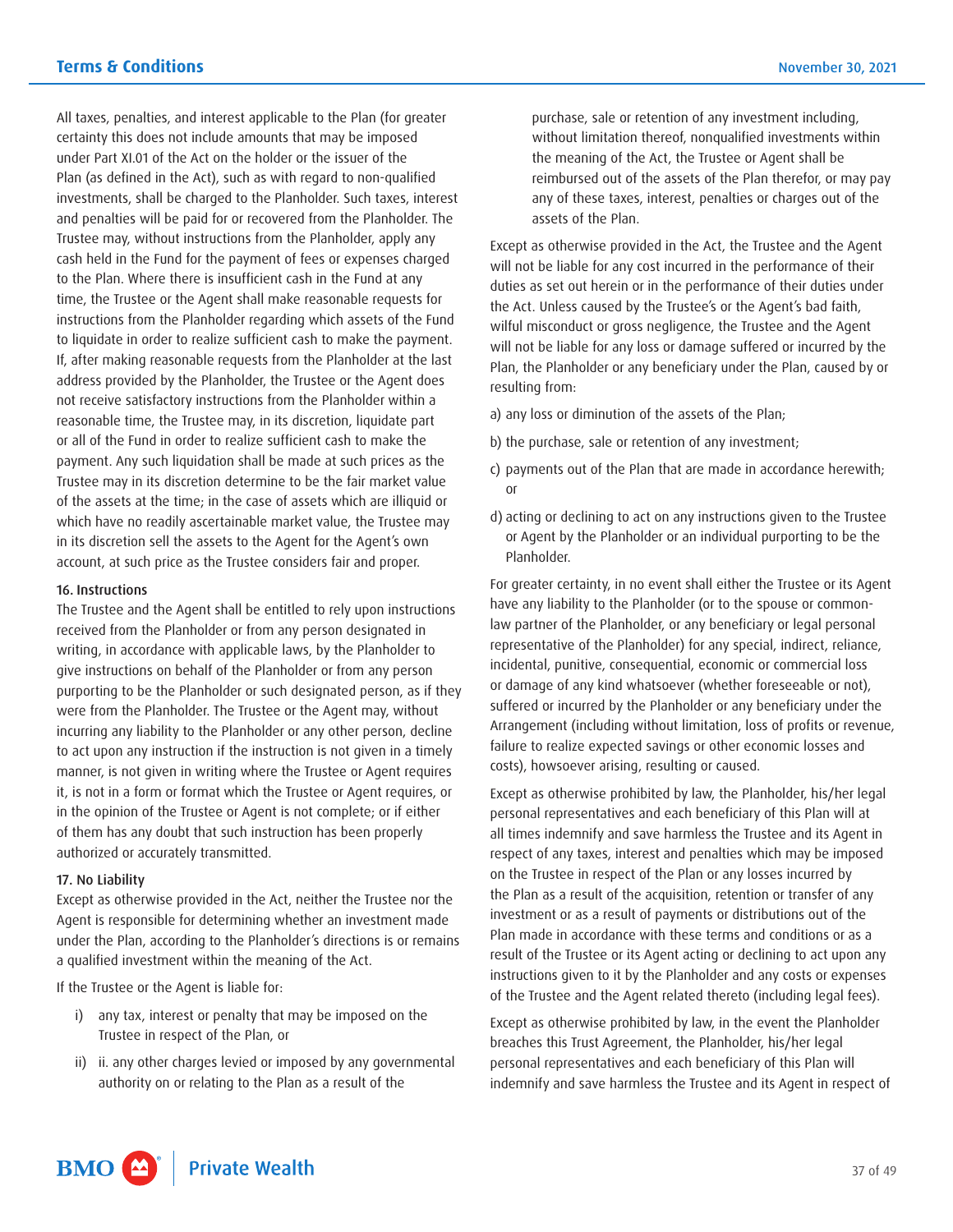any loss, damage, or other expense (including legal fees) incurred by the Trustee or the Agent related to such breach.

In all cases where the Trustee or the Agent are entitled to be indemnified, they shall be entitled to cause such indemnity to be paid from the assets of the Plan.

#### 18. Documentation

Notwithstanding anything to the contrary herein, the Trustee may require such satisfactory instructions, releases, indemnities, tax clearance certificates, death certificates and other documents as the Trustee in its discretion deems appropriate.

#### 19. Unclaimed Balances

The property of the Plan may be deemed to be abandoned or unclaimed as per the definitions of any applicable provincial legislation. In addition to any timelines prescribed by legislation, the Trustee may, at its sole discretion, deem an account to be abandoned and any property to be unclaimed.

The Trustee may, after making reasonable efforts to contact the Planholder, withdraw the abandoned amounts and may, in its discretion, liquidate part or all of the abandoned property. Any such liquidation shall be made at such prices as the Trustee may in its discretion determine to be the fair market value of the property at the time. In the case of investments which are illiquid or which have no readily ascertainable market value, the Trustee may in its discretion sell the investments to the Agent for the Agent's own account, at such prices as the Trustee considers fair and proper.

The property, and/or the proceeds of liquidation may be remitted to the appropriate government agency. In the alternative, the Trustee may, in its sole discretion, allocate the property or proceeds of liquidation to a pooled account for dormant amounts. The terms, jurisdiction, and other details of this account will be determined by the Trustee, and in the Trustee's sole discretion.

The Trustee may also, in its sole discretion, allocate the property or proceeds of liquidation to an existing account in the Planholder's name, or to a new account which would be opened on the Planholder's behalf.

The Planholder may at any time, or as prescribed in any applicable legislation, instruct the Trustee to return the property/proceeds of liquidation to the Planholder's control and/or possession.

The Trustee and/or the Agent may charge reasonable expenses incurred in the administration of this process as set out in section 15, hereto.

As part of the Trustee's program to manage unclaimed property, the Trustee may engage a third party in order to contact the Planholder. The Planholder authorizes the Trustee to take this action and share the personal information of the Planholder reasonably required to contact the Planholder.

# 20.Amendment

The Trustee may from time to time in its discretion amend this Trust Agreement or the Account Application form or any locked-in or other addendum which comprise the Plan by giving 30 days' prior notice to the Planholder; provided however that any amendment shall not disqualify the Plan as a retirement income fund acceptable for registration under the Act and any applicable provincial legislation.

# 21. Replacement of Trustee

The Trustee may resign and be released and discharged from all further duties and liabilities upon 60 days' prior written notice given to the Agent (or such shorter notice as the Agent may accept). The Agent may terminate the Trustee as trustee of the Plan upon 60 days' prior written notice given to the Trustee (or such shorter notice as the Trustee may accept). Upon the resignation or termination of the Trustee, the Agent shall appoint a successor trustee, provided that the successor trustee is acceptable under the Act. The Agent shall give the Planholder written notice of the successor trustee within 30 days of the appointment.

# 22. Notice

Any notice given by the Trustee to the Planholder regarding the Plan (including this Trust Agreement) shall be sufficiently given if it is delivered to the Planholder personally, or if it is mailed, postage prepaid, to the Planholder at the address set out in the attached Account Application or the last address provided by the Planholder. If mailed, any such notice shall be deemed to have been delivered by the tenth business day following the day of mailing.

# 23. Binding

The terms of this Trust Agreement shall be binding upon the beneficiaries, heirs, executors, administrators and assigns of the Planholder and upon the respective successors and assigns of the Trustee and/or the Agent.

#### 24. Governing Law

This Trust Agreement shall be governed by and interpreted in accordance with the laws of the jurisdiction in Canada in which the branch of the Agent (or an affiliate) is located where the account is maintained. If any provision of legislation referred to in this Trust Agreement is renumbered due to a change in law, then that reference is to be considered to be to the provision as renumbered.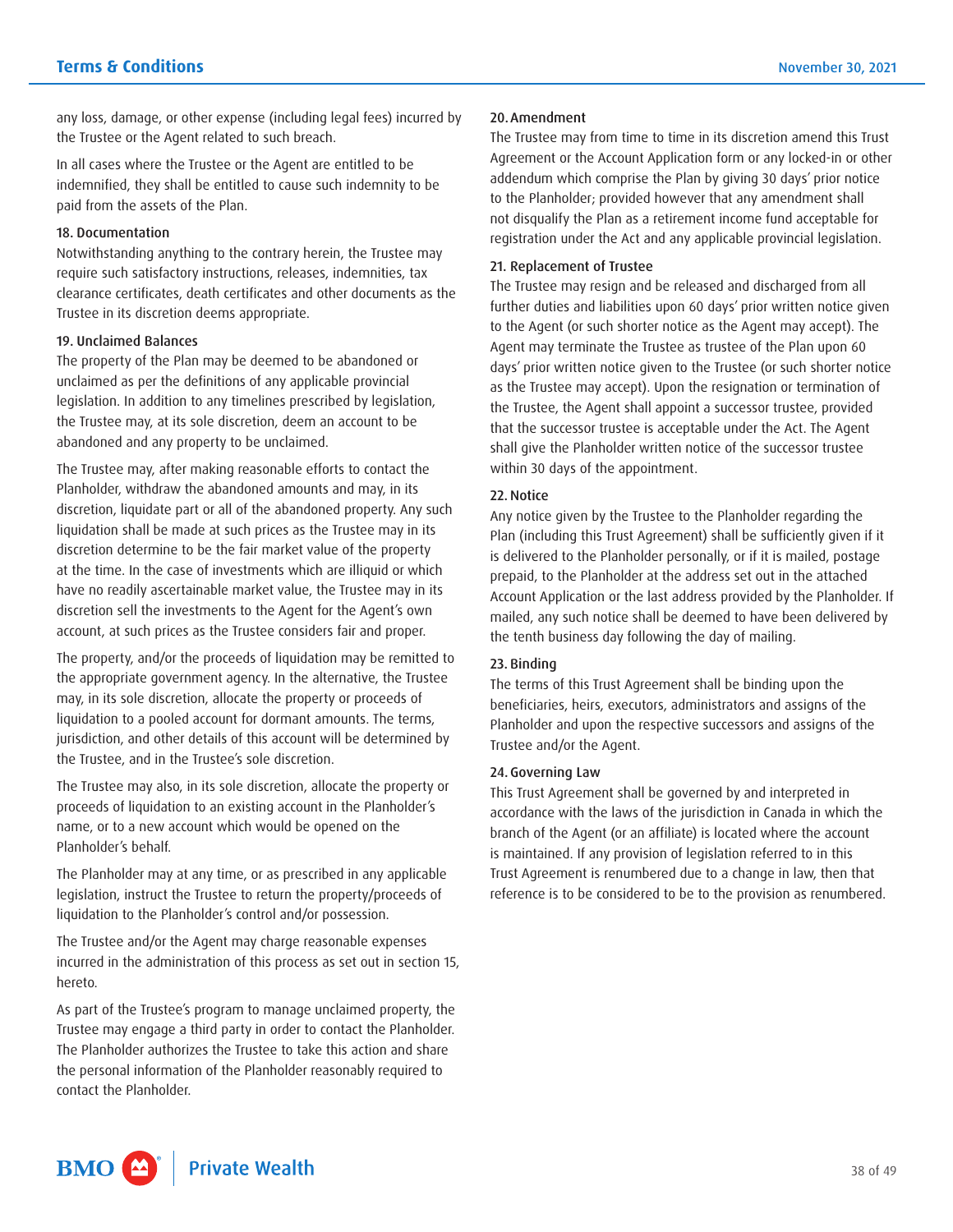#### <span id="page-38-0"></span>**VIII. Tax-Free Savings Account**

BMO Trust Company (the "Trustee") will act as trustee of an arrangement for a BMO Private Banking Tax-Free Savings Account ("TFSA"), as defined under the Income Tax Act (Canada) (the "Act"), with the holder named in the attached Account Application or, at or after the death of the holder, with the spouse or commonlaw partner who is the holder's survivor designated in accordance with the first paragraph of section 15 (referred to in section 15 as "Successor Account Holder"). The holder and, after the holder's death, the survivor is known as the "Account Holder". This arrangement for a TFSA is known as the "Account". The Account is governed by the terms and conditions of this agreement (the "Trust Agreement"), the attached Account Application and applicable law including, without limitation, the Act.

The Trustee may delegate the performance of any of the Trustee's tasks, duties and responsibilities in respect of the Plan to BMO Private Investment Counsel Inc. (BPIC) or another affiliates within BMO Financial Group, as an agent (the Agent). References to "Trustee" herein shall also refer to the Agent where the Agent is acting as delegate of the Trustee, except that the Trustee shall, however, remain ultimately responsible for the administration of the Account. BMO Private Banking, which is made up of three separate legal entities: Bank of Montreal, BMO Trust Company and BMO Private Investment Counsel Inc., is a line of business of BMO Financial Group.

The terms spouse, common-law partner and survivor have the same meanings as defined or used under the Act, as it may be altered or amended from time to time. The Account Holder is referred to as the "holder" in the Act.

#### 1. Registration

The Trustee will file an election to register this qualifying arrangement as a TFSA under the Act and any applicable provincial legislation relating to the TFSA. The Minister of National Revenue may decline to register the Account for any reason, including, but not limited to, the filing of incorrect or incomplete personal information. The Account Holder has up to February 14 in the year following enrollment to provide any missing or incomplete information. If the Account Holder fails to do so, the arrangement will be considered an unregistered account and dealt with in accordance with section 18 hereof.

# 2. Account Holder

The Account Holder must be an individual (and not a trust), who The Account Holder must be an individual (and not a trust), who is at least 18 years of age. The statement of the Account Holder's date of birth on the attached Account Application or otherwise shall constitute a certification by the Account Holder and an undertaking to furnish such further evidence of proof of age as may be required by the Trustee.

#### 3. Contributions and Transfers In

 Contributions and transfers (from another TFSA) of cash and other property accepted by the Trustee may be made to the Account by the Account Holder (but no one other than the Account Holder may make a contribution). Any dishonoured cheques or other amounts that cannot be processed or are otherwise not accepted by the Trustee will not be considered to be a contribution to the Account. The property of the Account shall consist of such contributions and transfers, together with any income or gains earned or realized, and shall be held in trust by the Trustee and used, invested or otherwise applied, in accordance with this Trust Agreement, for the purpose of the Trustee making distributions out of or under the Account (in accordance with section 12) to the Account Holder.

#### 4. Investments

The Account shall be invested and reinvested by the Trustee exclusively on the instructions of the Account Holder (or of a person authorized by the Account Holder, in a form and manner satisfactory to the Trustee, to manage the investments of the Account). The Account may be invested in investments which require delegation, such as mutual funds, pooled funds and segregated funds. The Account may be invested in investments which are issued by the Trustee, the Agents or any of their affiliates.

The Agent (or an affiliate) will be the investment manager or investment advisor or investment dealer for the Account Holder.

In this capacity, the Agent (or an affiliate) will be governed by the Client Account Agreement entered into with the Account Holder and by the applicable laws, rules and regulations of the applicable securities regulatory authorities.

Neither the Trustee nor the Agent (in its capacity as Agent) shall have any duty or responsibility, fiduciary or otherwise (including, for greater certainty, under any legislation regarding trustee investment duties and powers), to make or choose any investment, to decide whether to hold or dispose of any investment or to exercise any discretion with regard to any investment of the Account, except as otherwise expressly provided in this Trust Agreement. Other than its duties with respect to the Account or its property as expressly stated in this Trust Agreement, the Trustee shall not be required or expected to take any action with regard to an investment without prior instructions from the Account Holder.

The Account Holder shall not sign any document or authorize any action for the Account in the name of the Trustee or the Agent, including permitting any property in the Account to be used as security for a loan, without first having authorization from the Trustee.

The Trustee will only accept funds in Canadian or U.S currency. The acceptance of any other foreign currency is at the sole discretion of the Trustee. The Trustee may deposit any uninvested cash in the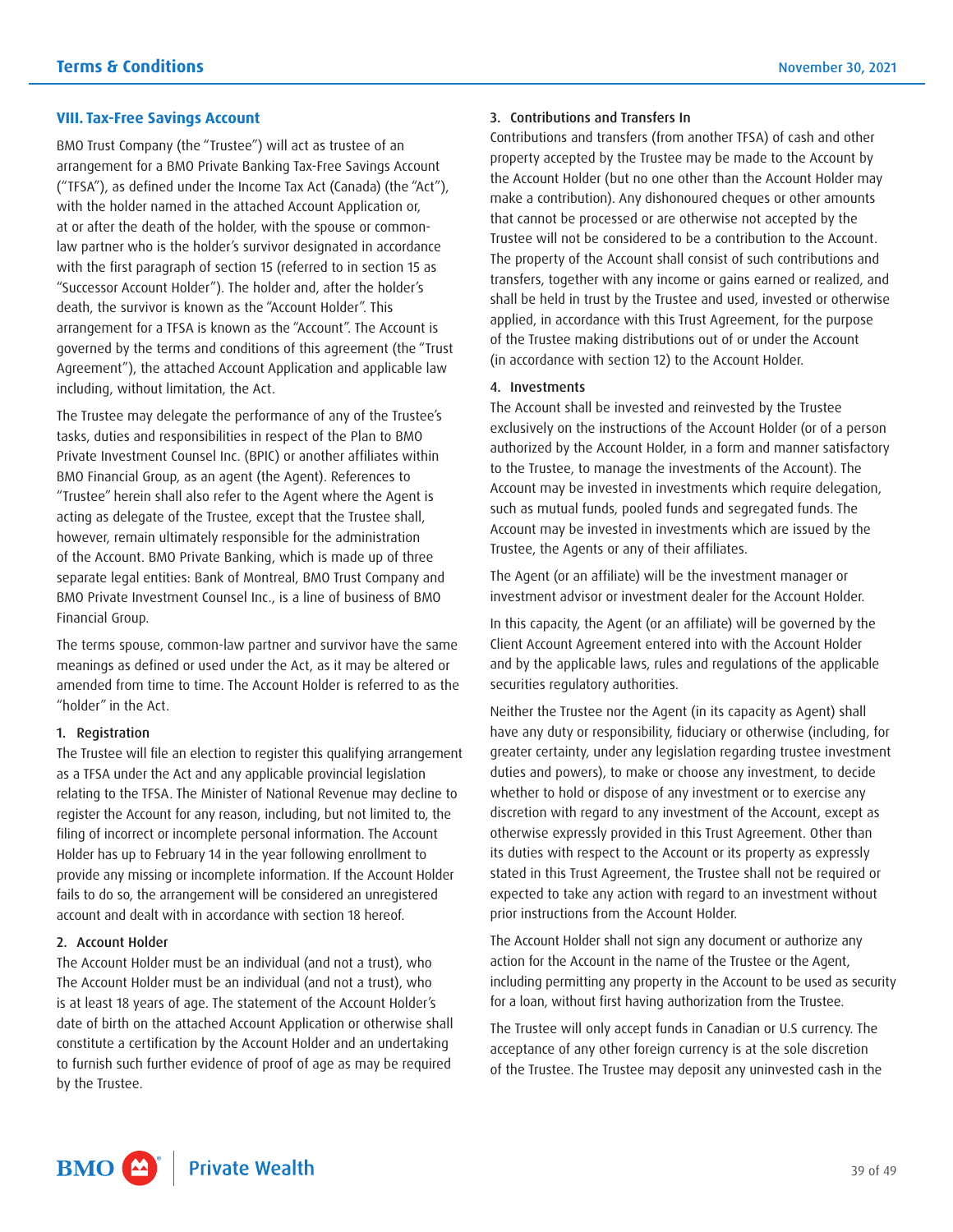Account into an interest-bearing account at the Bank of Montreal (or another financial institution selected by the Trustee). The Trustee will credit interest earned on the cash to the Account at such time as the Trustee, in its sole discretion, may determine. The Trustee may retain all or such portion of the interest as it considers appropriate as a fee for services rendered in respect of the Account.

The Trustee reserves the right to refuse instructions with respect to making any investment in its absolute discretion and reserves the right to require that the Account Holder provide in a manner satisfactory to it, information to establish the market value of the assets included in the investment (including, but not limited to, any shareholders' agreements and any audited financial statements) and information required in the Trustee's reasonable discretion to ensure compliance with the Act, applicable laws, regulations, and other rules with respect to investments (including, but not limited to, antimoney laundering legislation).

The Account Holder agrees not to provide any instructions or series of instructions that would cause the Account to contravene the Act. For greater certainty, Account Holder agrees not to provide any instructions or series of instructions that are contrary to its responsibilities or that would cause the Trustee to act contrary to its responsibilities as set out in sections 6, 7, 8, 9, 10, and 11 hereto.

#### 5. Recordkeeping for the Account

The Trustee will record all contributions and transfers made to the Account, all investment transactions and investment earnings, gains and losses, and all distributions and transfers made from the Account. The Agent will prepare periodic statements of the Account in accordance with the rules, regulations and practices of the Investment Industry Regulatory Organization of Canada.

# 6. Excess Contributions

It is the responsibility of the Account Holder to determine whether there is an excess TFSA amount (as defined under the Act) of the Account Holder at any time in a year. If there is an excess TFSA amount, it is the responsibility of the Account Holder to file a Tax-Free Savings Account Return (Form RC243) and any other form required under the Act and pay the applicable tax under Part XI.01 of the Act.

#### 7. Contributions by Non-Resident

It is the responsibility of the Account Holder to determine whether he/she makes a contribution to the TFSA at a time when he/she is a non-resident of Canada for income tax purposes. If a contribution is made by an individual when he/she is non-resident, it is the responsibility of the individual to file a Tax-Free Savings Account Return (Form RC243) and any other form required under the Act and pay the applicable tax under Part XI.01 of the Act.

#### 8. Non-Qualified and Prohibited Investments

The Trustee will exercise the care, diligence and skill of a reasonably

prudent person to minimize the possibility that the Account holds a non-qualified investment (as defined under the Act) for a TFSA. However, if the Account acquires an investment that is a nonqualified investment or a prohibited investment (as defined under the Act) for a TFSA, or if property held in the Account becomes a non-qualified investment or a prohibited investment for a TFSA, it is the responsibility of the Account Holder to file a Tax-Free Savings Account Return (Form RC243) and any other form required under the Act and pay the applicable tax under Part XI.01 of the Act.

#### 9. Advantage Extended

If an advantage (as defined under the Act) in relation to a TFSA is extended to the Account Holder or to a person who does not deal at arm's length with the Account Holder, it is the responsibility of the Account Holder to file a TFSA Return (Form RC243) and pay the tax under Part XI.01 of the Act; except that if the advantage is extended by the Trustee (or by the Agent, acting as the agent of the Trustee) or by a person with whom the Trustee is not dealing at arm's length, it is the responsibility of the Trustee to file an Advantage Tax Return For TFSA Issuers (Form RC298) and any other form required under the Act and pay the applicable tax under Part XI.01 of the Act.

#### 10. No Carrying On Business

Account Holder agrees not to provide any instructions or series of instructions that could be constituted as using the Account to carry on a business for the purposes of the Act. For greater certainty, the Account Holder acknowledges that this includes, but is not limited to, using the Account for "day-trading" or other high volume trading that may constitute carrying on a business under the Act. If the Account is found to have been used to carry on a business, the Account Holder will be solely liable for any tax, penalties and interest in respect thereof.

## 11. No Use of Indebtedness

The Trustee is prohibited from borrowing money or any other property for the purposes of the Account, provided that the Account Holder shall not provide any instructions to borrow or instructions or series of instructions that would result in the Trustee having borrowed funds for the purposes of the Account under the Act. For greater certainty, Account Holder acknowledges that this includes, but is not limited to, having borrowed due to purchasing assets prior to the settlement of the sale of the other assets. The Account Holder will be solely liable for any tax, penalties and interest arising in respect of any indebtedness arising in connection with the Account.

## 12. Distribution to Account Holder

The Account Holder may at any time instruct the Trustee to make a payment out of or under the Account, in satisfaction of all or part of the Account Holder's interest in the Account. The Account Holder may at any time instruct the Trustee to make distributions to reduce the amount of tax otherwise payable by the Account Holder under section 207.02 or 207.03 of Part XI.01 of the Act.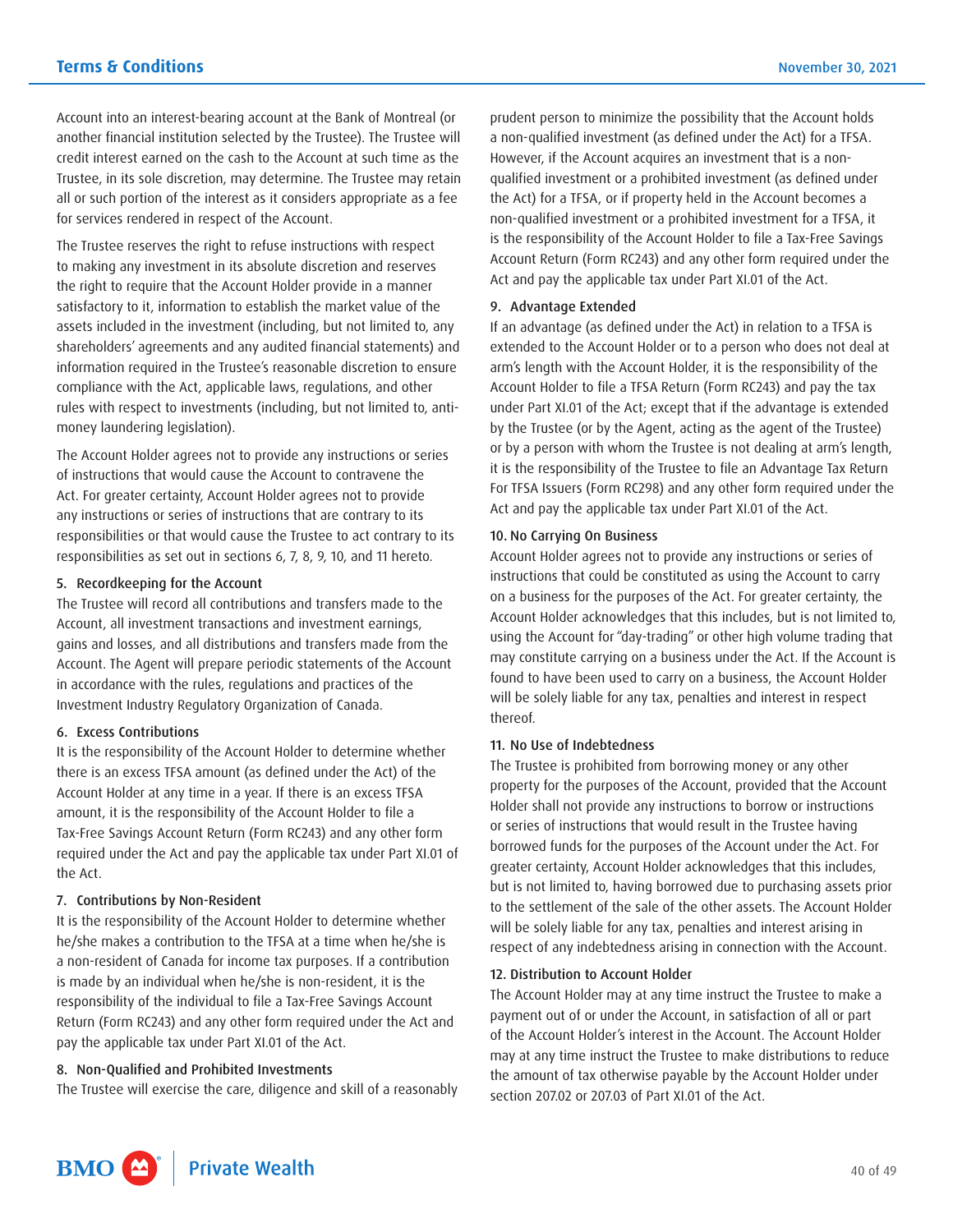In the event the Account Holder seeks distribution of some, but not all, of the assets in the Account in accordance with the provisions herein, the Trustee reserves the right to require that all assets or certain assets other than those requested by the Account Holder be distributed.

#### 13. Transfer to Account Holder

 amount equal to its value) directly from the Account to another TFSA The Account Holder may at any time instruct the Trustee to make a transfer of all or any part of the property of the Account (or an of which the Account Holder is the holder.

In the event the Account Holder seeks to transfer some, but not all, of the assets in the Account to another TFSA in accordance with the provisions herein, the Trustee reserves the right to require that all assets or certain assets other than those requested by the Account Holder be transferred.

#### 14. Transfer Upon Breakdown of Marriage or Common-Law Partnership

The Account Holder may at any time instruct the Trustee to make a transfer directly from the Account to another TFSA of which the holder is the spouse or common-law partner or former spouse or common-law partner of the Account Holder, if (a) the Account Holder and the Account Holder's spouse or common-law partner or former spouse or common-law partner are living separate and apart at the time of transfer; and (b) the transfer is made under a decree, order or judgment of a competent tribunal, or under a written separation agreement, relating to a division of property between the individuals in settlement of rights arising out of, or on the breakdown of, their marriage or common-law partnership.

#### 15. Death of Account Holder

A. (Applies to Provinces & Territories except Quebec)

The holder named in the attached Account Application (in this section 15, the "Initial Account Holder") may appoint his or her spouse or common-law partner as a Successor Account Holder of the trust constituted pursuant to this Trust Agreement and the Account Holder (in this section 15, the "Successor Account Holder") in the event of the death of the Initial Account Holder. Such appointment shall be made using a form provided by the Agent, and shall be effective on the death of the Initial Account Holder provided the individual who is appointed is the Initial Account Holder's survivor.

A Successor Account Holder shall, at and after the death of the Initial Account Holder, have all of the Initial Account Holder's rights as the holder of the Account, provided the individual so appointed is the Initial Account Holder's survivor. The Account Holder may change or revoke such an appointment. The rights acquired by the individual so appointed include the unconditional right, at and after the death of the Account Holder, to revoke any beneficiary designation made (or similar direction imposed) by the Account Holder under the

paragraph below or relating to the property held in connection with the Account.

The Account Holder may designate (and may add, change or delete) a beneficiary or beneficiaries of the Account in accordance with, and in the form and manner provided by, applicable law. A beneficiary so designated may be or include the Account Holder's spouse or common-law partner. After the death of the Account Holder, the Trustee will distribute the property of the Account in accordance with applicable law to any beneficiaries of the Account so designated (except that, if the Account Holder's survivor is appointed under the paragraph above, the provision of the paragraph above will take precedence). Where no beneficiary has been so designated or the Trustee has not been notified of any beneficiary in accordance with applicable law, the Trustee will distribute the property of the Account to the legal personal representative(s) of the Account Holder.

Where the Trustee, after making reasonable requests for instructions from the Account Holder's spouse or common-law partner or the beneficiary or beneficiaries or the legal personal representative(s), does not receive satisfactory instructions (as required under section 22 hereto) within a reasonable time, the Trustee may in its discretion distribute the Account to the spouse or common-law partner, beneficiary or beneficiaries or the legal personal representative(s) of the Account Holder. The Trustee may in its discretion liquidate all or any part of the Account before making any such distribution. Any such liquidation shall be made at such prices as the Trustee shall in its discretion determine to be the fair market value of the property at the time. In the event the Trustee determines that it is advisable or desirable to pay part or all of the property of the Account into court, the Trustee shall be entitled to be indemnified out of the property of the Account for its costs and expenses, including legal costs, of doing so.

B. (Applies to Quebec only)

The holder named in the attached Account Application (in this section 15, the Initial Account Holder) may appoint his or her spouse or common-law partner as a Successor Account Holder of the trust constituted pursuant to this Trust Agreement and the Account Holder (in this section 15, the Successor Account Holder) in the event of the death of the Initial Account Holder. Such appointment shall be made using a form provided by the Agent, and shall be effective on the death of the Initial Account Holder provided the individual who is appointed is the Initial Account Holder's survivor.

 If the Account Holder wishes to name a Successor Account Holder and/or a beneficiary (or beneficiaries), the Account Holder should do so in a will or other written document that meets the requirements of the applicable legislation.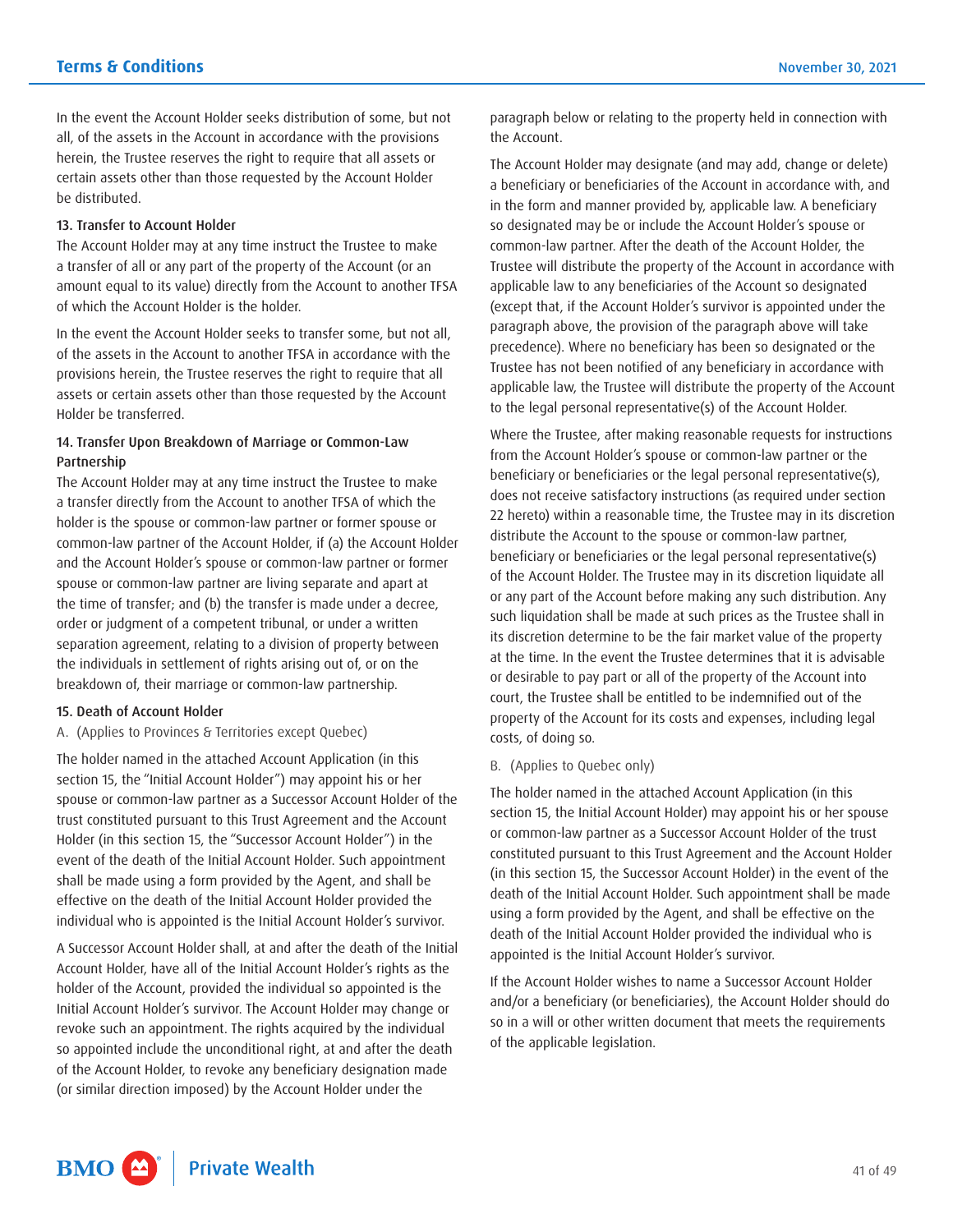On the death of the Account Holder, and upon receipt of official documentation, the Trustee will distribute the property of the Account to the legal personal representative(s) of the Account Holder. The Trustee and the Agent will be fully discharged by such payment or transfer.

The Account Holder acknowledges that it is his/her sole responsibility to ensure that a designation or revocation is valid under the applicable legislation.

Before recognizing the acquisition of all of the Account Holder's rights under the first paragraph, or before making a distribution to a beneficiary or beneficiaries or the legal personal representative(s) under the second paragraph, the Trustee must receive satisfactory evidence of death and such satisfactory instructions, releases, indemnities and other documents as the Trustee may require.

Where the Trustee, after making reasonable requests for instructions from the Account Holder's spouse or common-law partner or the beneficiary or beneficiaries or the legal personal representative(s), does not receive satisfactory instructions within a reasonable time, the Trustee may in its discretion distribute the Account to the spouse or common-law partner, beneficiary or beneficiaries or the legal personal representative(s) of the Account Holder. The Trustee may in its discretion liquidate all or any part of the Account before making any such distribution. Any such liquidation shall be made at such prices as the Trustee shall in its discretion determine to be the fair market value of the property at the time. In the event the Trustee determines that it is advisable or desirable to pay part or all of the property of the Account into court, the Trustee shall be entitled to be indemnified out of the property of the Account for its costs and expenses, including legal costs, of doing so.

#### 16. Other Conditions

The Account will be maintained for the exclusive benefit of the Account Holder (determined without regard for the right of a person to receive a payment out of or under the Account only on or after the death of the Account Holder, in accordance with section 15). While there is an Account Holder, no one other than the Account Holder or the Trustee has rights under the Account relating to the amount and timing of distributions and the investing of the property of the Account. The Account Holder may use his/her interest or, for civil law, right in the Account as security for a loan or other indebtedness, but the Account Holder will not sign any document or authorize any action for the Account in the name of the Trustee or the Agent, including using his/her interest or, for civil law, right in the Account (or permitting any property of the Account to be used) as security for a loan or other indebtedness, without first having authorization from the Trustee.

#### 17. Ceasing to be a TFSA

The Account will cease to be a TFSA immediately before the earliest of the following times: (i) the time at which the last Account Holder dies; (ii) the time the Account ceases to be a qualifying arrangement (as defined under the Act); or (iii) the earliest time at which the Account is not being administered in accordance with the conditions in subsection 146.2(2) of the Act. If the Account ceases to be a TFSA, the arrangement will nevertheless continue as a trust for the benefit of the Account Holder governed by this Trust Agreement and the attached Account Application, except that no further contributions or transfers may be made to the Account under section 3 and no transfers or distributions may be made under sections 13 or 14. The trust ends, and this Trust Agreement terminates, at the time when all the property of the Account has been disbursed, whether as a distribution to the Account Holder, spouse, common-law partner, beneficiary and/or legal personal representative of the Account Holder or paid or charged on account of fees, commissions, expense, taxes penalties and interest.

#### 18. Failure to be a TFSA

The Account will not qualify as a TFSA until it is registered under the Act. An Account that is not registered will not qualify for tax benefits. Contributions will be held in an interest-bearing unregistered account and all interest earned will be taxed in the hands of the Account Holder (and the Trustee shall be indemnified in relation to any expenses incurred with respect thereto in accordance with section 24).

In the event that the Account fails to attain registered status, or becomes unregistered, the Trustee may, in its sole discretion, transfer the account property to a new (non-registered) account opened on the Account Holder's behalf or to a non-registered account which the Account Holder already has in place. The Trustee shall be entitled to place a hold on some or all of the assets in the new or existing account until the documentation required in accordance with section 23 is received and may use such funds to satisfy the indemnities set out in sections 19 and 24 hereto.

The Trustee may also, in its sole discretion, close the account and return the account property to the Account Holder. This may require the Trustee to liquidate or redeem the account property. Any such liquidation shall be made at such prices as the Trustee may in its discretion determine to be the fair market value of the property at the time. The Account Holder will be responsible for any fees, penalties or loss of value that may occur as a result. The Account Holder is solely responsible for ensuring that the information provided to the Trustee upon account opening is consistent with the information on file with the Canada Revenue Agency. The Account Holder is solely responsible for contacting the Canada Revenue Agency to rectify any inconsistencies in this information.

The Account Holder is solely responsible for any income tax implications that may arise as a result of the original account failing to attain registered status. It remains the Account Holder's responsibility to reapply for registered status and to report any income. The Trustee will not resubmit an Account Application for registration. This remains the responsibility of the Account Holder.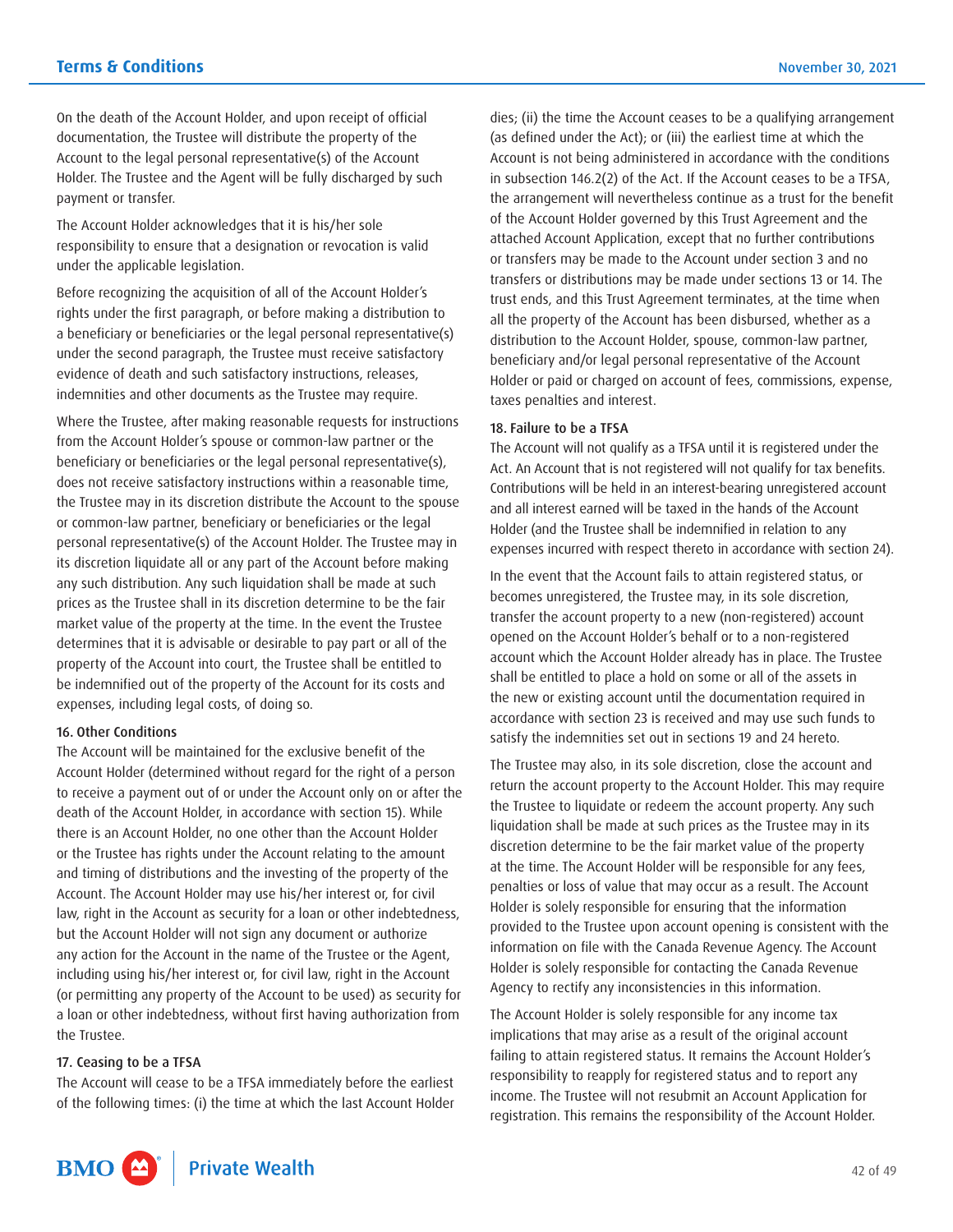#### 19. Third-Party Orders or Demands

 Account, with or without instructions from the Account Holder or The Trustee shall be entitled to be indemnified out of the property of the Account in respect of any costs, expenses, charges or liabilities whatsoever that may arise out of the Trustee's good faith compliance with any law, regulation, judgment, seizure, execution, notice or similar order or demand which lawfully imposes on the Trustee a duty to take or refrain from taking any action concerning the Account or part or all of its property, or to issue payment from the in contradiction of instructions of the Account Holder. The Trustee may permit any duly authorized person to have access to and the right to examine and make copies of any records, documents, paper and books involving any transaction of the Account or related to the Account and shall similarly be entitled to indemnity out of the property of the Account for so doing. In the event the property of the Account shall be insufficient to indemnify the Trustee fully in any such regard, by establishing the Account the Account Holder agrees to indemnify and hold the Trustee harmless for any such costs, expenses, charges or liabilities.

The Trustee/Agent retains the ability to restrict trading upon receipt of an order or demand. The Trustee/Agent will not be liable for any decreases in account value during the restriction period.

# 20.Ownership and Voting Rights

The Trustee may hold any property or investment of the Account in its own name, in the name of its nominee, in bearer form or in such other name as the Trustee may determine. The voting or other ownership rights attached to any investments held in the Account may be exercised by the Account Holder and the Account Holder is appointed as the Trustee's agent and attorney for this purpose, to execute and deliver proxies and/or other instruments, in accordance with applicable laws.

#### 21. Fees, Expenses, Taxes, Interest and Penalties

The Trustee and/or the Agent may charge administration and transaction fees, in such amounts and at such times as may be fixed by the Trustee and/or the Agent from time to time, provided that the Trustee and/or the Agent will give reasonable prior written notice to the Account Holder of a change in the amount of such fees. Such fees may be paid for out of, or recovered from, the property of the Account, to the extent that they are not paid when due by the Account Holder.

The Account Holder acknowledges that the Agent (or an affiliate) may charge fees, commissions and expenses to the property of the Account in its capacity as the investment advisory firm for the Account Holder.

The Trustee and/or the Agent may charge expenses incurred by the Trustee and/or the Agent in the administration of the Account. Such expenses may be paid out of, or recovered from, the property of the Account, to the extent that they are not paid when due by the Account Holder.

All taxes, penalties, and interest applicable to the Account (for greater certainty this does not include amounts that may be imposed under Part XI.01 of Act on the holder or the issuer of the Account (as defined in the Act) such as with regard to nonqualified investments, shall be charged to the Account Holder. Such taxes, interest and penalties will be paid for by, or recovered from the Account Holder.

The Trustee may, without instructions from the Account Holder, apply any cash held in the Account for the payment of fees or expenses charged to the Account. Where there is insufficient cash in the Account at any time, the Trustee or the Agent shall make reasonable requests for instructions from the Account Holder regarding which investments of the Account to liquidate in order to realize sufficient cash to make the payment. If, after making reasonable requests from the Account Holder at the last address provided by the Account Holder, the Trustee or the Agent does not receive satisfactory instructions from the Account Holder within a reasonable time, the Trustee may, in its discretion, liquidate part or all of the property of the Account in order to realize sufficient cash to make the payment. Any such liquidation shall be made at such prices as the Trustee may in its discretion determine to be the fair market value of the property at the time; in the case of investments which are illiquid or which have no readily ascertainable market value, the Trustee may in its discretion sell the investments to the Agent for the Agent's own account, at such price as the Trustee considers fair and proper.

#### 22. Instructions

 comply with the Trustee's and/or Agent's other requirements at such The Trustee and/or the Agent shall be entitled to rely upon instructions received from the Account Holder or from any person designated in writing, in accordance with applicable laws, by the Account Holder to give instructions on behalf of the Account Holder or from any person purporting to be the Account Holder or such designated person, as if they were from the Account Holder. The Trustee and/or the Agent may, without incurring any liability to the Account Holder or any other person, decline to act upon any instruction if the instruction is not given in a timely manner, is not in writing where the Trustee and/or Agent require it, is not in a form or format which the Trustee and/or Agent requires, or in the opinion of the Trustee and/or Agent is not complete or otherwise does not time; or if any of them has any doubt that the instruction has been properly authorized or accurately transmitted.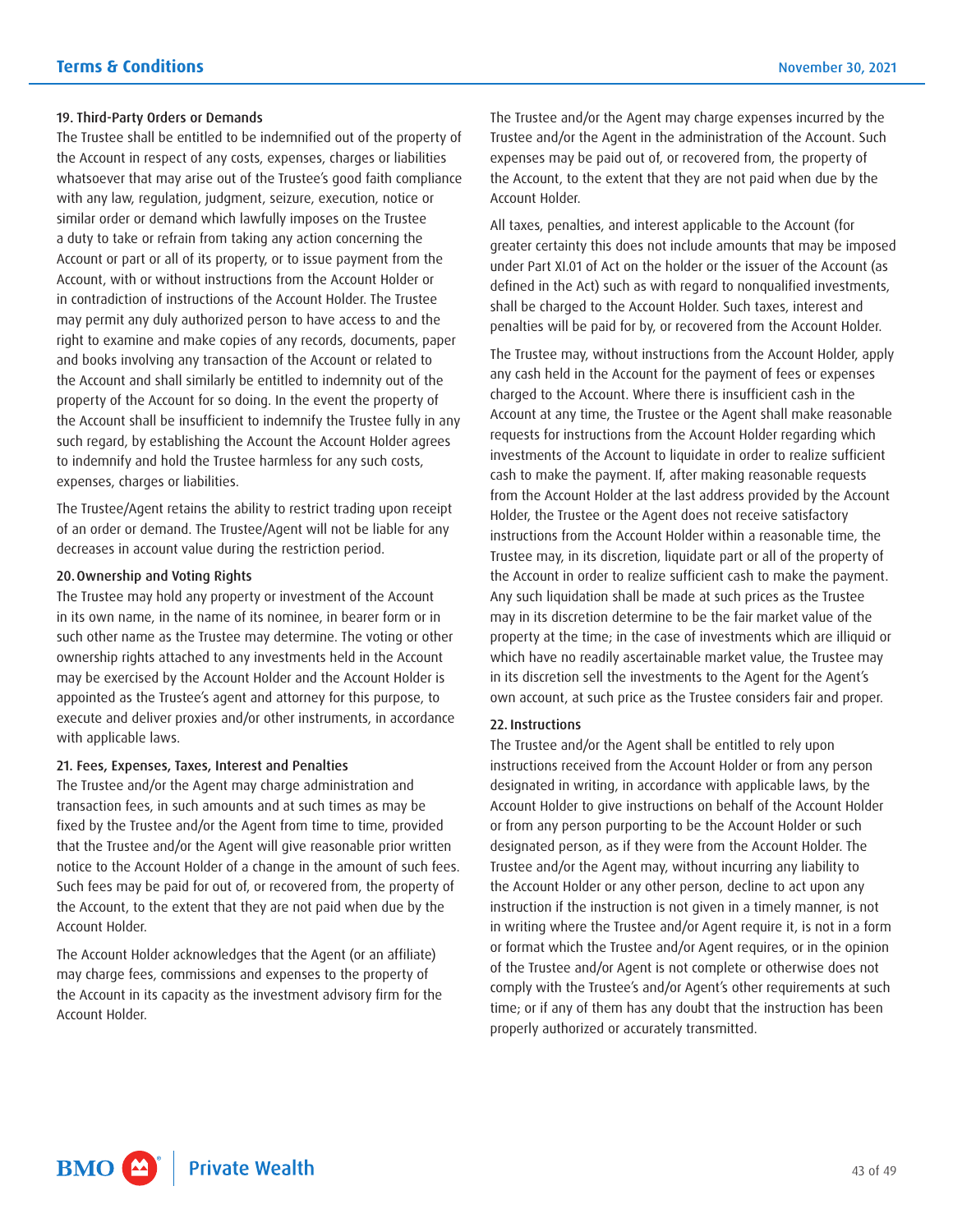#### 23. Documentation

Notwithstanding anything to the contrary herein, the Trustee may require such satisfactory instructions, releases, indemnities, tax clearance certificates, death certificates and other documents as the Trustee in its discretion deems appropriate prior to accepting a contribution or transfer in in accordance with section 3, acting on investment instructions in accordance with section 4, making a distribution in accordance with section 12, making a transfer in accordance with section 13, making a transfer in accordance with section 14, recognizing the acquisition or making the distribution under section 15, or taking any other action resulting in the transfer of assets to or from the Account.

#### 24. No Liability

Except as otherwise provided in the Act, neither the Trustee nor the Agent is responsible for determining whether an investment made under the Account, according to the Account Holder's directions is or remains a qualified investment within the meaning of the Act.

If the Trustee or the Agent is liable for:

- i) any tax, interest or penalty that may be imposed on the Trustee in respect of the Account, or
- ii) any other charges levied or imposed by any governmental authority on or relating to the Account as a result of the purchase, sale or retention of any investment including, without limitation thereof, nonqualified investments within the meaning of the Act, the Trustee or Agent shall be reimbursed out of the assets of the Account therefor, or may pay any of these taxes, interest, penalties or charges out of the assets of the Account.

Except as otherwise provided in the Act, the Trustee and the Agent will not be liable for any cost incurred in the performance of their duties as set out herein or in the performance of their duties under the Act. Unless caused by the Trustee's or the Agent's bad faith, wilful misconduct or gross negligence, the Trustee and the Agent will not be liable for any loss or damage suffered or incurred by the Account, the Account Holder or any beneficiary under the TFSA, caused by or resulting from:

- a) any loss or diminution of the assets of the Account;
- b) the purchase, sale or retention of any investment;
- c) payments out of the Account that are made in accordance herewith; or
- d) acting or declining to act on any instructions given to the Trustee or Agent by the Account Holder or an individual purporting to be the Account Holder.

For greater certainty, in no event shall either the Trustee or its Agent have any liability to the Account Holder (or to the spouse or common-law partner of the Account Holder, or any beneficiary or legal personal representative of the Account Holder) for any special, indirect, reliance, incidental, punitive, consequential, economic or commercial loss or damage of any kind whatsoever (whether foreseeable or not), suffered or incurred by the Account Holder or any beneficiary under the Arrangement (including without limitation, loss of profits or revenue, failure to realize expected savings or other economic losses and costs), howsoever arising, resulting or caused.

Except as otherwise prohibited by law, the Account Holder, his/ her legal personal representatives and each beneficiary of this Account will at all times indemnify and save harmless the Trustee and its Agent in respect of any taxes, interest and penalties which may be imposed on the Trustee in respect of the Account or any losses incurred by the Account as a result of the acquisition, retention or transfer of any investment or as a result of payments or distributions out of the Account made in accordance with these terms and conditions or as a result of the Trustee or its Agent acting or declining to act upon any instructions given to it by the Account Holder and any costs or expenses of the Trustee and the Agent related thereto (including legal fees).

Except as otherwise prohibited by law, in the event the Account Holder breaches this Trust Agreement, the Account Holder, his/her legal personal representatives and each beneficiary of this Account will indemnify and save harmless the Trustee and its Agent in respect of any loss, damage, or other expense (including legal fees) incurred by the Trustee or the Agent related to such breach.

In all cases where the Trustee or the Agent are entitled to be indemnified, they shall be entitled to cause such indemnity to be paid from the assets of the Account.

#### 25. Unclaimed Balances

The property of the Account may be deemed to be abandoned or unclaimed as per the definitions of any applicable provincial legislation. In addition to any timelines prescribed by legislation, the Trustee may, at its sole discretion, deem an account to be abandoned and any property to be unclaimed.

The Trustee may, after making reasonable efforts to contact the Account Holder, withdraw the abandoned amounts and may, in its discretion, liquidate part or all of the abandoned property. Any such liquidation shall be made at such prices as the Trustee may in its discretion determine to be the fair market value of the property at the time. In the case of investments which are illiquid or which have no readily ascertainable market value, the Trustee may in its discretion sell the investments to the Agent for the Agent's own account, at such prices as the Trustee considers fair and proper.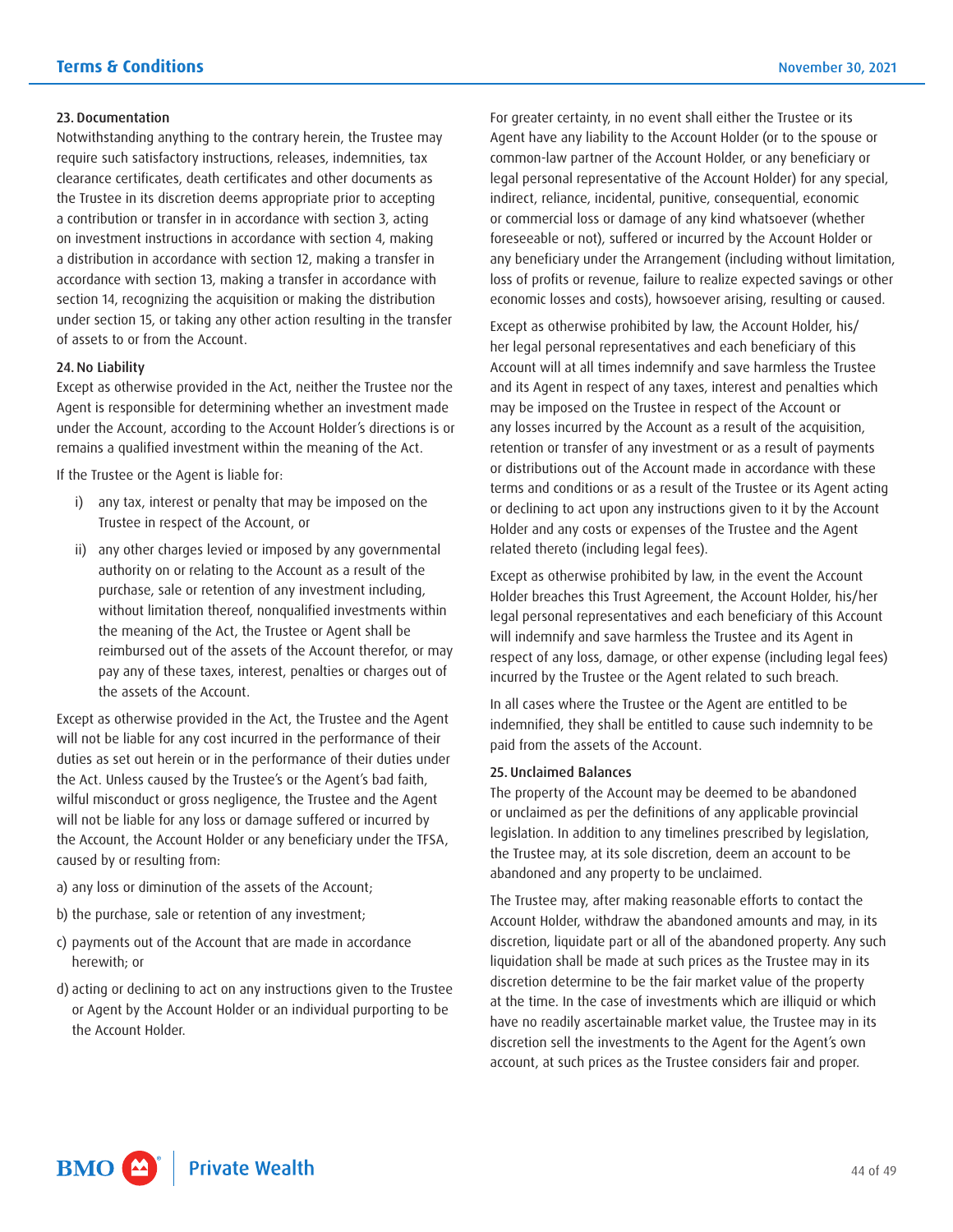The property, and/or the proceeds of liquidation may be remitted to the appropriate government agency. In the alternative, the Trustee may, in its sole discretion, allocate the property or proceeds of liquidation to a pooled account for dormant amounts. The terms, jurisdiction, and other details of this account will be determined by the Trustee, and in the Trustee's sole discretion.

The Trustee may also, in its sole discretion, allocate the property or proceeds of liquidation to an existing account in the Account Holder's name, or to a new account which would be opened on the Account Holder's behalf.

The Account Holder may at any time, or as prescribed in any applicable legislation, instruct the Trustee to return the property/proceeds of liquidation to the Account Holder's control and/or possession.

The Trustee and/or the Agent may charge reasonable expenses incurred in the administration of this process as set out in section 21, hereto.

As part of the Trustee's program to manage unclaimed property, the Trustee may engage a third party in order to contact the Account Holder. The Account Holder authorizes the Trustee to take this action and share the personal information of the Account Holder reasonably required to contact the Account Holder.

## 26.Amendment

The Trustee may from time to time in its discretion amend this Trust Agreement or the attached Account Application which comprise the Account by giving 30 days' prior notice to the Account Holder; provided however that any amendment shall not disqualify the Account as a TFSA acceptable for registration under the Act or any applicable provincial legislation.

#### 27. Replacement of Trustee

The Trustee may resign upon 60 days' prior written notice given to the Agent (or such shorter notice as the Agent may accept). The Agent may terminate the Trustee as trustee upon 60 days' prior written notice given to the Trustee (or such shorter notice as the Trustee may accept). Upon the resignation or termination of the Trustee, the Trustee shall be released and discharged from all duties and liabilities under this Trust Agreement. Where the Trustee resigns or is terminated, the Agent shall appoint a successor trustee who is permitted to be the issuer of a TFSA under the Act. The Agent shall give the Account Holder written notice of the successor trustee within 30 days of the appointment.

# 28.Notice

Any notice given by the Trustee to the Account Holder regarding the Account (including this Trust Agreement) shall be sufficiently given if it is delivered to the Account Holder personally or if it is mailed, postage prepaid, to the Account Holder at the address set out in the attached Account Application or the last address provided by the Account Holder. If mailed, any such notice shall be deemed to have been delivered by the tenth business day following the day of mailing.

#### 29.Binding

The terms of this Trust Agreement shall be binding upon the survivor, beneficiaries, heirs, executors and administrators of the Account Holder and upon the respective successors and assigns of the Trustee and the Agent. This Trust Agreement may be assigned by the Trustee at any time to a person who is permitted to be the issuer of a TFSA under the Act; however the Account Holder may not assign this Trust Agreement.

## 30.Governing Law

This Trust Agreement shall be governed by and interpreted in accordance with the laws of the jurisdiction in Canada in which the branch of the Agent (or an affiliate) is located where the Account is maintained.

If any provision of legislation referred to in this Trust Agreement is renumbered due to a change in law, then that reference is to be considered to be to the provision as renumbered.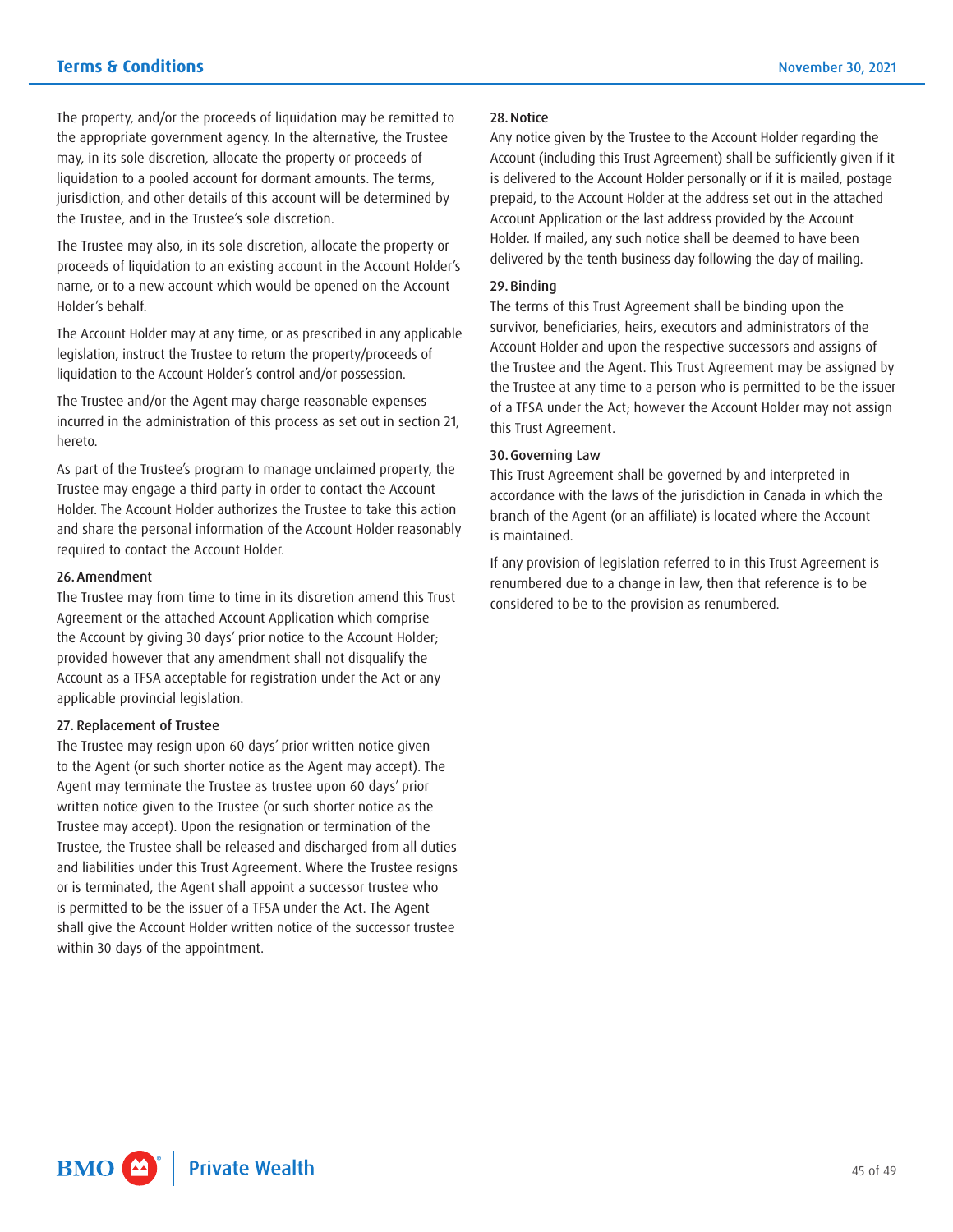# <span id="page-45-0"></span>General

# IX.1 Entire Agreement and Severability

This Agreement constitutes the entire Agreement between the parties hereto with respect to matters herein. If any covenant or other provision of this Agreement is invalid, illegal or incapable of being enforced by reason of any rule of law or public policy, all other conditions and provisions of this Agreement shall, nevertheless, remain in full force and effect and no covenant or provision shall be deemed to be dependent upon any other covenant or provision unless so expressed herein.

#### IX.2 Governing Law

This Agreement will be governed by and construed and enforced in accordance with the laws of the jurisdiction in Canada where our office that services your Account is located and the federal laws of Canada applicable therein. We agree to submit to the jurisdiction of the courts of your province or territory with respect to matters that may arise with your Account.

#### IX.3 Waiver

Failure to insist upon strict compliance with any of the terms, covenants and conditions in this Agreement will not be deemed a waiver or relinquishment of any similar right or power under this Agreement at any subsequent time or of any other provision of this Agreement.

# IX.4 Language of Agreement and other Documents

It is the express wish of the parties that this Agreement and any related documents be drawn up and executed in English. Les parties conviennent que la présente convention et tous les documents s'y rattachant soient rédigés et complétés en anglais.

#### IX.5 Business Locations and Notice

Our head office is located at:

BMO Private Investment Counsel Inc. 1 First Canadian Place, 100 King Street West, 41st Floor P.O. Box 150 Toronto, ON M5X 1A1

visit our website at <u><www.bmo.com/privatewealth></u> or contact your To locate the closest BMO Private Banking branch to you please Investment Counsellor.

BPIC does not maintain a business office in Prince Edward Island, Nunavut, the Northwest Territories or the Yukon, and a client account will be serviced through one of BPIC's offices in another province and therefore a client may have difficulty in enforcing any legal rights the client has against us.

We agree to submit to the jurisdiction of the courts of the province or territory of the client with respect to matters that may arise with the client's account.

Should the client require BPIC's address for service of legal proceedings, the respective address that should be used on our behalf is:

Prince Edward Island 137 Queen Street West, Suite 300 Charlottetown, PEI C1A 4B3

Northwest Territories and Nunavut 200, 4915 48 Street P.O. Box 818 Yellowknife, NWT, X1A 2N6

Yukon 301-303 Alexander Street Whitehorse, Yukon, Y1A 2L5

#### IX.6 Amendments

We may amend this Agreement at any time with written notice to you. The amendment will take effect at the time stipulated in the notice of such amendment.

# IX.7 Assignment

 may not assign this Agreement to any other party without our This Agreement may be assigned, in whole or in part, by Bank of Montreal, Custodian and/or BPIC as applicable to an affiliate without your written consent upon prior notice to you and to any regulatory authority having jurisdiction with respect to such assignment. You written consent.

#### IX.8 Your Personal Information

BMO Financial Group is committed to respecting and protecting the privacy and confidentiality of your Personal Information and wants to help you understand how we collect, use and share it, including how your information may be shared with BPIC's affiliates and third parties, as required or permitted by law, and your options on limiting certain sharing. Please see our Privacy Code (available from your Investment Counsellor or at [www.bmo.com/privacy\)](www.bmo.com/privacy) for details.

# IX.9 Section Headings and Terminology

The Section headings used in this Agreement are for convenience only and shall not be given any legal import. In this Agreement, where the singular is used, it includes the plural and vice versa, and the term "including" or "includes" means "including (includes), but not limited to".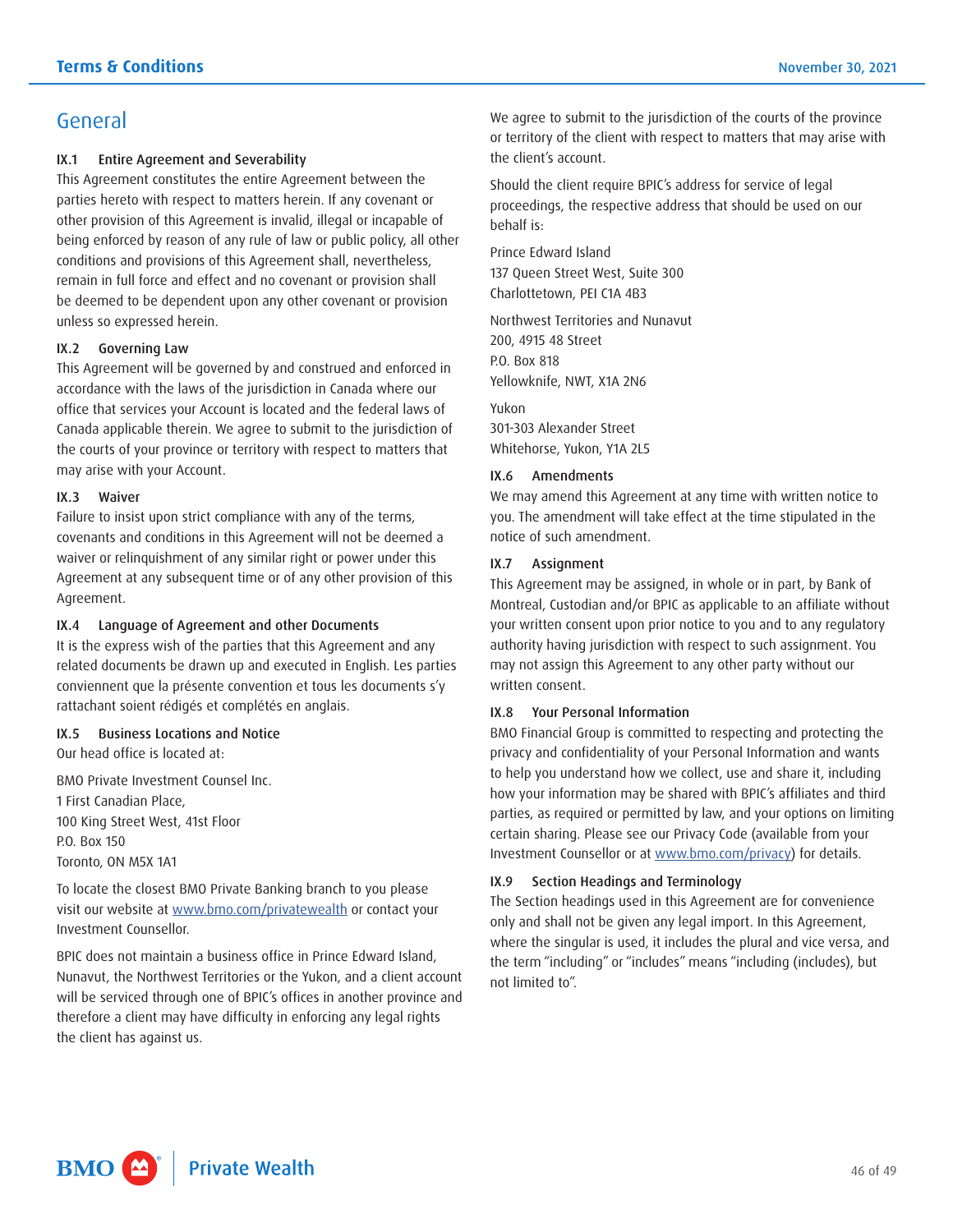#### IX.10 Client Concerns

We are committed to resolving any concerns you may have in a timely and effective manner. If you have a concern:

#### 1. Talk to Us

Talk to your Investment Counsellor about your concerns. If your concerns are not resolved by your Investment Counsellor, please escalate your concern to a Market Leader for your region. Your Investment Counsellor will provide you with the Market Leader's contact information or you can call BMO Private Wealth at 1-800-844- 6442 or go to <www.bmo.com/privatewealth> for more information.

You should deliver your complaint to us as soon as possible. We will acknowledge your complaint, in writing, typically within 5 business days of receiving your complaint. We may ask you to provide clarification or more information to help us fully understand your complaint. Please reply promptly if we ask you for more information.

 along with an explanation. If we need more time to consider your We will normally be able to provide our decision for addressing your complaint within 90 days after receipt of your complaint. We will provide a summary of the complaint, the results of our investigation and our decision to either offer to resolve or deny the complaint, complaint, we will send you an explanation and provide a new date for providing our decision.

# 2. Escalate to the Office of the Chief Compliance Officer, BMO Private Banking

If the Market Leader is unable to resolve your concerns, please forward your complaint in writing to the Office of the Chief Compliance Officer at the following address:

BMO Private Banking Office of the Chief Compliance Officer 1 First Canadian Place, 100 King Street West, 21st Floor Toronto, ON M5X 1A1 Email: [Complaints.BMOPB@bmo.com](mailto:Complaints.BMOPB@bmo.com)

# 3. Contact the Ombudsman for Banking Services and Investments (OBSI)

You may be eligible for the Ombudsman for Banking Services and Investments' (OBSI's) free and independent dispute resolution service (or, if you are a Quebec resident, you may consider the free mediation service offered by the Autorité des marchés financiers). You are eligible for OBSI's service if (1) your complaint relates to an advising activity of our firm or one of our representatives; (2) you bring your complaint to us within 6 years from the day that you first knew, or ought to have known, about the act or omission that caused or contributed to your complaint; (3) either (a) we do not provide you with our decision within 90 days after you made your complaint and you thereafter notify OBSI that you wish to have

OBSI consider your complaint, or, (b) you are not satisfied with our decision and you file your complaint with OBSI within 180 days after we provided you with the decision; and (4) your claim does not exceed \$350,000.

Keep in mind that OBSI's dispute resolution service does not restrict your ability to take your complaint to a dispute resolution service of your choosing at your own expense.

Furthermore, you always have the right to seek independent legal advice at your own expense. However, there are time limits for legal action so delays could limit your options and legal rights.

To file a complaint with OBSI, you can either call them at 1-888- 451-4519 or 416-287-2877 in Toronto, or email at **ombudsman@** [obsi.ca.](mailto:ombudsman@obsi.ca) OBSI works confidentially and in an informal manner. It is not like going to court, and you do not need a lawyer. During its investigation, OBSI may interview you and representatives of our firm. We are required to cooperate in OBSI's investigations. Once OBSI has completed its investigation, it will provide its recommendations to you and us. OBSI's recommendations are not binding on you or us. OBSI can recommend compensation of up to \$350,000. If your claim is higher, you will have to agree to that limit on any compensation you seek through OBSI. If you want to recover more than \$350,000, you may want to consider another option, such as legal action as noted above, to resolve your complaint.

For more information about OBSI, visit <www.obsi.ca>.

Ombudsman for Banking Services and Investments 20 Queen Street West, Suite 2400 P.O. Box 8 Toronto, ON M5H 3R3 Tel: 1-888-451-4519 Fax: 1-888-422-2865 Email: [ombudsman@obsi.ca](mailto:ombudsman@obsi.ca)

Other important information for our Clients in Quebec: The Autorité des marchés financiers ("AMF") offers guidance to consumers in Quebec who wish to make formal complaints regarding investment and financial services in Quebec.

You may contact the AMF by telephone at 1-877-525-0337, by facsimile at 514-873-3090, or by mail at:

Autorité des marchés financiers 800, square Victoria, 22e étage C.P. 246, tour de la Bourse Montréal, PQ H4Z 1G3 You may also visit: [lautorite.qc.ca](https://lautorite.qc.ca)

#### 4. Escalate to the BMO Ombudsman

The BMO Ombudsman's mandate is to conduct impartial reviews of unresolved financial services complaints for customers of Canadian operating groups, including BMO Private Wealth. The process is based on fairness, integrity and respect, and considers: the interests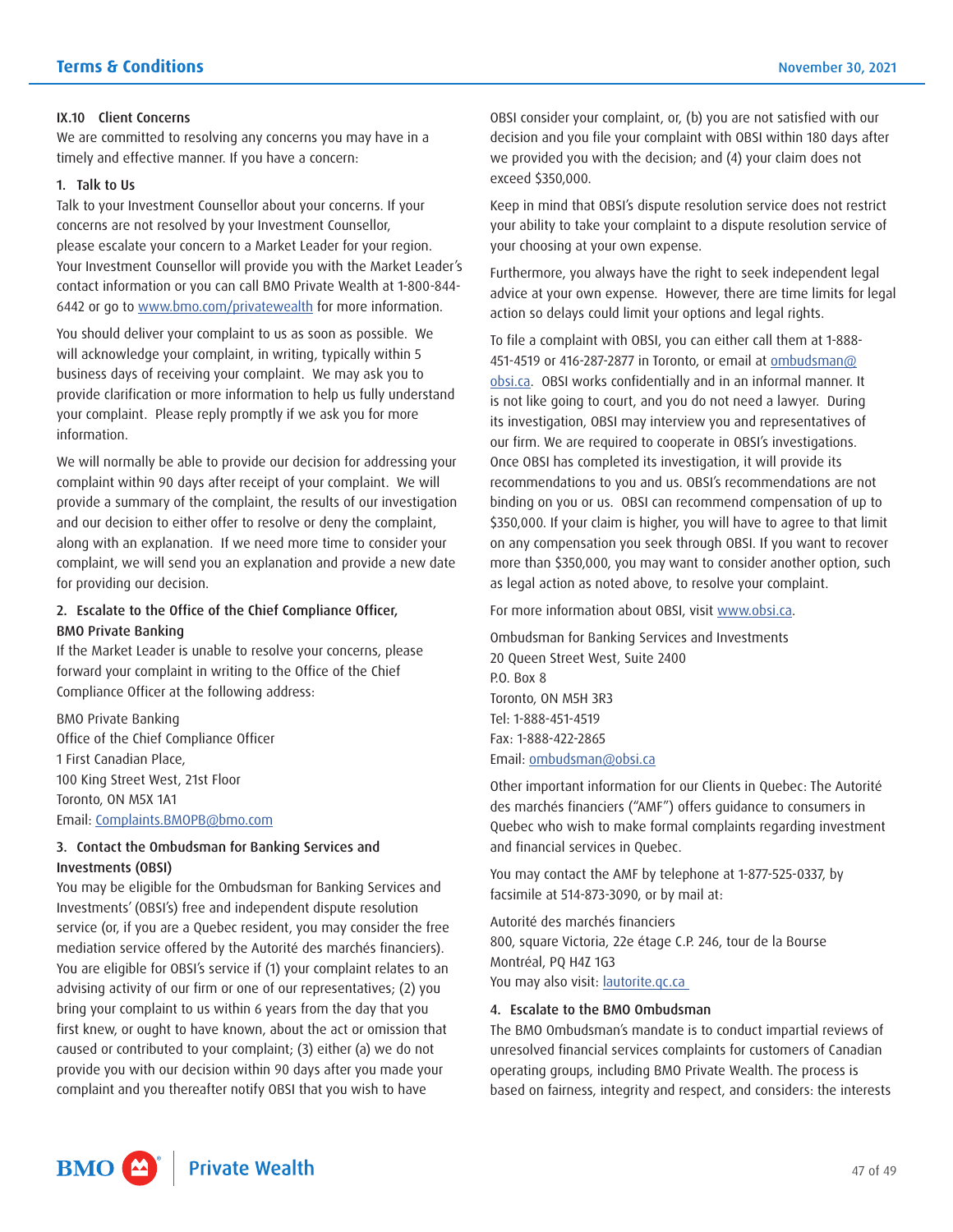of all parties, any relevant documentation, applicable laws, rules, regulations, policies and industry practices, as well as the overall fairness of the situation. Although the BMO Ombudsman is employed by BMO Financial Group and is not an independent dispute resolution service, the Office does not report directly to any business areas and is not involved in BMO's business operations. At the conclusion of a review, the BMO Ombudsman may facilitate a resolution between the parties or make a recommendation to settle the complaint. The estimated time the BMO Ombudsman takes to review and provide a response is approximately 45-55 days based on historical data. Please note that statutory limitation periods continue to run while the BMO Ombudsman reviews a complaint, which could impact the ability to commence a civil action.

The BMO Ombudsman does not investigate certain types of complaints, including:

- Credit granting policies or risk management decisions
- Decisions to close accounts
- Business decisions to change product or service offerings
- Levels of interest rates, service charges or fees that apply to all customers
- • Transaction or other product or service issues for which BMO records no longer exist
- Matters that are, or have been, before a Court, tribunal, or other independent dispute resolution body

BMO Office of the Ombudsman 1 First Canadian Place P.O. Box 150 Toronto, ON M5X 1H3 Tel: 1-800-371-2541 Fax: 1-800-766-8029 Email: [bmo.ombudsman@bmo.com](mailto:bmo.ombudsman@bmo.com) 

# 5. Escalate to the BMO Financial Group Privacy Office

If your complaint relates to the privacy of your personal information and remains unresolved after following Steps 1 and 2 you may contact the Privacy Office at [privacy.matters@bmo.com](mailto:privacy.matters@bmo.com) or:

BMO Financial Group Office of the Chief Privacy Officer 1 First Canadian Place P.O. Box 150 Toronto, ON M5X 1A1